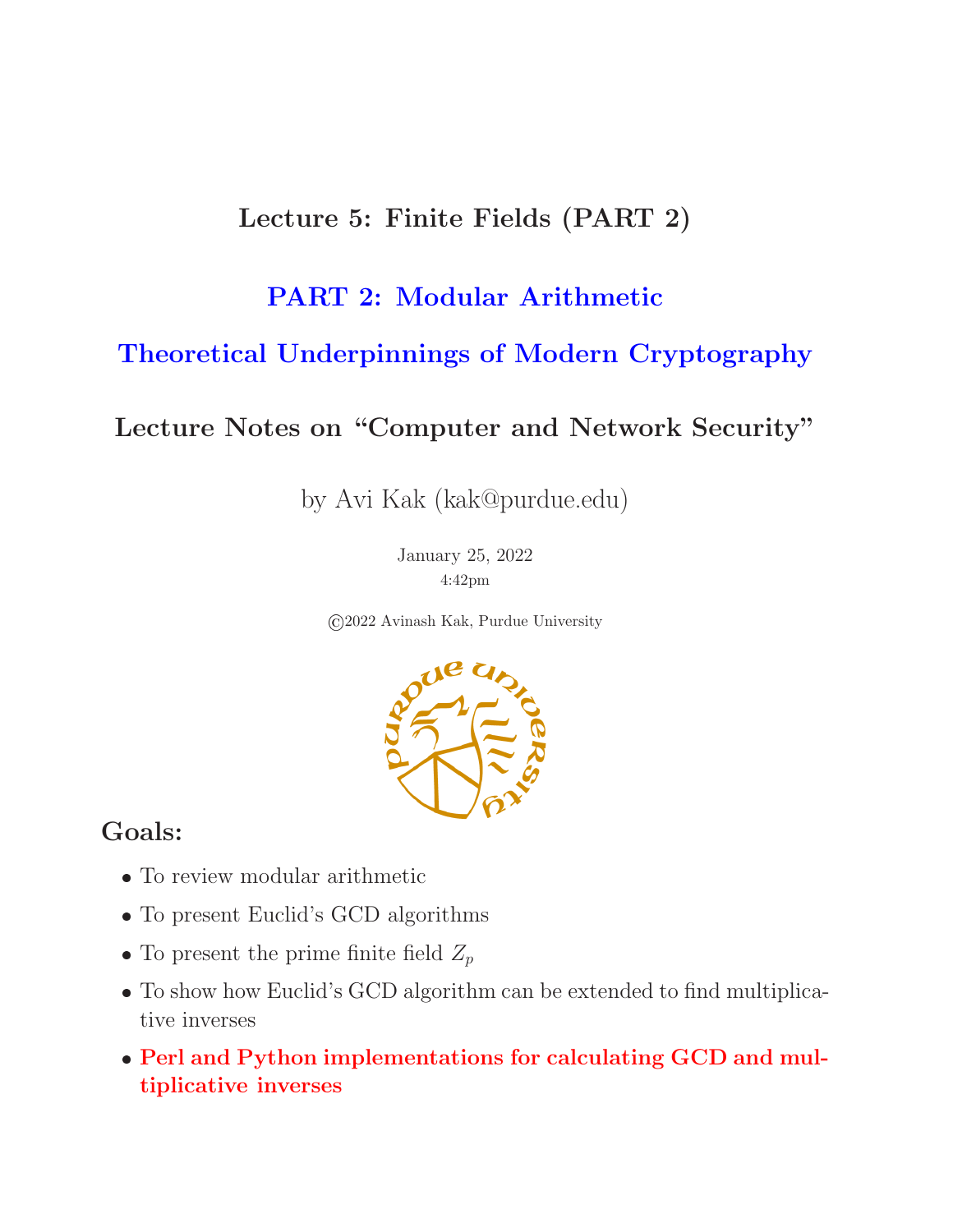# **CONTENTS**

<span id="page-1-0"></span>

|           | <b>Section Title</b>                                                              | $\overline{Page}$ |
|-----------|-----------------------------------------------------------------------------------|-------------------|
| 5.1       | <b>Modular Arithmetic Notation</b>                                                | 3                 |
| 5.1.1     | Examples of Congruences                                                           | $5\,$             |
| 5.2       | <b>Modular Arithmetic Operations</b>                                              | 6                 |
| 5.3       | The Set $Z_n$ and Its Properties                                                  | $9\,$             |
| 5.3.1     | So What is $Z_n$ ?                                                                | 11                |
| 5.3.2     | Asymmetries Between Modulo Addition and Modulo<br>Multiplication Over $Z_n$       | 13                |
| 5.4       | Euclid's Method for Finding the Greatest Common Divisor<br>of Two Integers        | 16                |
| $5.4.1\,$ | Steps in a Recursive Invocation of Euclid's GCD Algorithm                         | 18                |
| 5.4.2     | An Example of Euclid's GCD Algorithm in Action                                    | 19                |
| 5.4.3     | Proof of Euclid's GCD Algorithm                                                   | 21                |
| 5.4.4     | Implementing the GCD Algorithm in Perl and Python                                 | 22                |
| 5.5       | <b>Prime Finite Fields</b>                                                        | 29                |
| 5.5.1     | What Happened to the Main Reason for Why $Z_n$ Could Not<br>be an Integral Domain | 31                |
| 5.6       | Finding Multiplicative Inverses for the Elements of $Z_p$                         | 32                |
| 5.6.1     | Proof of Bezout's Identity                                                        | 34                |
| 5.6.2     | Finding Multiplicative Inverses Using Bezout's Identity                           | 37                |
| 5.6.3     | Revisiting Euclid's Algorithm for the Calculation of GCD                          | 39                |
| 5.6.4     | What Conclusions Can We Draw From the Remainders?                                 | 42                |
| $5.6.5\,$ | Rewriting GCD Recursion in the Form of Derivations for<br>the Remainders          | 43                |
| $5.6.6\,$ | Two Examples That Illustrate the Extended Euclid's Algorithm                      | 45                |
| 5.7       | The Extended Euclid's Algorithm in Perl and Python                                | 47                |
| 5.8       | <b>Homework Problems</b>                                                          | 54                |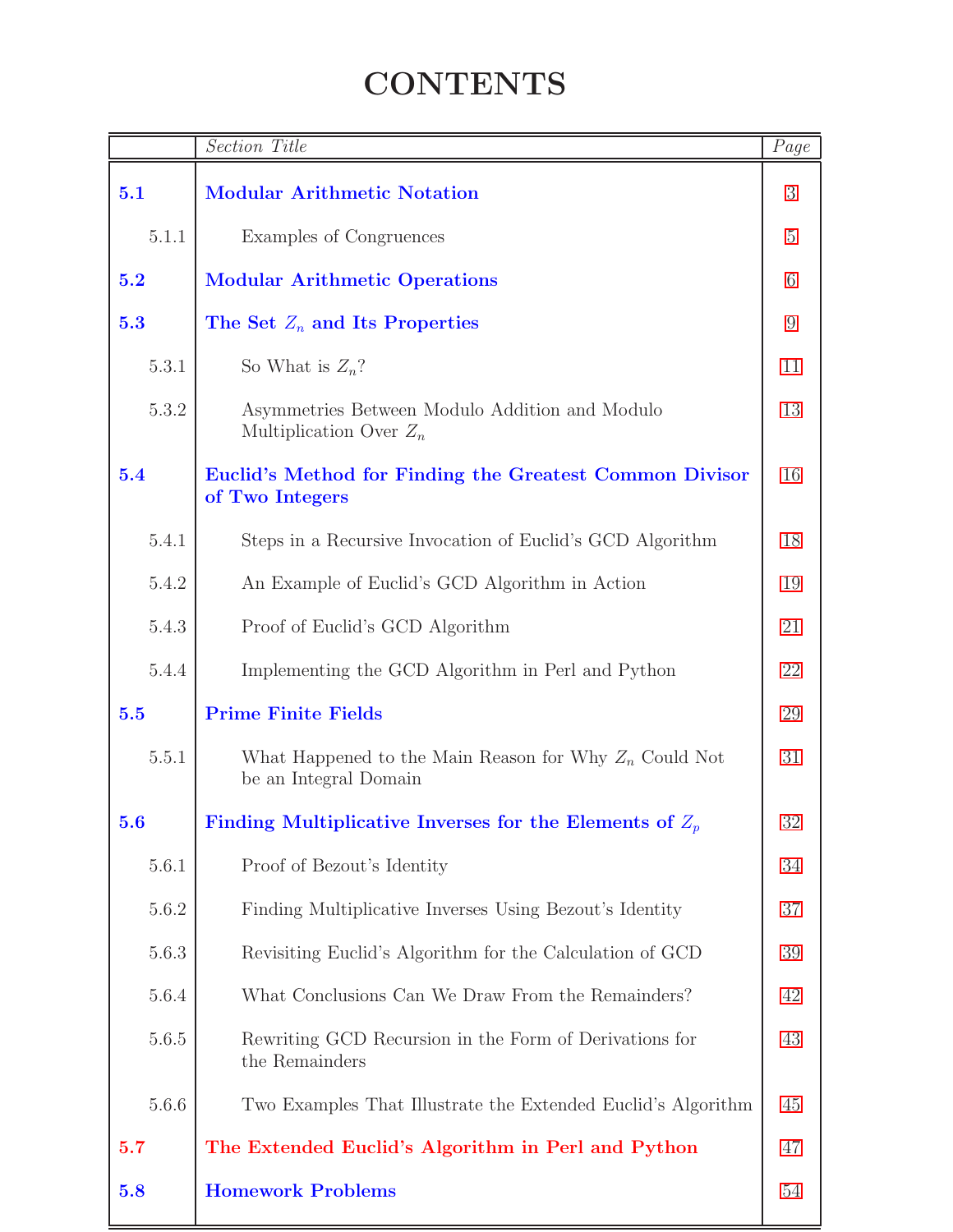# 5.1 MODULAR ARITHMETIC NOTATION

• Given **any** integer  $a$  and a **positive** integer  $n$ , and given a division of  $a$  by  $n$  that leaves the remainder between 0 and  $n-1$ , both inclusive, we define

#### <span id="page-2-0"></span>a mod n

to be **the remainder**. Note that the remainder **must** be between 0 and  $n - 1$ , both ends inclusive, even if that means that we must use a negative quotient when dividing  $a$  by  $n$ .

 $\bullet$  We will call two integers a and b to be **congruent modulo** n if

$$
a \bmod n \quad = \quad b \bmod n
$$

• Symbolically, we will express such a **congruence** by

$$
a \equiv b \pmod{n}
$$

• Informally, a congruence may also be displayed as:

$$
a = b \pmod{n}
$$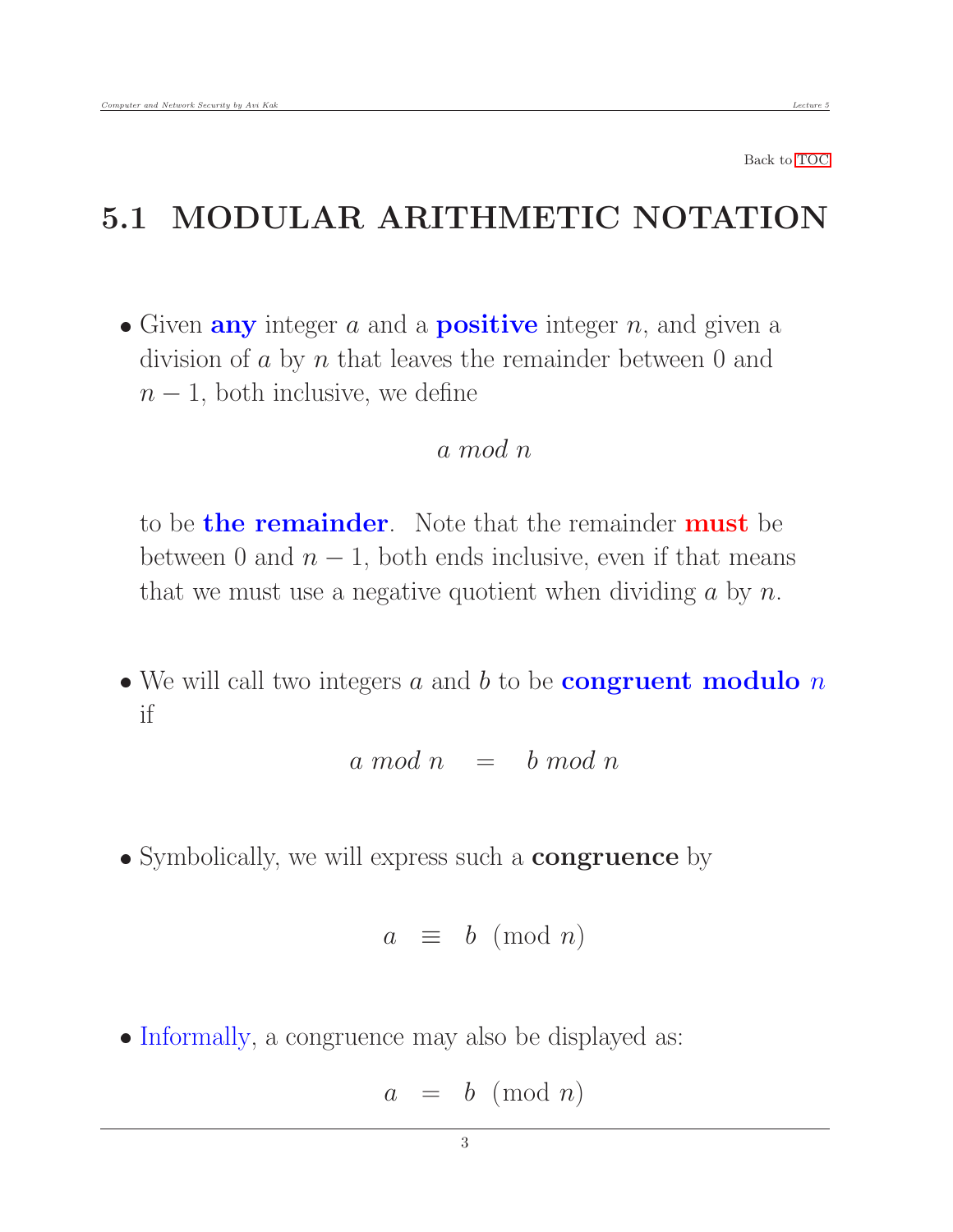and even

$$
a = b \mod n
$$

as long as it is understood that we are talking about  $a$  and  $b$ being equal only in the sense that their remainders obtained by subjecting them to modulo  $n$  division are exactly the same.

- We say a non-zero integer  $a$  is a **divisor** of another integer  $b$ provided the remainder is zero when we divide  $b$  by  $a$ . That is, when  $b = ma$  for some integer m.
- When  $a$  is a divisor of  $b$ , we express this fact by  $a \mid b$ .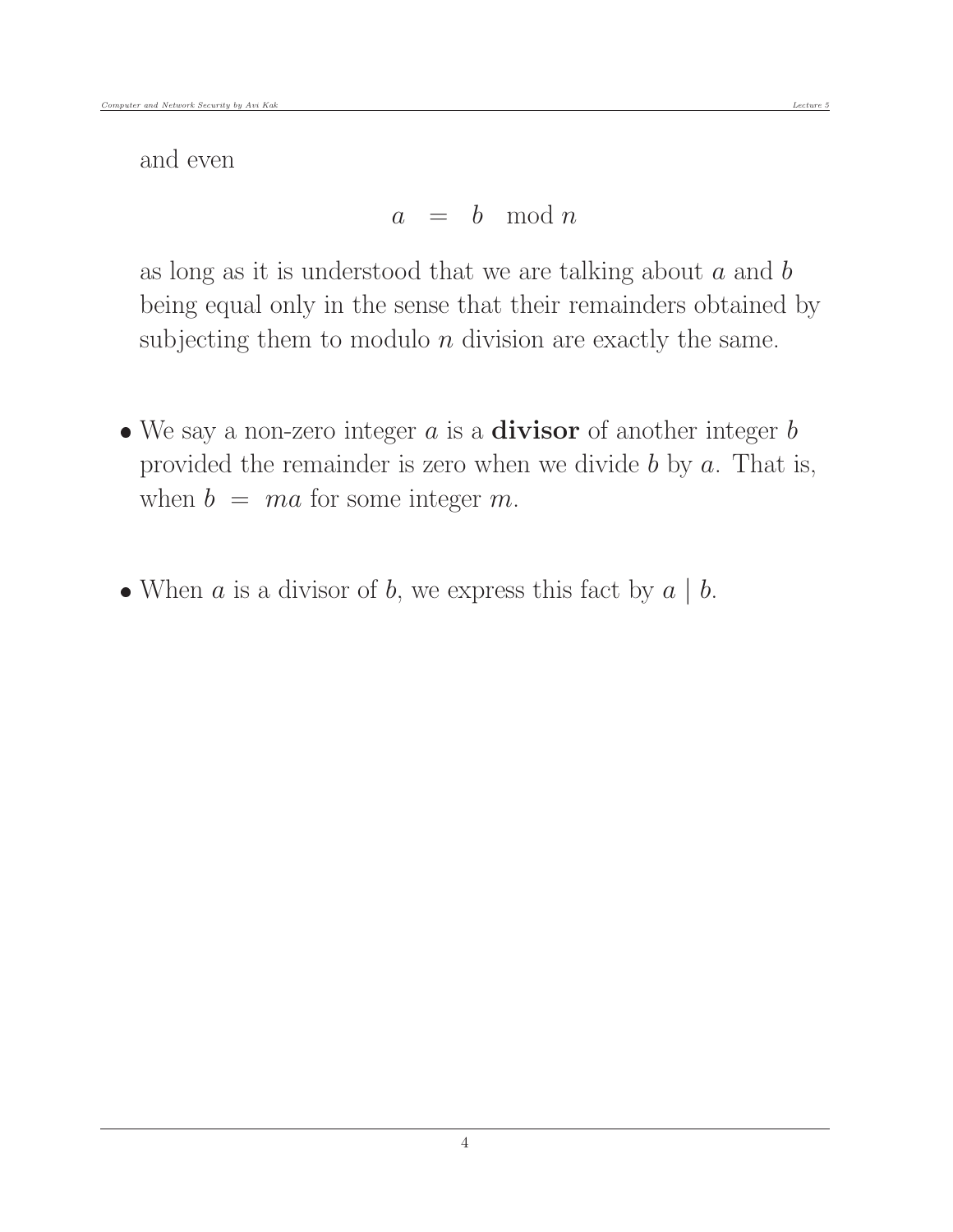#### 5.1.1 Examples of Congruences

• Here are some congruences modulo 3:

<span id="page-4-0"></span>
$$
7 \equiv 1 \pmod{3}
$$
  
\n
$$
-8 \equiv 1 \pmod{3}
$$
  
\n
$$
-2 \equiv 1 \pmod{3}
$$
  
\n
$$
7 \equiv -8 \pmod{3}
$$
  
\n
$$
-2 \equiv 7 \pmod{3}
$$

• Here is one way of seeing the above congruences (for mod 3 arithmetic):

... 0 1 2 0 1 2 0 1 2 0 1 2 0 1 2 0 1 2 0 1 2 0  $\ldots$  - 9 - 8 - 7 - 6 - 5 - 4 - 3 - 2 - 1 0 1 2 3 4 5 6 7 8 9 10 11 12  $\ldots$ 

where each entry in the upper line is the output of **modulo 3** arithmetic for the corresponding entry in the lower line. Note that the lower line depicts all integers – positive, negative, and zero – in the form of a sequence of increasingly larger numbers. Pause for a moment and reflect on the fact that whereas  $(7 \mod 3) = 1$  on the positive side of the integers, on the negative side we have  $(-7 \mod 3) = 2$ .

• As you can see, the **modulo n** arithmetic maps all integers into the set  $\{0, 1, 2, 3, \ldots, n-1\}.$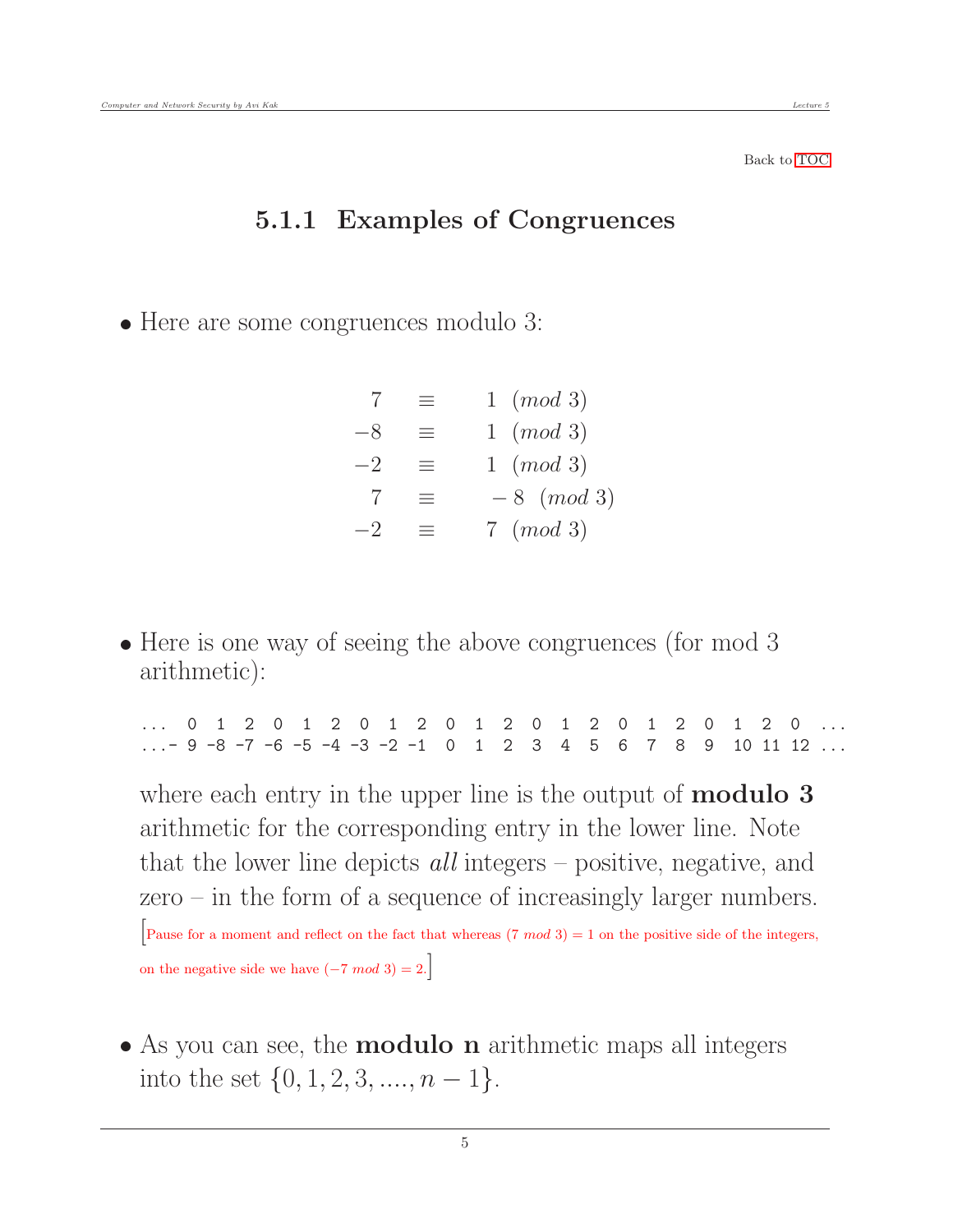# <span id="page-5-0"></span>5.2 MODULAR ARITHMETIC OPERATIONS

- As mentioned on the previous page, **modulo n** arithmetic maps all integers into the set  $\{0, 1, 2, 3, ..., n - 1\}.$
- With regard to the modulo n arithmetic operations, the following equalities are easily shown to be true:

 $[(a \mod n) + (b \mod n)] \mod n = (a + b) \mod n$  $[(a \mod n) - (b \mod n)] \mod n = (a - b) \mod n$  $[(a \mod n) \times (b \mod n)] \mod n = (a \times b) \mod n$ 

with ordinary meanings ascribed to the arithmetic operators. The basic idea in mod n arithmetic is that any time the result of an arithmetic operation is outside the range  $[0, n-1]$ , you divide it by the modulus  $n$  and keep the remainder as the result. If operands involved are large, in some cases it may help if you first bring them to within the  $[0, n-1]$  range and then carry out the operation. Regardless of how you do it, your final result will always be the same.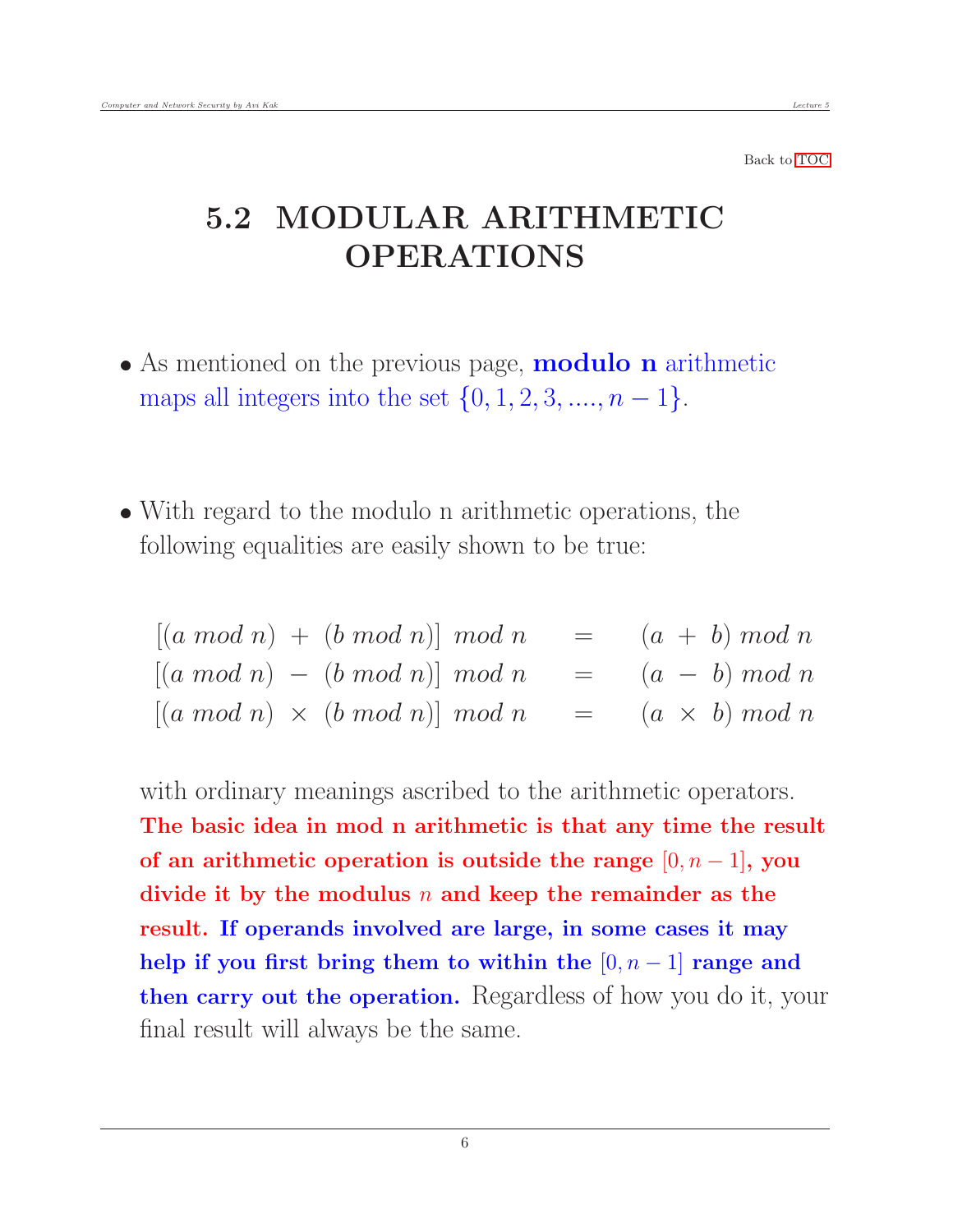- $\bullet$  To prove the equalities on the previous slide, you write a as  $mn + r_a$  and b as  $pn + r_b$ , where  $r_a$  and  $r_b$  are the **residues** (the same thing as **remainders**) for  $a$  and  $b$ , respectively. You substitute for  $a$  and  $b$  on the right hand side and show you can now derive the left hand side. Note that  $r_a$  is a mod n and  $r_b$  is b mod n.
- For arithmetic modulo n, let  $Z_n$  denote the set

$$
Z_n = \{0, 1, 2, 3, \dots, n-1\}
$$

 $Z_n$  is the set of remainders in arithmetic modulo n. It is officially called the **set of residues**.

- Finally, here is a useful **memaid** (short for "memory aid"): In  $mod\ n$  arithmetic, any time you see n or any of its multiples, think 0. That is, the numbers  $n, 2n, 3n, -n, -2n$ , etc., are exactly the same number as 0.
- Here is another memaid that you are going to need when we talk about public-key crypto in Lecture 12: Anytime you see the number  $-1$  in  $mod\,n$  arithmetic, you should think  $n-1$ . That is, the number  $n-1$  is exactly the same thing as the number  $-1$  in mod n arithmetic.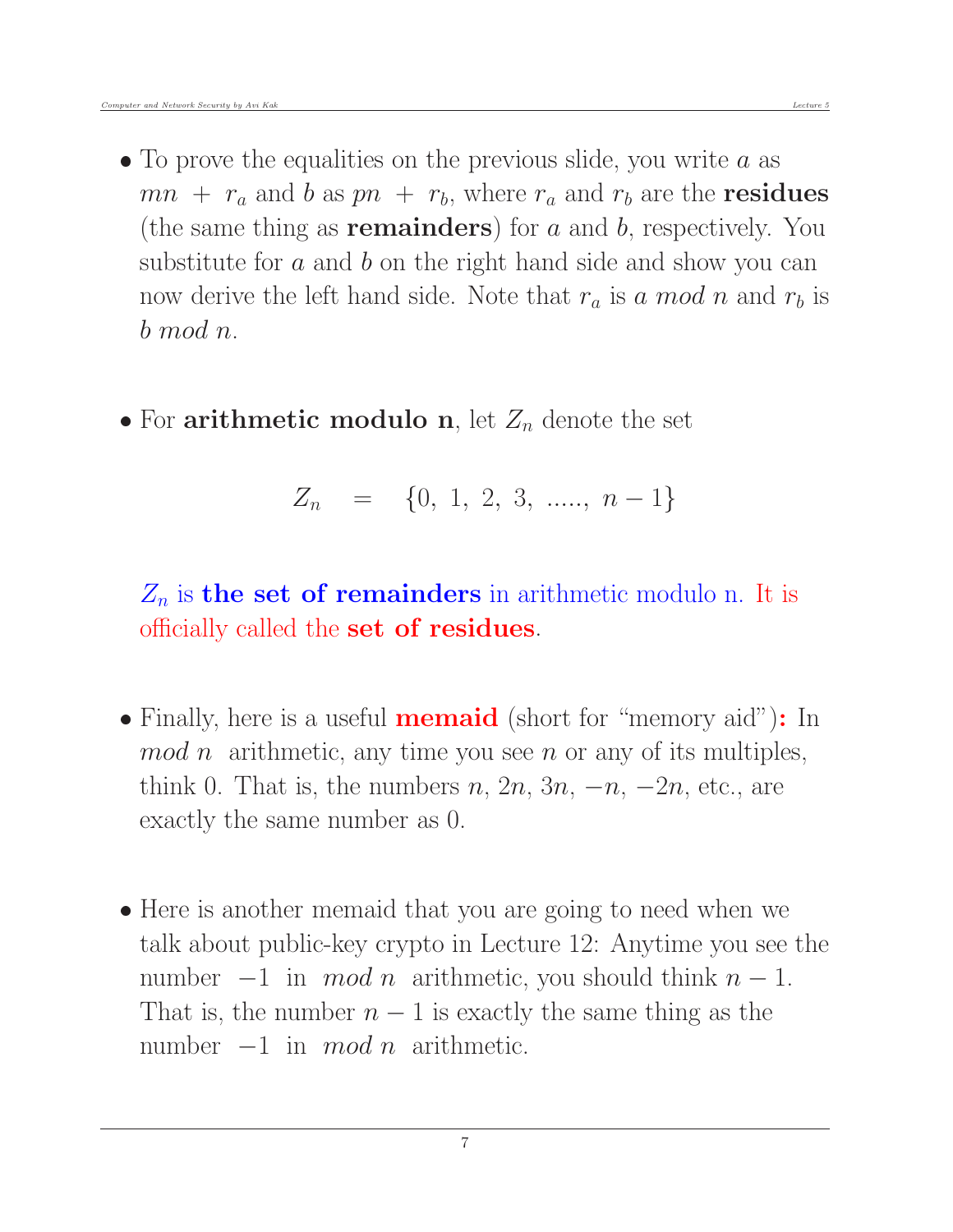• A personal note: I consider memaids as convenient mechanisms for what psychologists refer to as **memory offloading**. Normally, as you encounter an engineering or a math detail, in order for you to accept that detail as credible, your brain needs to bring up all the supporting arguments that justify the detail. While initially this happens consciously, ultimately it becomes a subconscious process. Regardless of whether you do it consciously or subconsciously, you can speed up the process by designating certain facts as **memaids** and letting your brain use those as jumping off points for more elaborate justifications.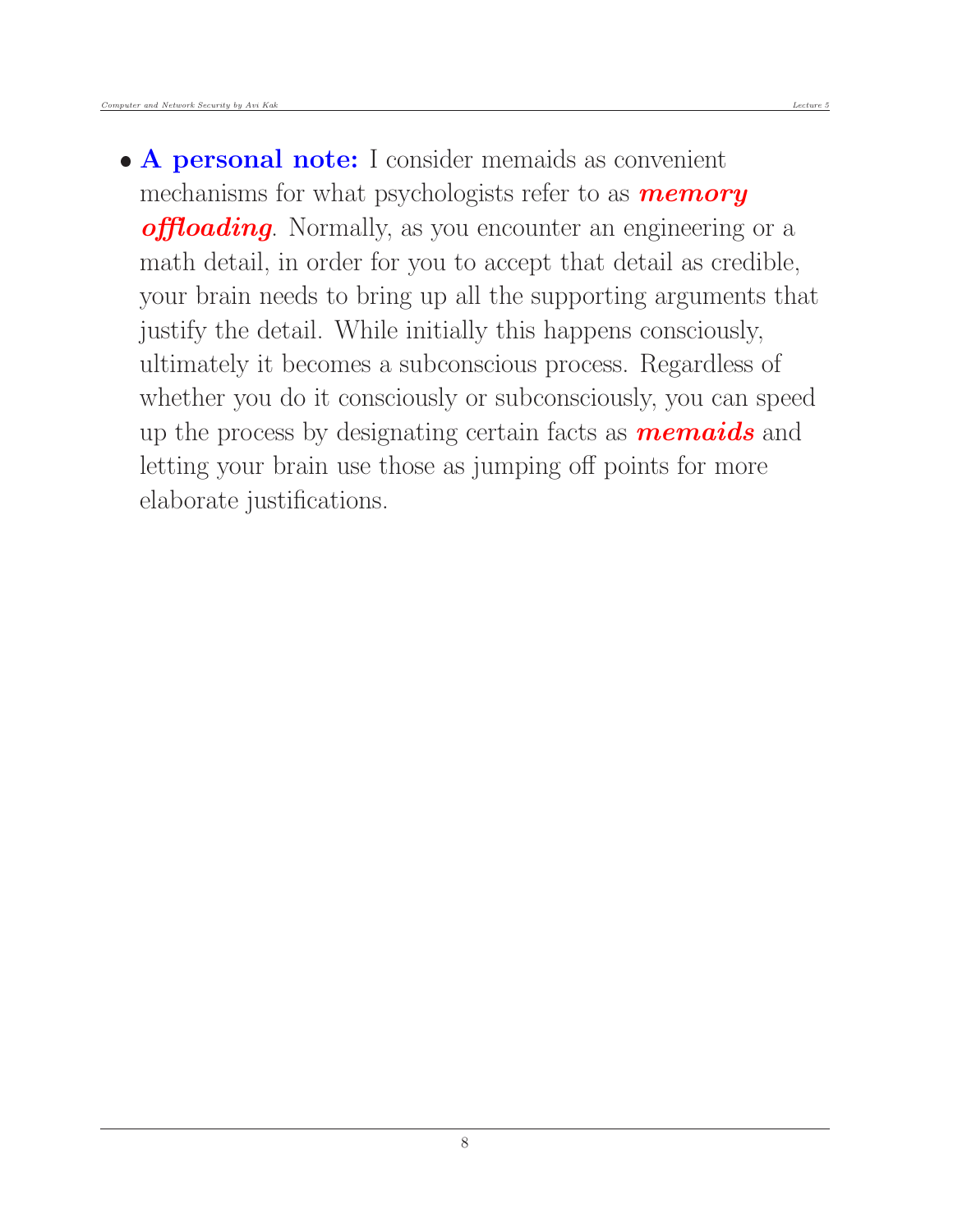# <span id="page-8-0"></span>5.3 THE SET  $Z_n$  AND ITS PROPERTIES

- Reall the definition of  $Z_n$  as the set of remainders in modulo n arithmetic.
- Let's now consider the set  $Z_n$  along with the following two binary operators defined for the set:  $(1)$  modulo n addition; and (2) modulo *n* multiplication. The elements of  $Z_n$  obey the following properties vis-a-vis these operators:

### Commutativity:

 $(w + x) \mod n = (x + w) \mod n$  $(w \times x) \mod n = (x \times w) \mod n$ 

#### Associativity:

 $[(w + x) + y] \mod n = [w + (x + y)] \mod n$  $[(w \times x) \times y] \mod n = [w \times (x \times y)] \mod n$ 

#### Distributivity of Multiplication over Addition:

 $[w \times (x + y)] \mod n = [(w \times x) + (w \times y)] \mod n$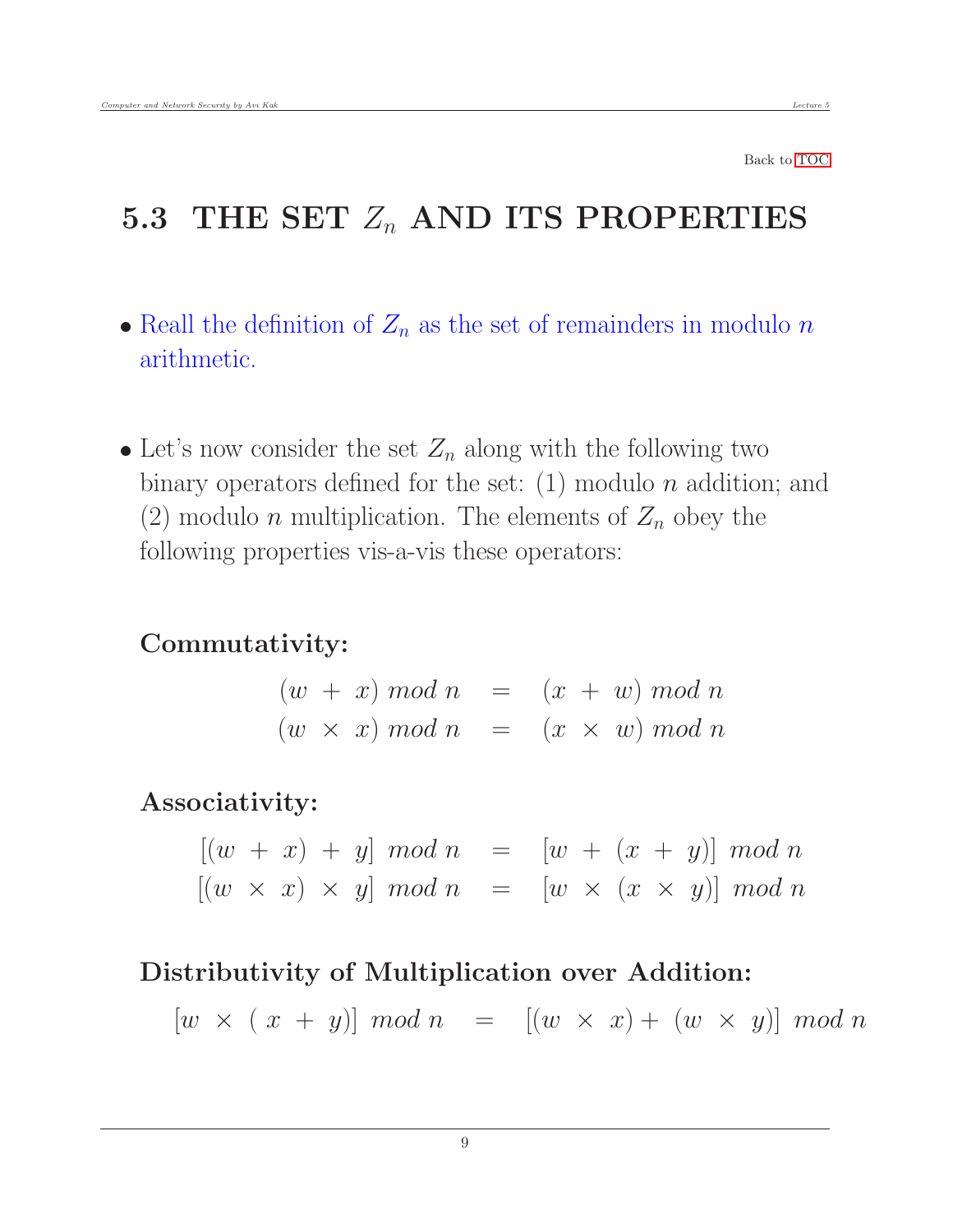### Existence of Identity Elements:

|  | $(0 + w) \mod n$      |  | $=$ $(w + 0) \mod n$    |
|--|-----------------------|--|-------------------------|
|  | $(1 \times w) \mod n$ |  | $= (w \times 1) \mod n$ |

### Existence of Additive Inverses:

For each  $w \in Z_n$ , there exists a  $z \in Z_n$  such that

 $w + z = 0 \mod n$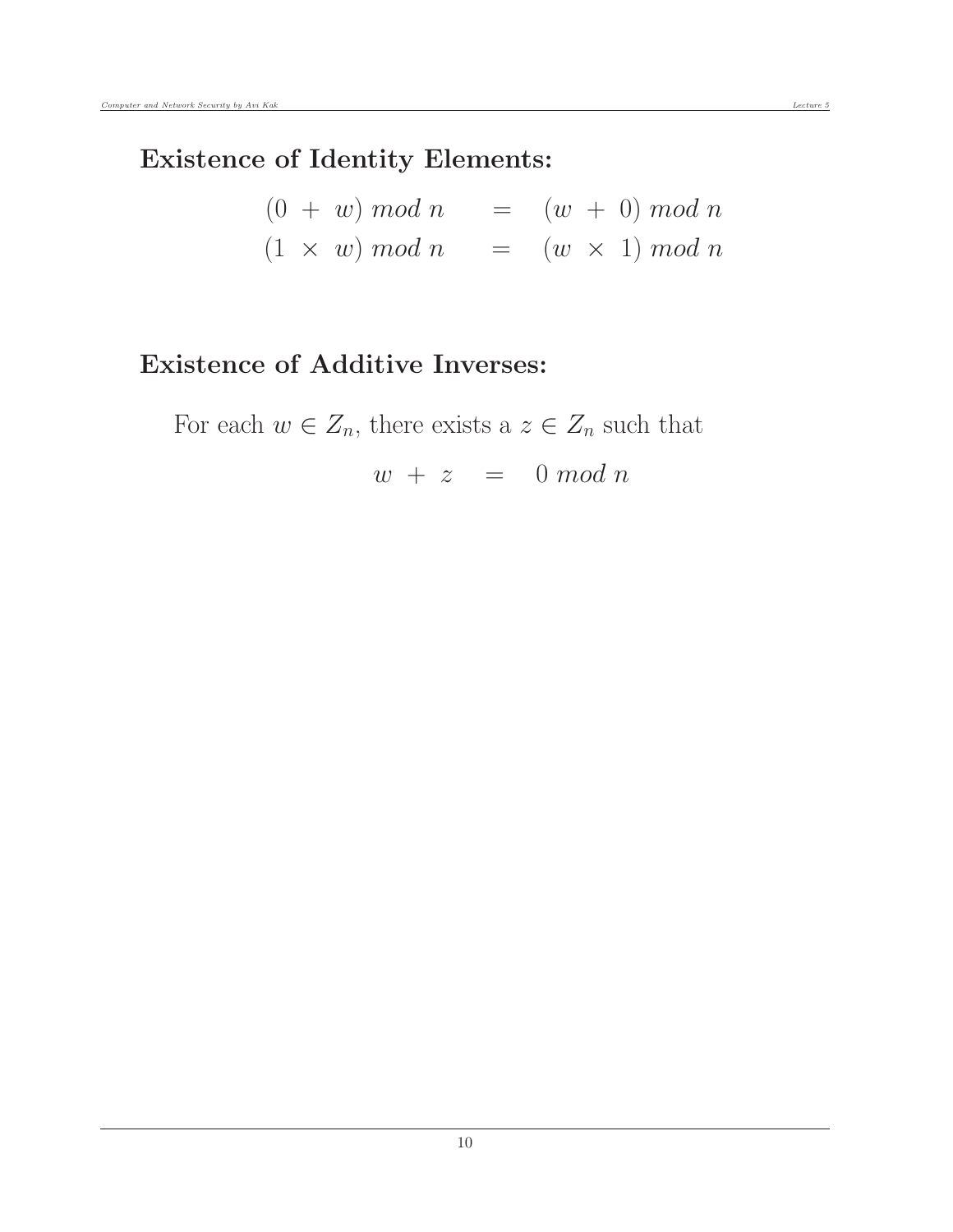#### <span id="page-10-0"></span>5.3.1 So What is  $Z_n$ ?

- Is  $Z_n$  a group? If so, what is the group operator? [The group operator is the modulo n addition.]
- Is  $Z_n$  an abelian group?
- Is  $Z_n$  a ring?
- Actually,  $Z_n$  is a commutative ring. Why? [See the previous lecture for why.]
- You could say that  $Z_n$  is more than a commutative ring, but not quite an integral domain. What do I mean by that?  $[Because \, z_n]$ contains an element that can serve as the multiplicative identity element. Rings, in general, are not required to possess multiplicative identity elements.]
- Why is  $Z_n$  not an integral domain? [Even though  $Z_n$  possesses a multiplicative identity, it does NOT satisfy the other condition of integral domains which says that if  $a \times b = 0$  then either a or b must be zero. Consider modulo 8 arithmetic. We have  $2 \times 4 = 0$ , which is a clear violation of the second rule for integral domains.]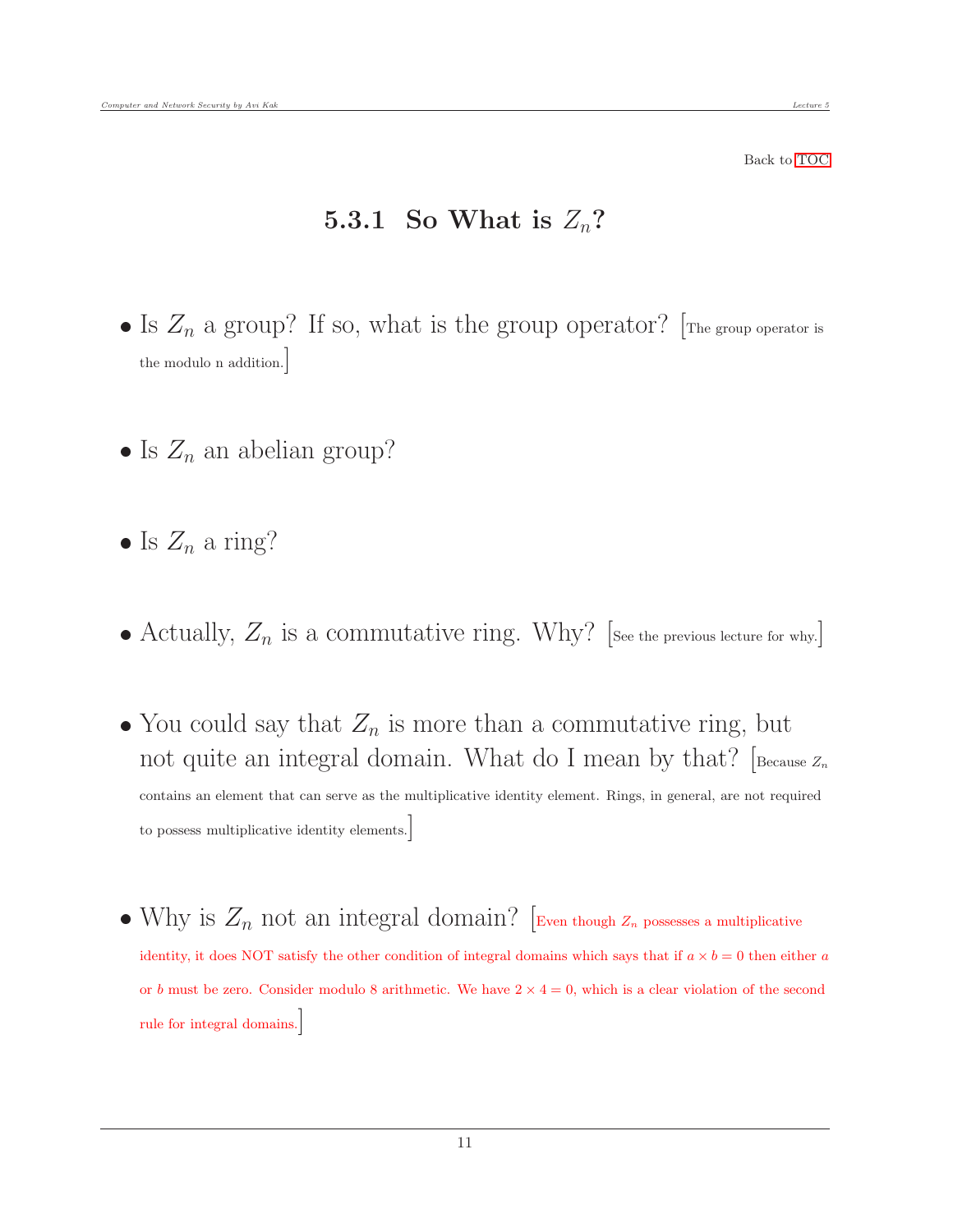$\bullet$  Why is  $Z_n$  not a field?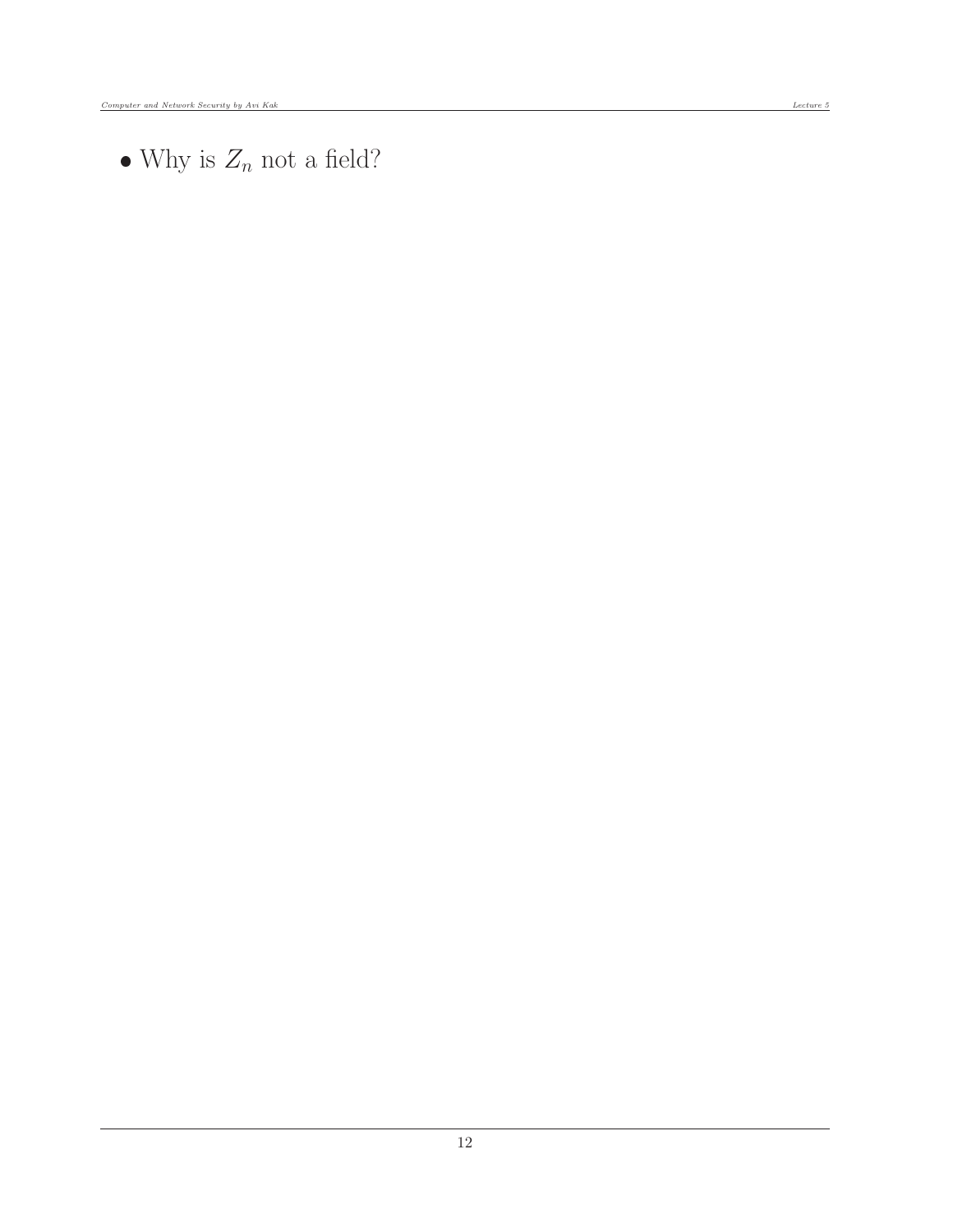## <span id="page-12-0"></span>5.3.2 Asymmetries Between Modulo Addition and Modulo Multiplication Over  $Z_n$

- For every element of  $Z_n$ , there exists an **additive inverse** in  $Z_n$ . But there does not exist a **multiplicative inverse** for every non-zero element of  $Z_n$ .
- Shown below are the additive and the multiplicative inverses for modulo 8 arithmetic:

| $Z_8$                          | $\bullet$<br>$\cdot$              | $\mathbf 0$              | $\mathbf{1}$   | $\overline{2}$           | 3 | 4                        | 5                       | 6              |   |
|--------------------------------|-----------------------------------|--------------------------|----------------|--------------------------|---|--------------------------|-------------------------|----------------|---|
| additive<br>$\cdot$<br>inverse | $\bullet$<br>$\bullet$            | $\mathbf 0$              | $\overline{7}$ | 6                        | 5 | 4                        | $\overline{\mathbf{3}}$ | $\overline{2}$ | 1 |
| multiplicative<br>inverse      | $\bullet$<br>$\ddot{\phantom{0}}$ | $\overline{\phantom{0}}$ |                | $\overline{\phantom{m}}$ | 3 | $\overline{\phantom{m}}$ | 5                       |                |   |

• Note that the **multiplicative inverses** exist for only those elements of  $Z_n$  that are **relatively prime** to n. Two integers are relatively prime to each other if the integer 1 is their only common positive divisor. More formally, two integers  $a$  and  $b$ are relatively prime to each other if  $gcd(a, b) = 1$  where gcd denotes the Greatest Common Divisor.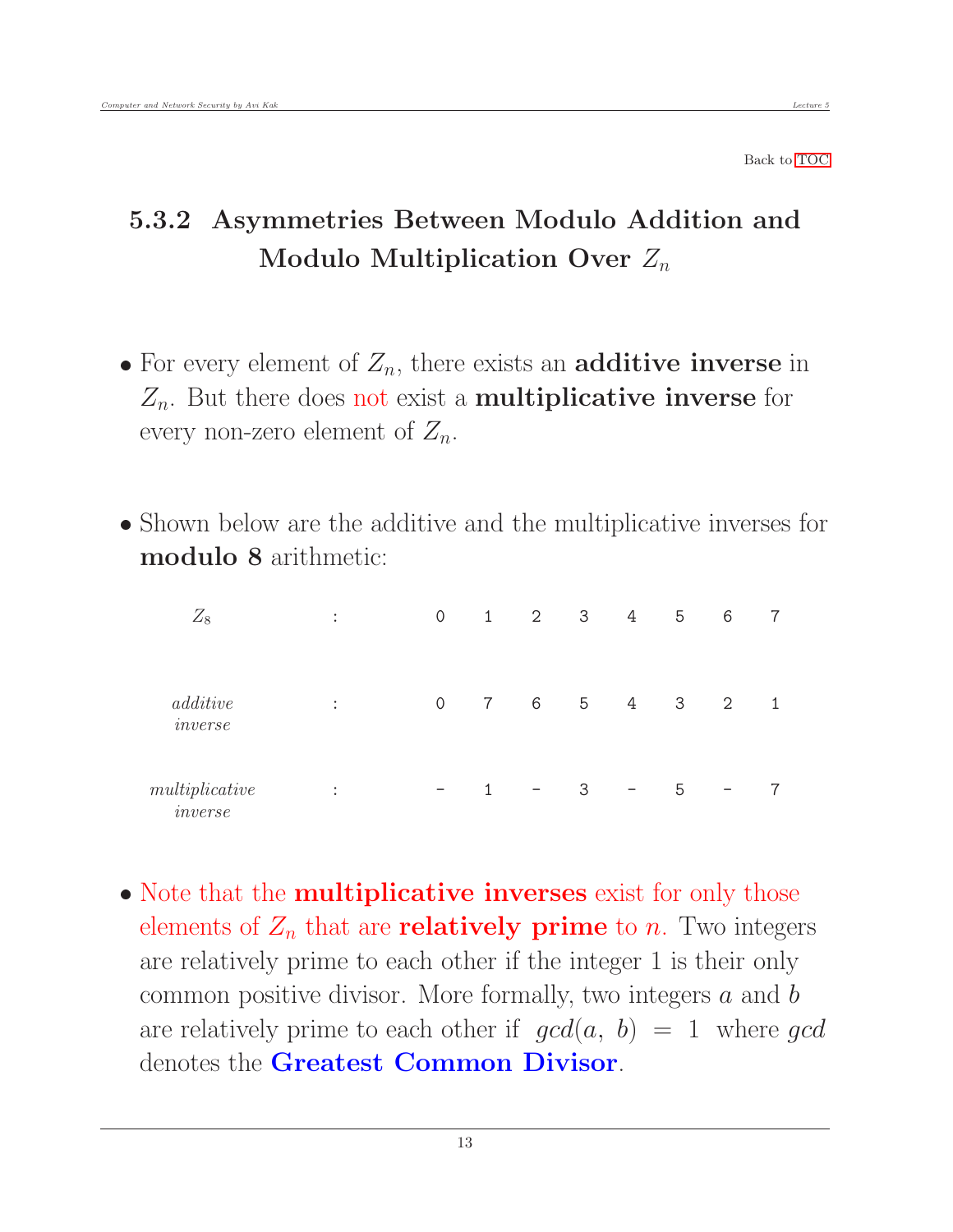• The following property of **modulo n addition** is the same as for ordinary addition:

 $(a + b) \equiv (a + c) \pmod{n}$  implies  $b \equiv c \pmod{n}$ 

But a similar property is **NOT** obeyed by **modulo n** multiplication. That is

 $(a \times b) \equiv (a \times c) \pmod{n}$  does not imply  $b \equiv c \pmod{n}$ 

unless  $a$  and  $n$  are **relatively prime** to each other.

- That the **modulo n addition** property stated above should hold true for all elements of  $Z_n$  follows from the fact that the **additive inverse**  $-a$  exists for every  $a \in Z_n$ . So we can add  $-a$  to both sides of the equation to prove the result.
- To prove the same result for **modulo n multiplication**, we will need to multiply both sides of the second equation above by the multiplicative inverse  $a^{-1}$ . But, as you already know, not all elements of  $Z_n$  possess multiplicative inverses.
- $\bullet$  Since the existence of the multiplicative inverse for an element  $\alpha$ of  $Z_n$  is predicated on a being **relatively prime** to n and since the answer to the question whether two integers are relatively prime to each other depends on their **greatest** common divisor (GCD), let's explore next the world's most famous algorithm for finding the GCD of two integers.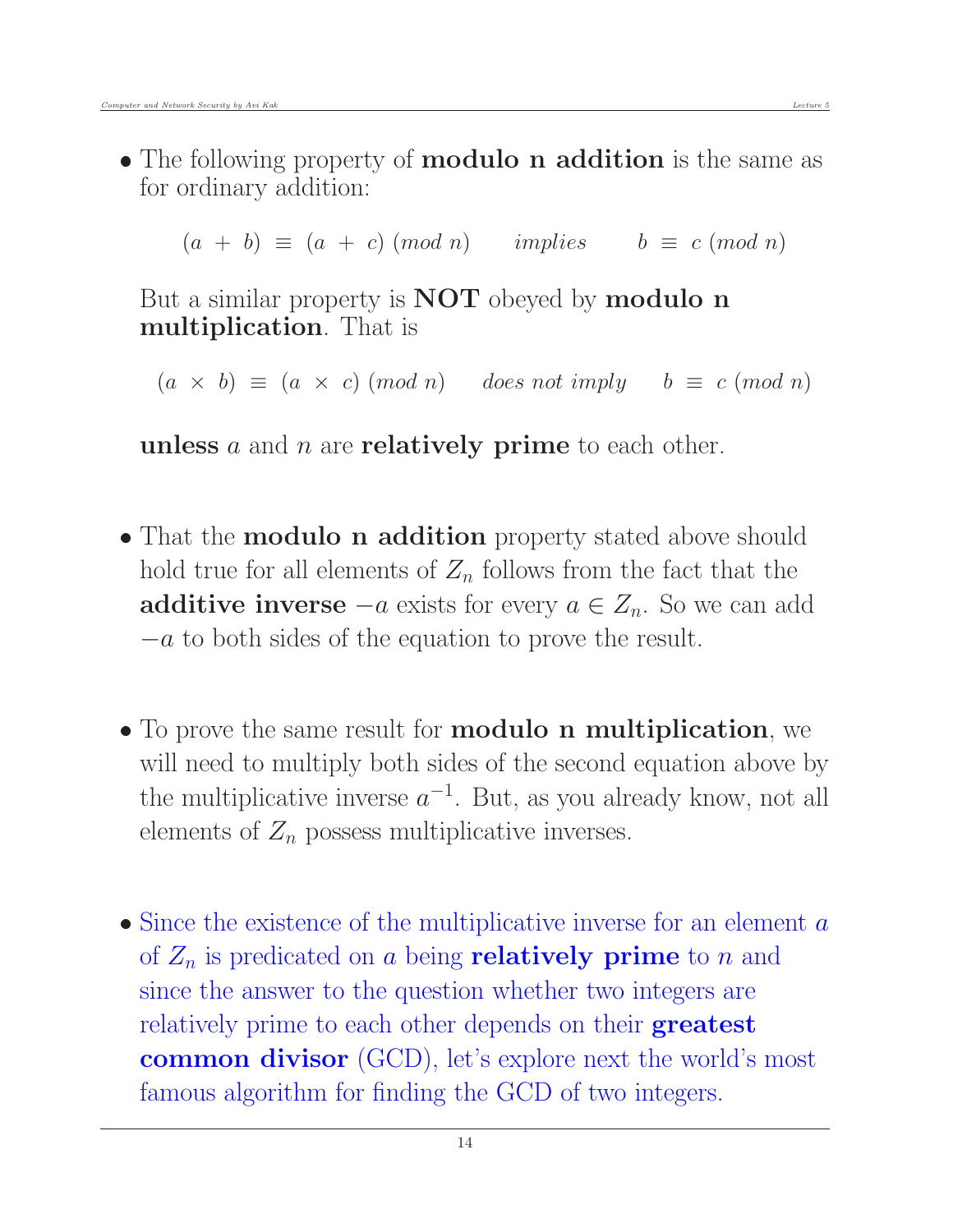The gcd algorithm that we present in the next section is by Euclid who is considered to be the father of geometry. He was born around 325 BC.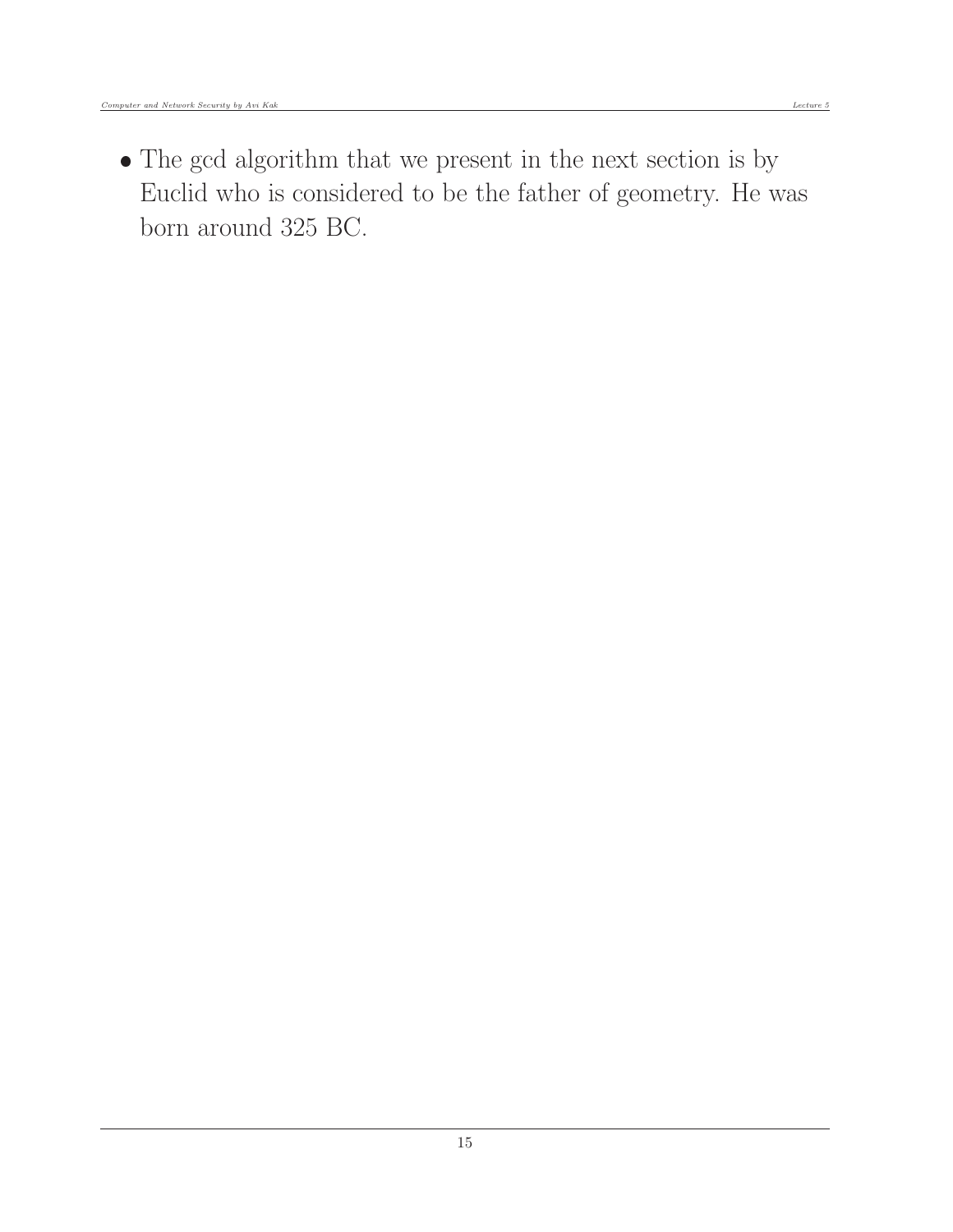# <span id="page-15-0"></span>5.4 EUCLID'S METHOD FOR FINDING THE GREATEST COMMON DIVISOR OF TWO INTEGERS

- We will now address the question of how to efficiently find the GCD of any two integers. When there is a need to find the GCD of two integers in actual computer security algorithms, the two integers are always extremely large — much too large for human comprehension, as you will see in the lectures that follow.]
- Euclid's algorithm for GCD calculation is based on the following Observations [Recall from Section 5.1 that the notation  $b|a$  means that "b is a divisor of a." That is, when we divide a by  $b$ , we are left with zero remainder. $|\vdots$

$$
- \gcd(\; a, \; a) \;\; = \;\; a
$$

$$
- if b|a then gcd(a, b) = b
$$

 $-$  gcd( a, 0) = a since it is always true that a|0

To convince yourself of the last equation above, note that ' $gcd(a, 0)$ ' asks the question: What the largest integer that divides both the first arg a and the second arg 0. Obviously, a is the largest integer that divides the first argument. About the second argument 0, it is divisible by EVERY integer. That is,  $\frac{0}{n} = 0$  for every *n*. Therefore, the largest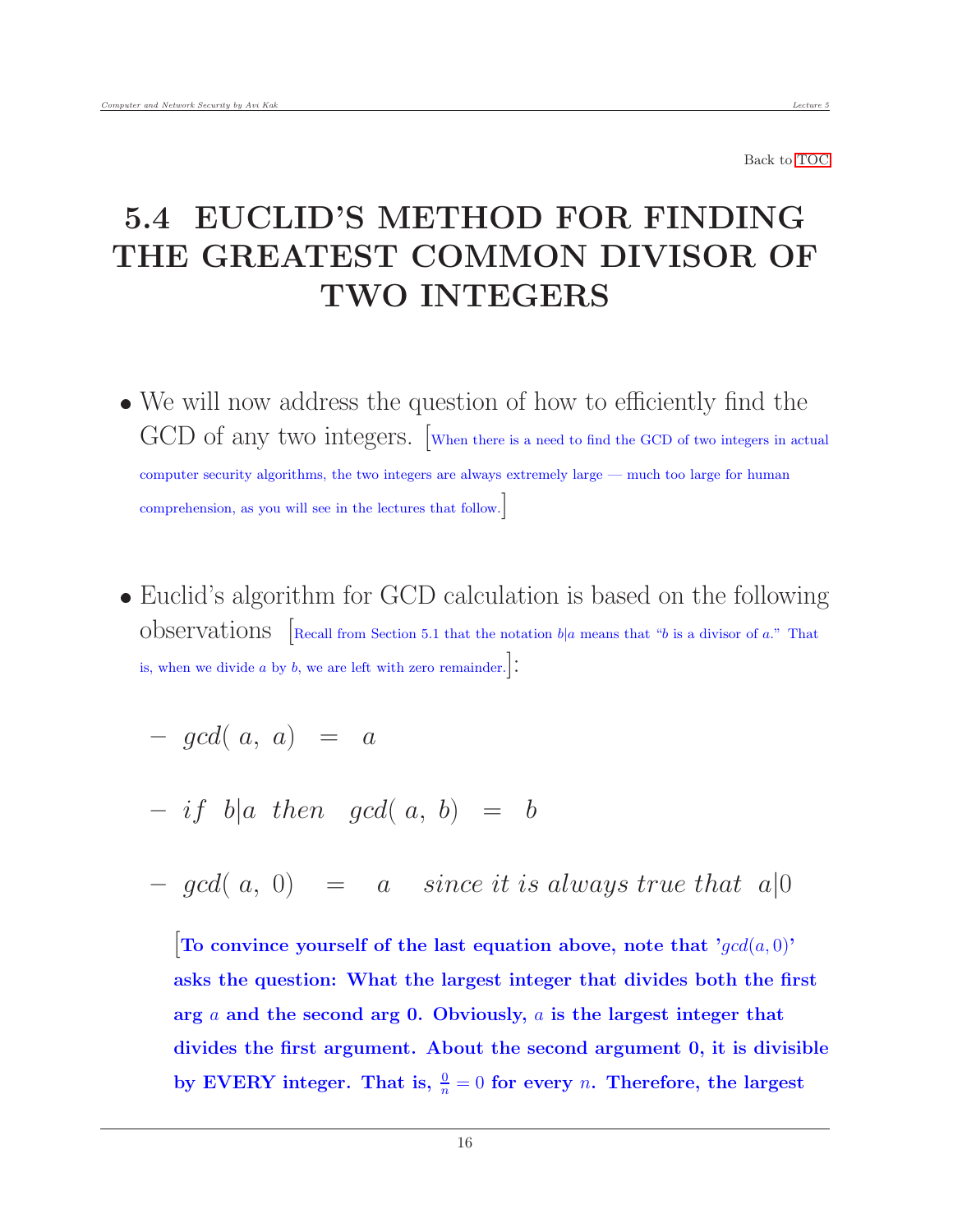$-$  Assuming without loss of generality that a is larger than b, it can be shown that (See Section 5.4.3 for proof)

$$
gcd(\,\,a,\,\,b)\quad =\quad gcd(\,\,b,\,\,a\,\,mod\,\,b\,\,)
$$

The critical thing to note in the above recursion is that the right hand side of the equation is an easier problem to solve than the left hand side. While the largest number on the left is  $a$ , the largest number on the right is  $b$ , which is smaller than a.

- The above recursion is at the heart of Euclid's algorithm (now over 2000 years old) for finding the GCD of two integers. As already noted, the call to  $qcd()$  on the right in Euclid's recursion is an easier problem to solve than the call to  $gcd()$  on the left.
- As a fun aside, some people are visually bothered by the boundary condition  $qcd(a, 0) = a$  on the recursion since, at first reflection, it appears to violate your expectation that  $\gcd(a, b)$  will not exceed the smaller of the two integers involved. (For example, you fully expect that  $gcd(123541, 23)$ ) will not exceed the smaller number 23.) But then 0 is no ordinary integer.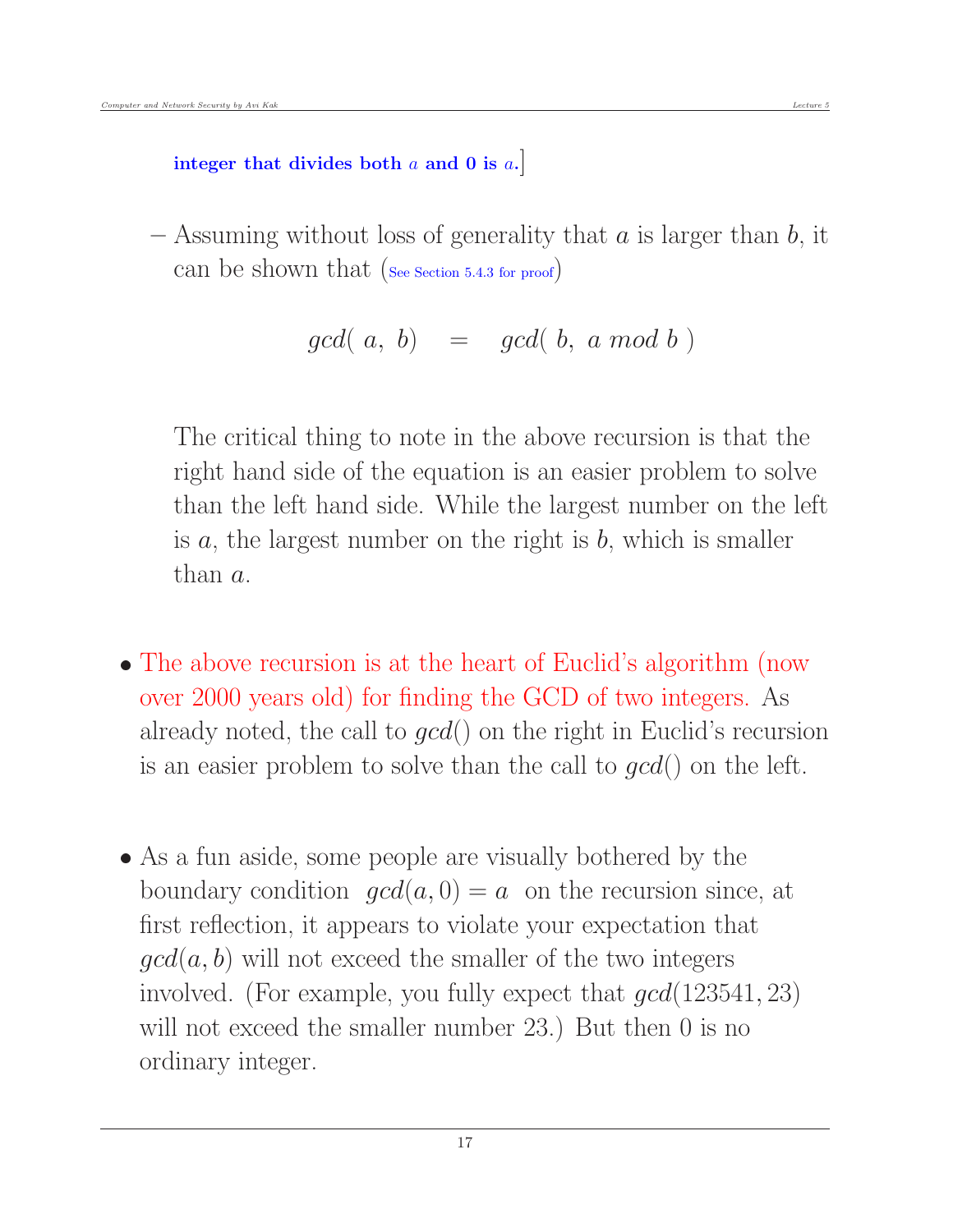## <span id="page-17-0"></span>5.4.1 Steps in a Recursive Invocation of Euclid's GCD Algorithm

 To elaborate on the recursive calculation of GCD in Euclid's algorithm:

$$
gcd(b_1, b_2)
$$
\n
$$
= gcd(b_2, b_1 \mod b_2) = gcd(b_2, b_3)
$$
\n
$$
= gcd(b_3, b_2 \mod b_3) = gcd(b_3, b_4)
$$
\n
$$
= gcd(b_4, b_3 \mod b_4) = gcd(b_4, b_5)
$$
\n
$$
= gcd(b_4, b_3 \mod b_4) = gcd(b_4, b_5)
$$
\n
$$
= \text{sum}
$$
\n
$$
= \text{sum}
$$
\n
$$
= \text{sum}
$$
\n
$$
= \text{sum}
$$
\n
$$
= \text{sum}
$$
\n
$$
= \text{sum}
$$
\n
$$
= \text{sum}
$$
\n
$$
= \text{sum}
$$
\n
$$
= \text{sum}
$$
\n
$$
gcd(b_1, b_2) = b_m
$$

• Although we assumed  $b_1 > b_2$  in the recursion illustrated above, note that the algorithm works for any two non-negative integers b1 and b2 regardless of which is larger. If the first integer is smaller than the second integer, the first iteration will swap the two.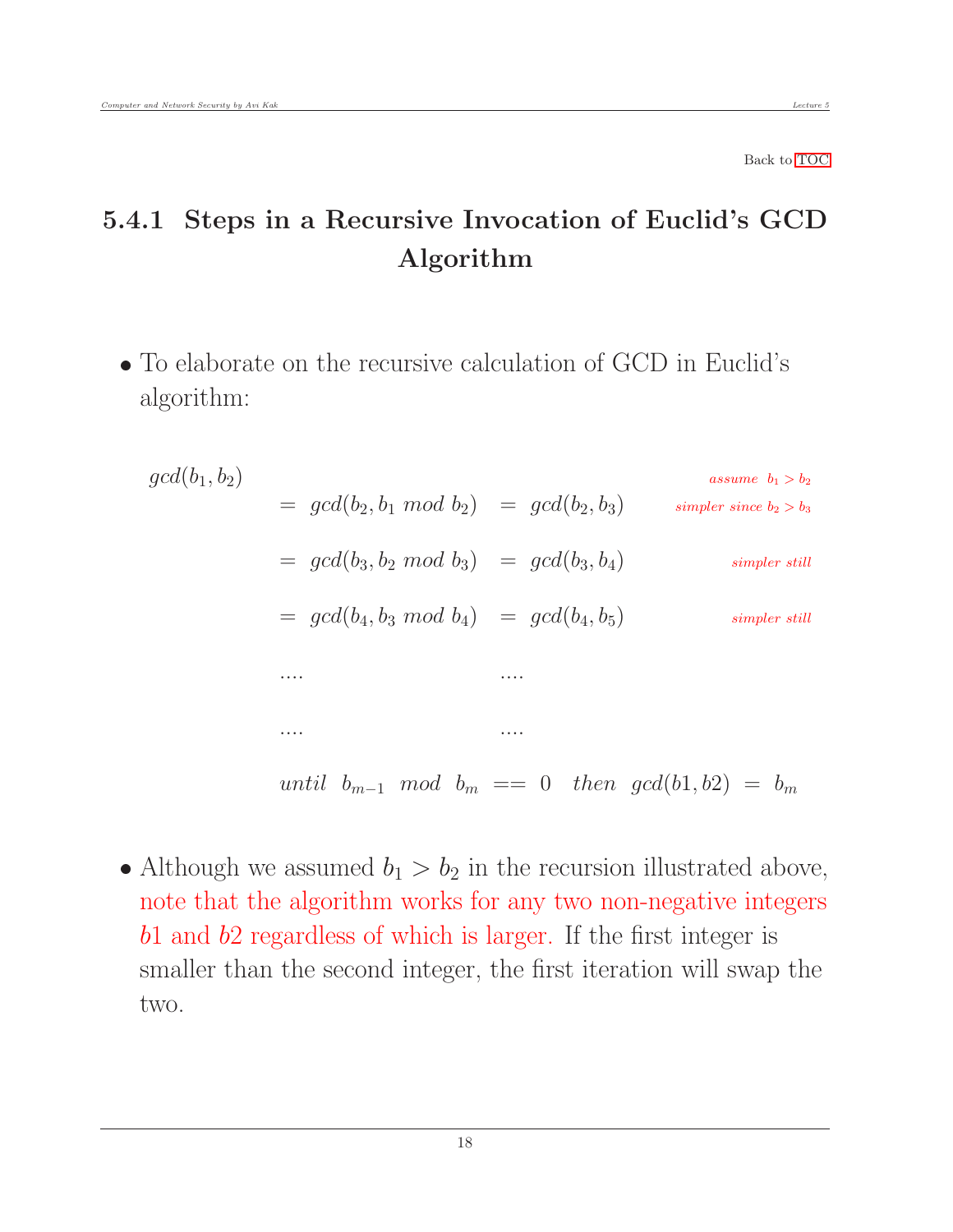## <span id="page-18-0"></span>5.4.2 An Example of Euclid's GCD Algorithm in Action

```
gcd( 70, 38 )
   = gcd( 38, 32 )
   = gcd(32, 6)
   = gcd( 6, 2 )
   = gcd( 2, 0)
Therefore, gcd(70, 38) = 2
```
Another Example (for relatively prime pair of integers):

```
gcd( 8, 17 ):
  = gcd( 17, 8)
  = gcd(8, 1)= gcd( 1, 0)
Therefore, gcd(8, 17) = 1
```
When the smaller of the two arguments in a call to  $qcd()$  is 1 (which happens when the two starting numbers are relatively prime), there is no need to go to the last step in which the smaller of the two arguments is 0.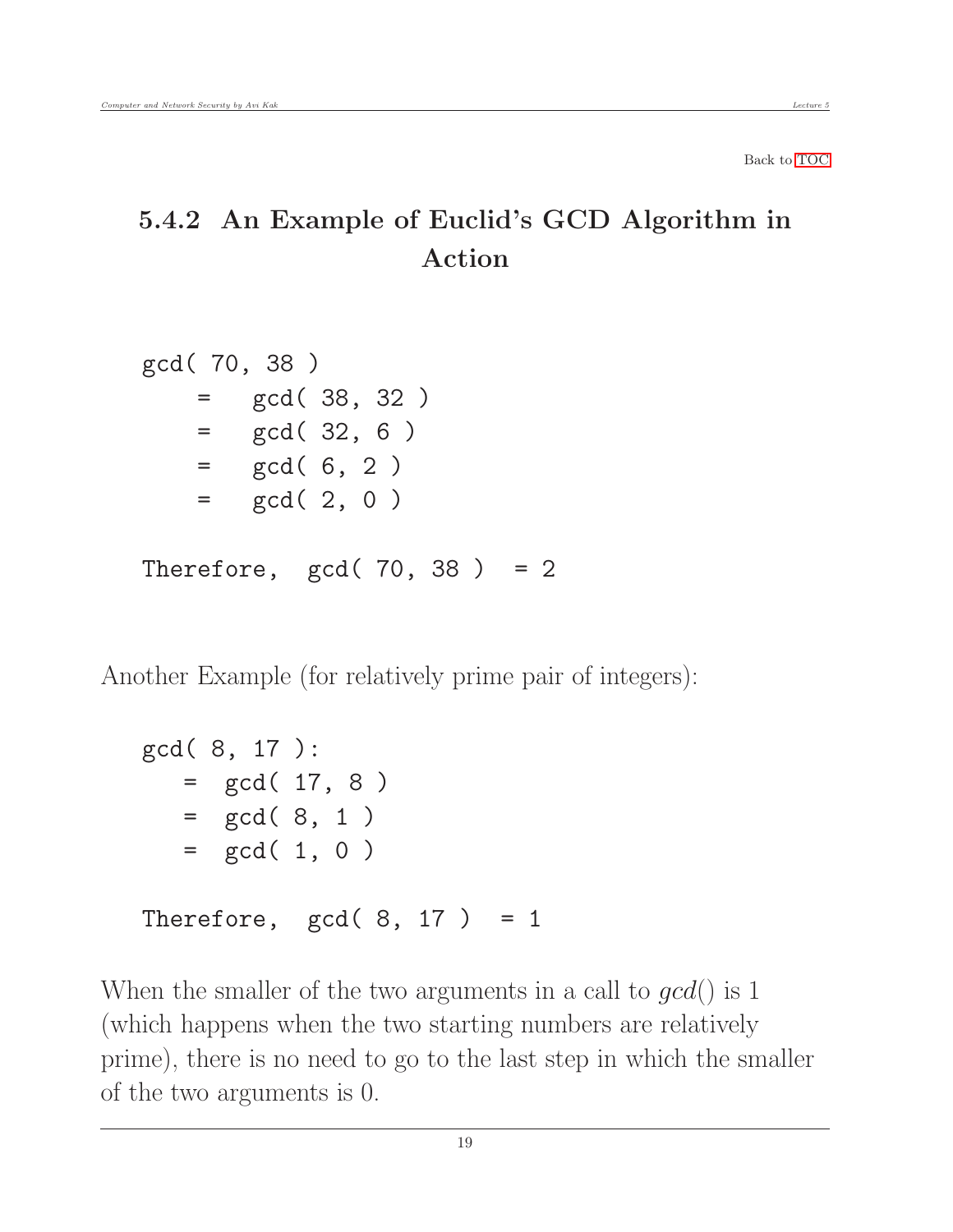Here is an example of Euclid's GCD algoirthm for two moderately large numbers:

```
gcd( 40902, 24140 )
   = gcd( 24140, 16762 )
   = gcd( 16762, 7378 )
   = gcd( 7378, 2006 )
   = gcd( 2006, 1360 )
   = gcd( 1360, 646 )
   = gcd( 646, 68 )
   = gcd( 68, 34 )
   = gcd( 34, 0 )
```
Therefore, gcd( 40902, 24140 ) = 34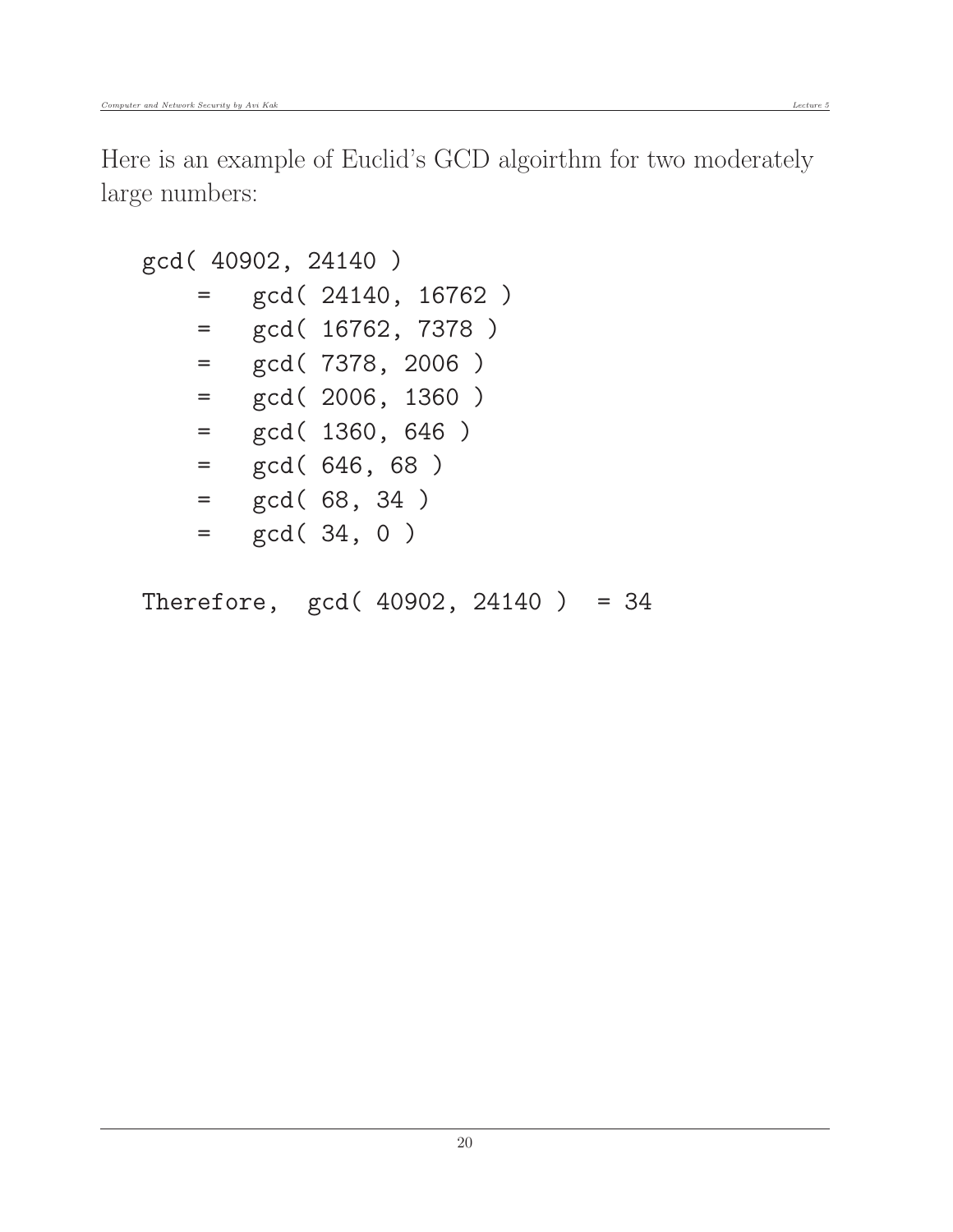### <span id="page-20-0"></span>5.4.3 Proof of Euclid's GCD Algorithm

The proof of Euclid's algorithm is based on the following observation:

- Given any two non-negative integers a and b, with  $a > b$ , we can write  $a = qb + r$  for some non-negative quotient integer  $q$  and some non-negative remainder integer  $r$ .
- $\bullet$  Every common divisor of a and b must therefore be a common divisor of  $qb + r$  and b. Since the product qb is trivially divisible by  $b$ , it is surely the case that every common divisor of  $a$  and  $b$ is a common divisor of  $r$  and  $b$ .
- $\bullet$  That is, all **common** divisors for a and b are the same as those for b and r.
- Since  $qcd(a, b)$  is one of those common divisors, then it must be the case that  $qcd(a, b) = qcd(b, r)$ .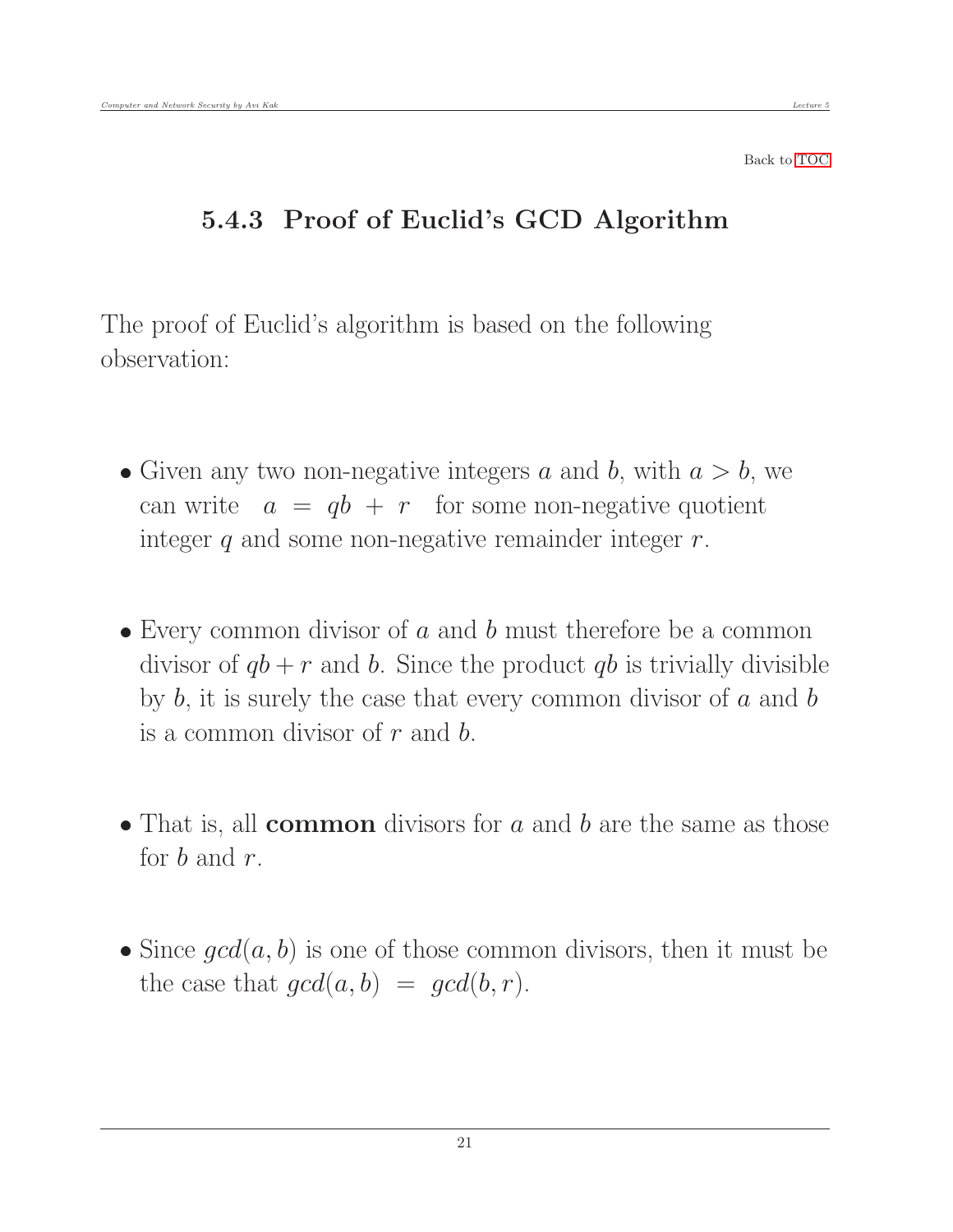## <span id="page-21-0"></span>5.4.4 Implementing the GCD Algorithm in Perl and Python

• The Python implementation of Euclid's algorithm shown below couldn't be simpler. The cool thing about this script is that the two-line while loop takes care of all of the boundary conditions that terminate the recursion, these being  $gcd(a, a) = a$ ,  $gcd(a, 0) = gcd(0, a) = a$ , and  $gcd(a, b) = b$  if b divides a without leaving a non-zero remainder:

```
#!/usr/bin/env python
## GCD.py
import sys
if len(sys.argv) != 3:
    sys.exit("\nUsage: %s <integer> <integer>\n" % sys.argv[0])
a,b = int(sys.argv[1]), int(sys.argv[2])while b:
   a, b = b, a''_bprint("\nGCD: %d\n" % a)
```
 The calls shown on the left return the answer shown on the right:

| GCD.py 15 18 |                            | $\Rightarrow$ | GCD: 3 |  |
|--------------|----------------------------|---------------|--------|--|
|              | GCD.py 123456789 987654321 | $\Rightarrow$ | GCD:9  |  |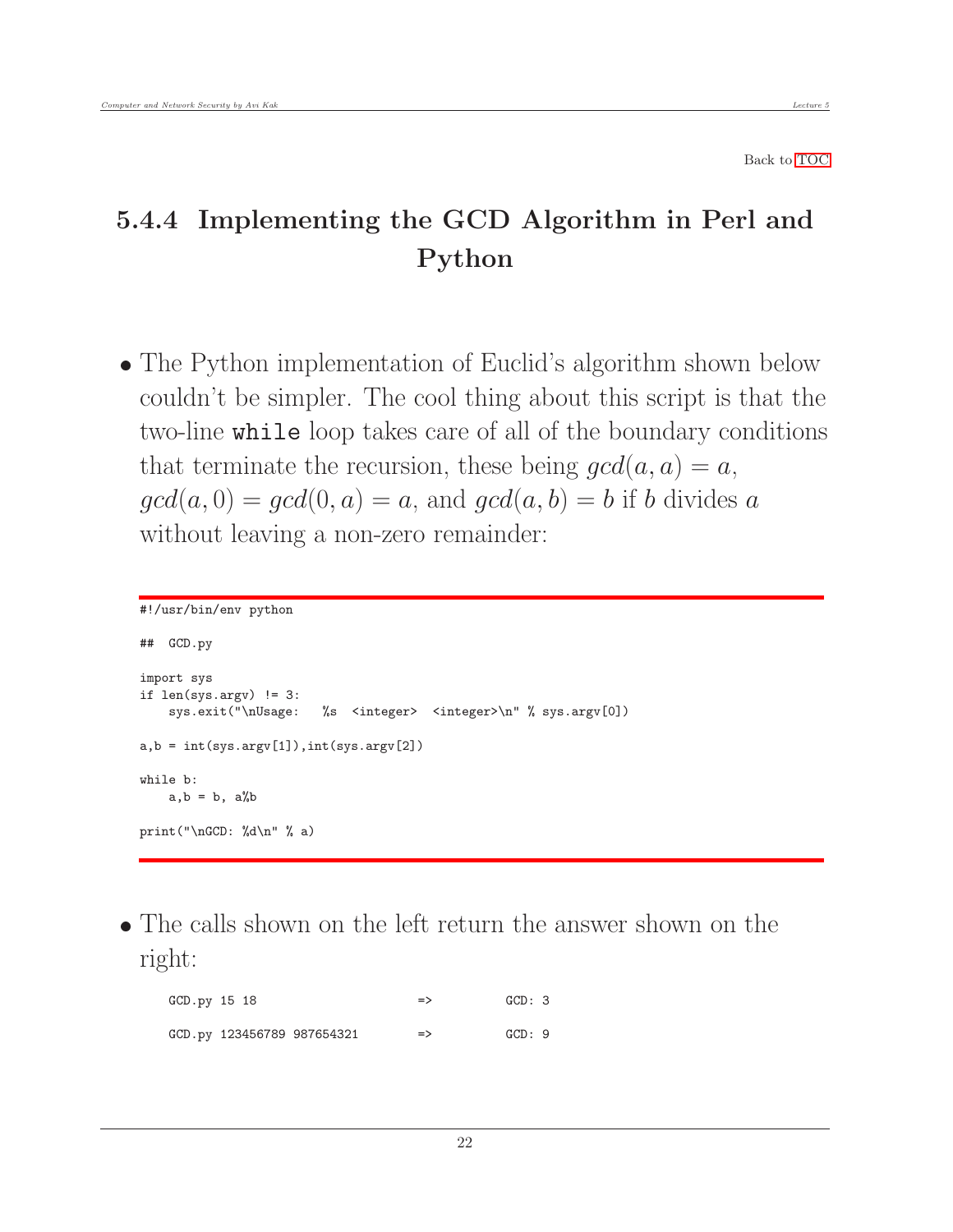- Note that the modulo division  $a''_b$  in the Python script is only invoked when b is non-zero, which is a good thing since that division would be undefined if we allowed b to become zero. While  $gcd(a, b)$  is well defined when b is zero,  $a\%b$  is not.
- And shown below is an equally simple Perl implementation. All the good things I said about the Python implementation apply just the same to the Perl implementation:

```
#!/usr/bin/env perl
## GCD.pl
## Avi Kak
use strict;
use warnings;
die "\nUsage: $0 <integer> <integer>\n" unless @ARGV == 2;
die "At least one of your numbers is too large! Use GCDWithBigInt.pl instead\n"
    if ($ART[0] > 0x7f_fff_fff) or ($ARGV[1] > 0x7f_fff_fff);my ($a,$b) = QARGV;while ($b) {
    ($a, $b) = ($b, $a % $b);}
print "\nGCD: $a\n\n";
```
This script behaves in exactly the same fashion as the Python  $s$ cript — as long as the integers involved are small enough to fit Perl's 4-byte representation for unsigned ints. That is the reason for the exception that is thrown in the second statement. For large integers, use the following script instead:

<sup>#!/</sup>usr/bin/perl -w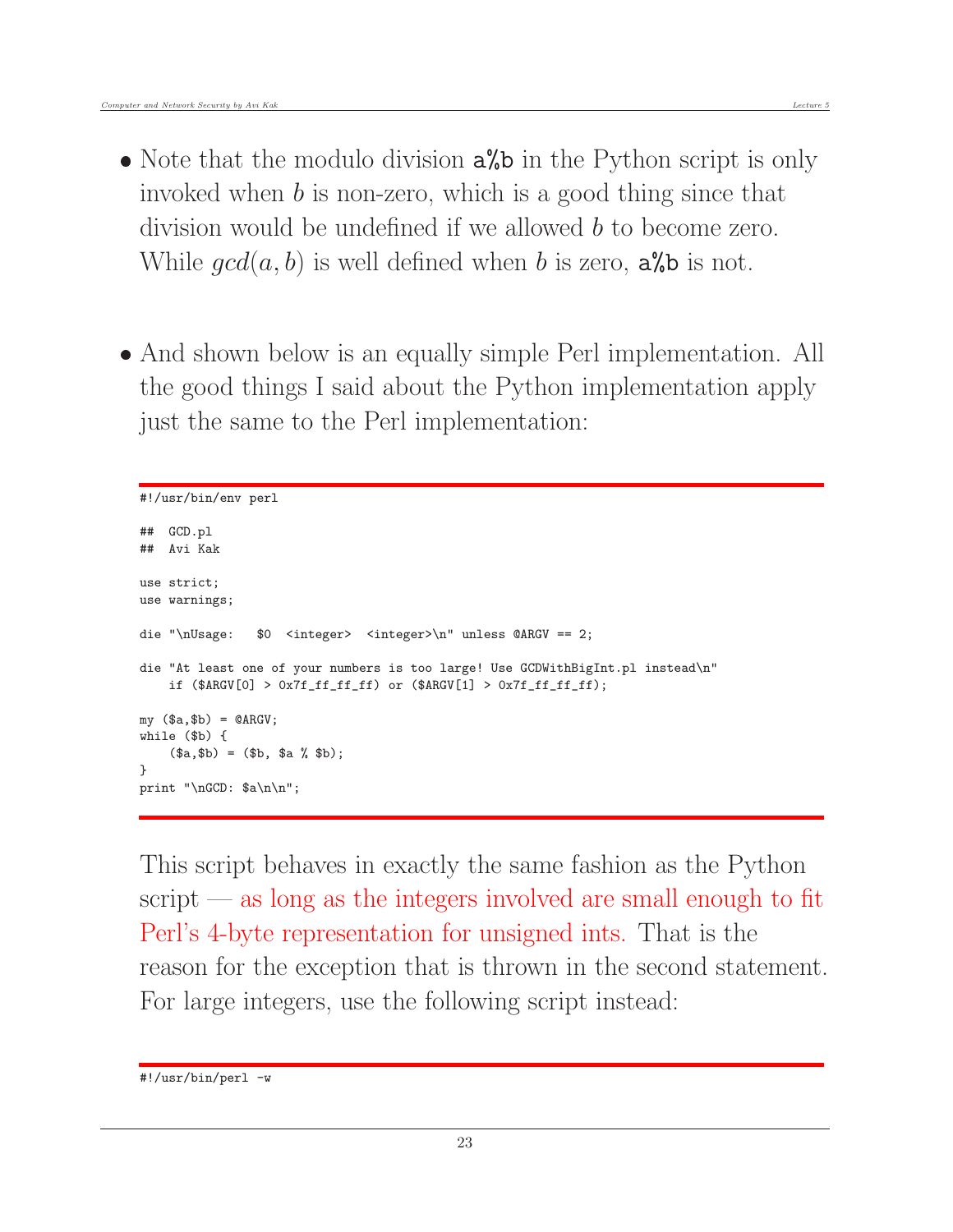```
## GCDWithBigInt.pl
## Avi Kak
use strict;
use Math::BigInt;
die "\nUsage: $0 <integer> <integer>\n" unless @ARGV == 2;
my (\$a, \$b) = @ARGV;$a = Math::BigInt->new("$a");
$b = Math::BigInt->new("$b");
while ($b->is_pos()) {
    ($a, $b) = ($b, $a->copy()->bmod($b));
}
print "\nGCD: $a\n\n";
```
#### So if you call

GCDWithBigInt.pl 839753984753987498374999 2948576793949587674444

you will get the answer "GCD: 23". As you know, with Python, you do not have to do anything special for calculating with large numbers since it natively knows how to deal with numbers of arbitrary size.

- There is an alternative approach to calculating the GCD of two integers that in some cases may prove faster. This method, explained in the rest of this subsection, is referred to as the Binary GCD algorithm. It is also known as the Stein's algorithm after Josef Stein who first published it in 1967.
- Just as the boundary conditions and the recursion in Euclid's GCD algorithm are best for a computer with direct hardware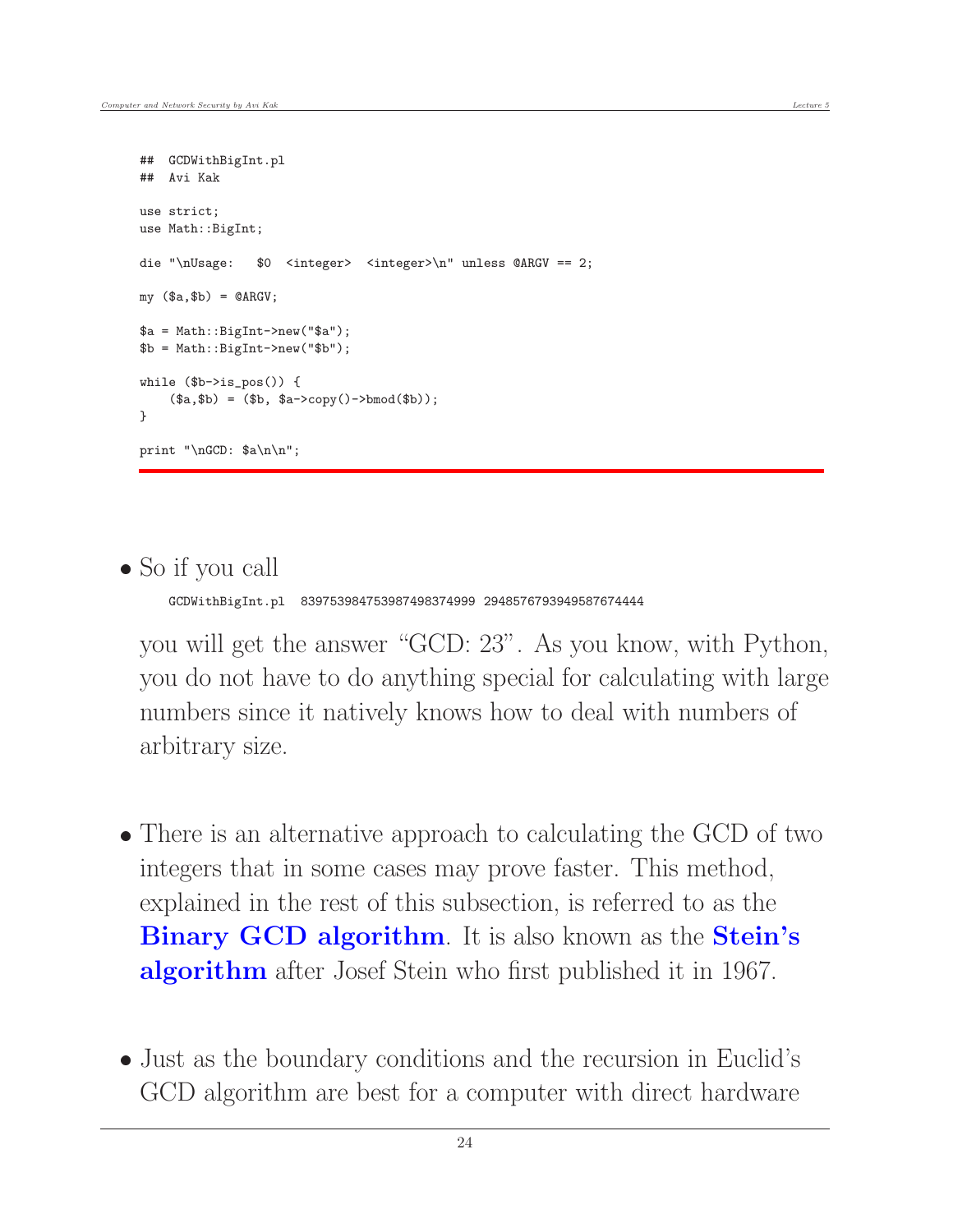support for divisions and multiplications, the same in the binary GCD algorithm are meant for a computer (which is likely to be an embedded device) that prefers to implement multiplications and division by appropriately shifting the binary code word representations of the integers. [As you know, shifting a binary code word to the left by one bit position means multiplication by 2. Similarly, shifting by one bit position to the right means division by 2. Before you do the latter, you would want to make sure that you are dealing with an even integer, that is, with an integer whose LSB (least significant bit) is not set.]

- The previously stated boundary conditions  $qcd(a, a) = a$ , and  $gcd(a, 0) = gcd(0, a) = a$  also applies to the binary GCD algorithm. However, for a recursive implementation of the algorithm, we must now consider the following five cases:
	- 1. If both the integers a and b are even, meaning if the LSB for both integers is not set, then 2 is a common factor of the two integers. So  $gcd(a, b) = 2 \times gcd(a/2, b/2)$ . The new arguments  $a/2$  and  $b/2$  are obtained by shifting the binary word representations for each integer to the right by one bit position. The multiplication by 2 in the recursion is achieved by shifting to the left the *gcd* result returned by the recursive call.
	- 2. If a is even and b is odd, then  $gcd(a, b) = gcd(a/2, b)$ . So we shift a to the right by one bit position and call gcd again.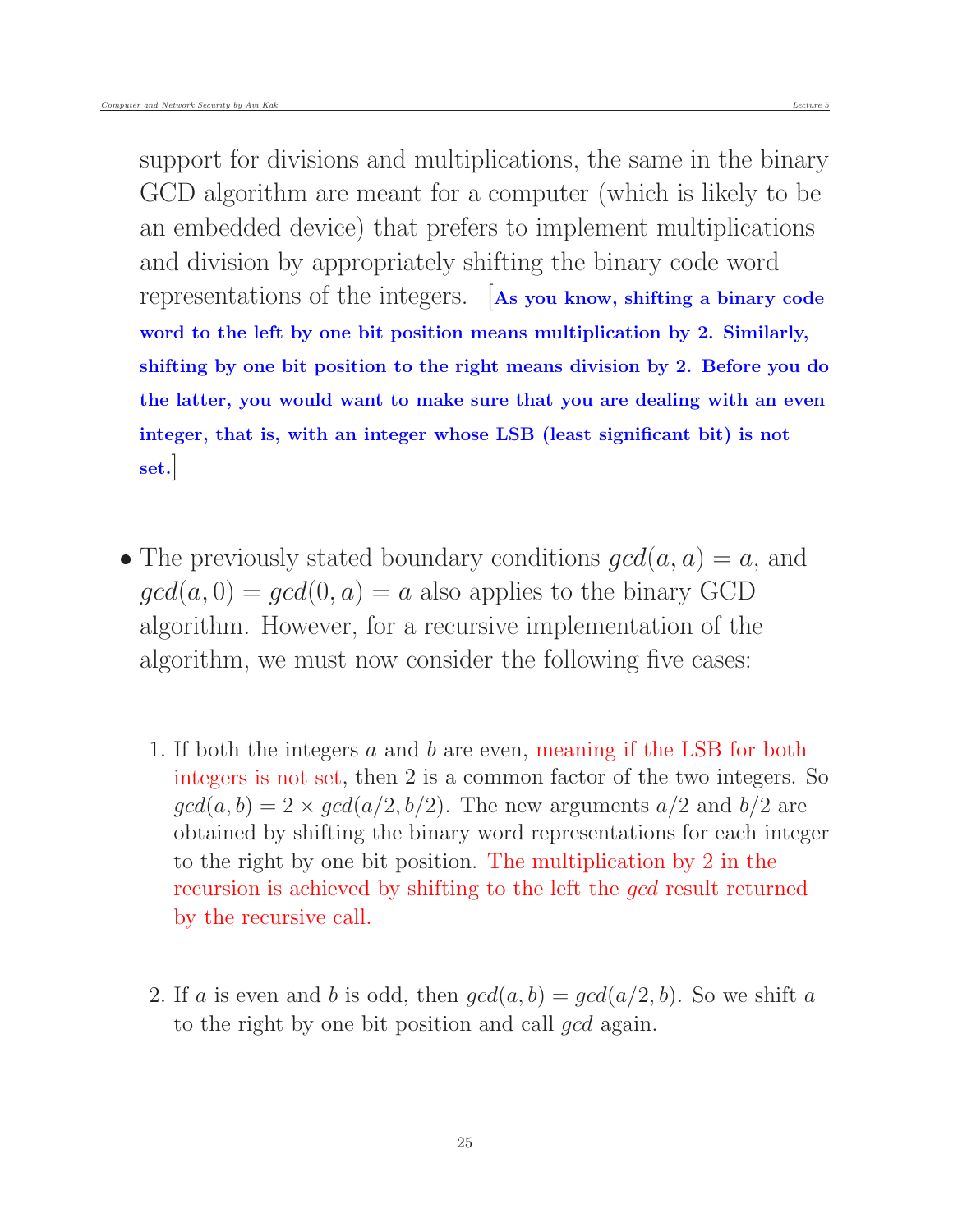- 4. If both a and b are odd and, at the same time,  $a > b$ , then we can show that the gcd recursion takes the following form  $gcd(a, b) = gcd(a - b, b) = gcd((a - b)/2, b)$ , where the first step is basically a rewrite of Euclid's original recursion and the second step a consequence of the fact that when both a and b are odd, their difference is even. As we mentioned above, when *gcd* is called with the first argument even and the second argument odd, we make a recursive call in which we divide the first argument by 2 and leave the second unchanged.
- 5. If both a and b are odd and, at the same time,  $a < b$ , then, reasoning in the same manner as in the previous step, we can show that the gcd recursion takes the following form  $gcd(a, b) = gcd(b - a, a) = gcd((b - a)/2, a).$
- Shown below is a Python implementation of the binary GCD algorithm:

```
#!/usr/bin/env python
## BGCD.py
import sys
if len(sys.argv) != 3:
  sys.exit("\nUsage: %s <integer> <integer>\n" % sys.argv[0])
a,b = int(sys.argv[1]), int(sys.argv[2])def bgcd(a,b):
  if a == b: return a #(A)if a == 0: return b #(B)if b == 0: return a \#(C)if (^{a} \& 1): \#(D)
```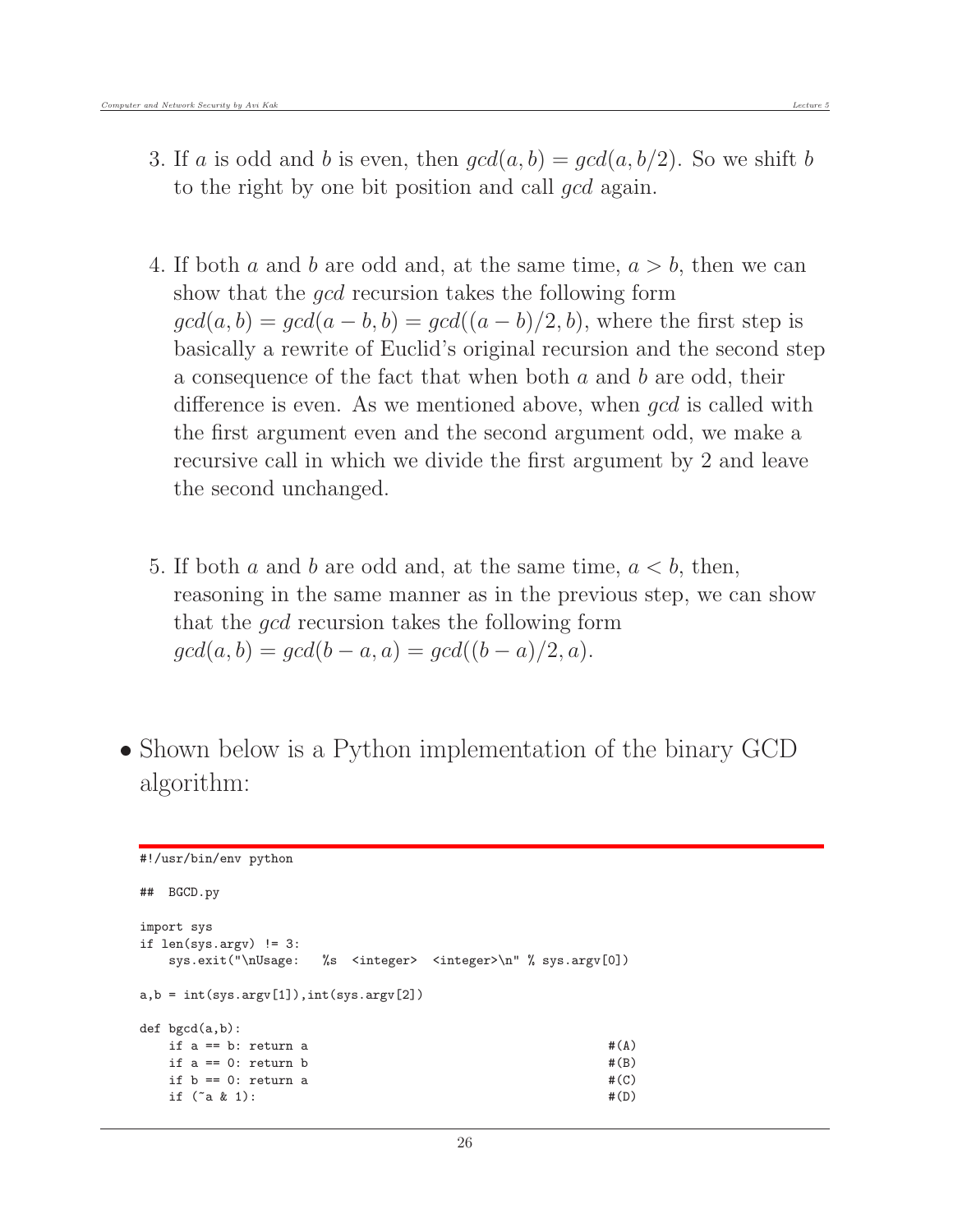| if $(b & 1)$ :                                           | # (E)     |
|----------------------------------------------------------|-----------|
| return bgcd(a $\gg$ 1, b)                                | #(F)      |
| else:                                                    | #(G)      |
| return bgcd(a >> 1, b >> 1) << 1                         | $#$ $(H)$ |
| if $(^{\sim}b$ & 1):                                     | #(I)      |
| return bgcd(a, $b \gg 1$ )                               | #(J)      |
| if $(a > b)$ :                                           | #(K)      |
| return bgcd( $(a-b) \gg 1$ , b)                          | # (L)     |
| return bgcd( $(b-a) \gg 1$ , a)                          | #(M)      |
| $gcdval = bgcd(a, b)$<br>print ("\nBGCD: %d\n" % gcdval) |           |

The implementation shown uses Python's bitwise operators for the integer types. The unary operator "" inverts the bits in its argument integer, the binary operator '&' carries out a bitwise and of the two arguments, the operator '<<' does a non-circular left shift of the left-argument integer by the number of positions that correspond to the right argument, and, finally, the operator '>>' does the same for the right shifts. The test in line  $(D)$  checks whether a is even and that in line  $(E)$  checks whether b is odd. The recursion in line  $(H)$  will only be invoked when both a and b are even. Note how we multiply the answer returned by the recursive call by 2 by shifting it to the left by one position.

- As to how the five enumerated steps shown prior to the implementation on the previous page map to the various code lines, the recursion called by Step 1 is in line (H), by Step 2 in line F, by Step 3 in line  $(J)$ , by Step 4 in line  $(L)$ , and, finally, by Step 5 in line (M).
- Try making calls like

BGCD.py 321451443876 1255547372888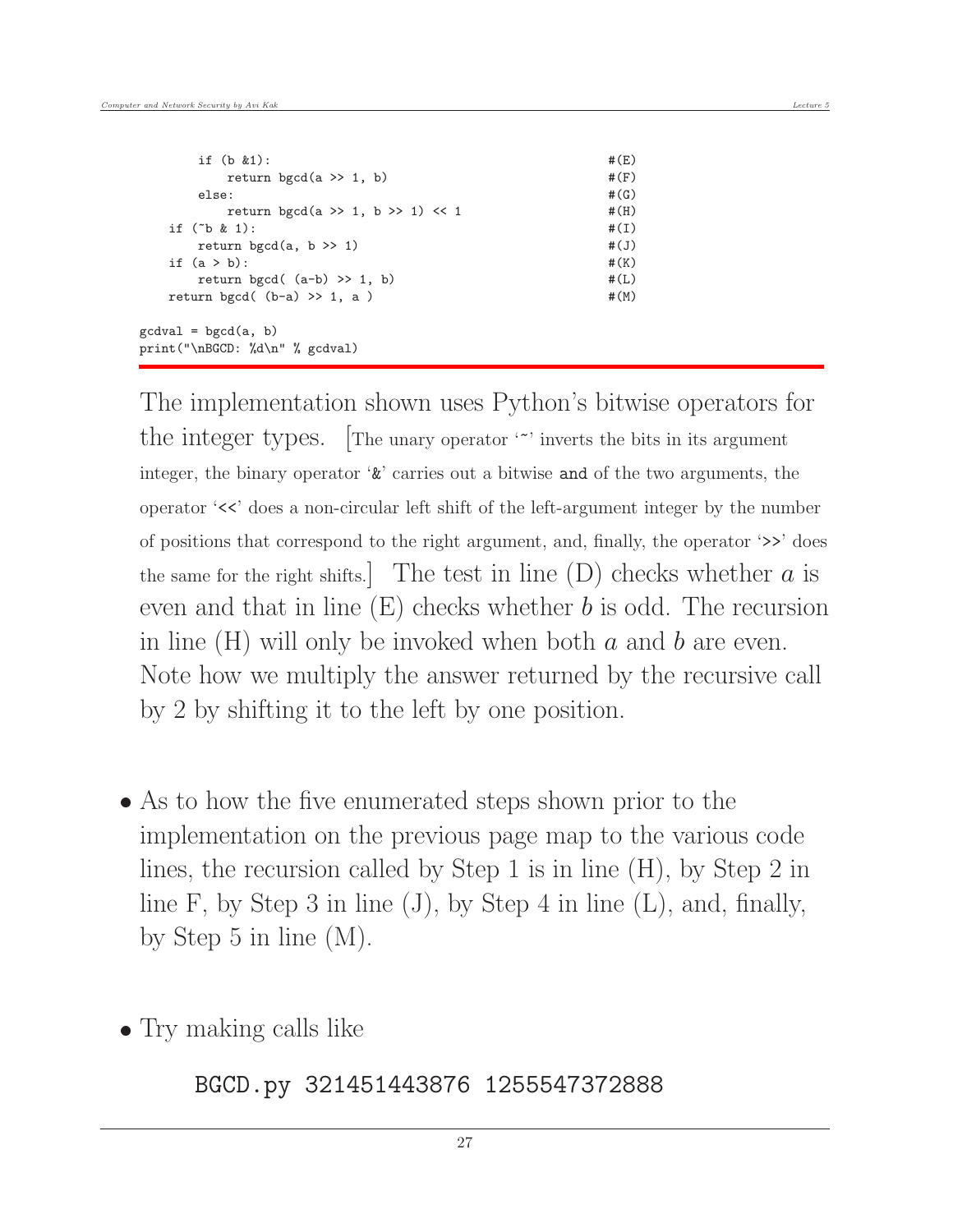#### GCD.py 321451443876 1255547372888

to make sure that the two different implementation for calculating the GCD return the same answer.

• Shown next is a Perl implementation for the BGCD algorithm. Its logic mirrors that of the Python script shown above.

```
#!/usr/bin/perl -w
## BGCD.pl
use strict;
die "\nUsage: $0 <integer> <integer>\n" unless @ARGV == 2;
my (\$a, \$b) = @ARGV;my $gcdval = bgcd($a, $b);
print "\nBGCD: $gcdval\n\n";
sub bgcd {
  my ($a,$b) = @_;
  return $a if $a == $b; \#(A)return b if a == 0; #(B)return $a if b == 0; \#(C)if (^{\circ}\$a \& 1) \{if ($b & 1) { }return bgcd(\alpha \gg 1, \phi); \#(F)} else { #(G)return bgcd($a >> 1, $b >> 1) << 1; #(H)}
  }
  return bgcd($a,$ b >> 1) if ("$b & 1); \#(I)return bgcd( ($a - $b) \gg 1, $b) if ($a > $b); #(J)return bgcd( ($b - $a) \gg 1, $a); #(K)<u>}</u>
```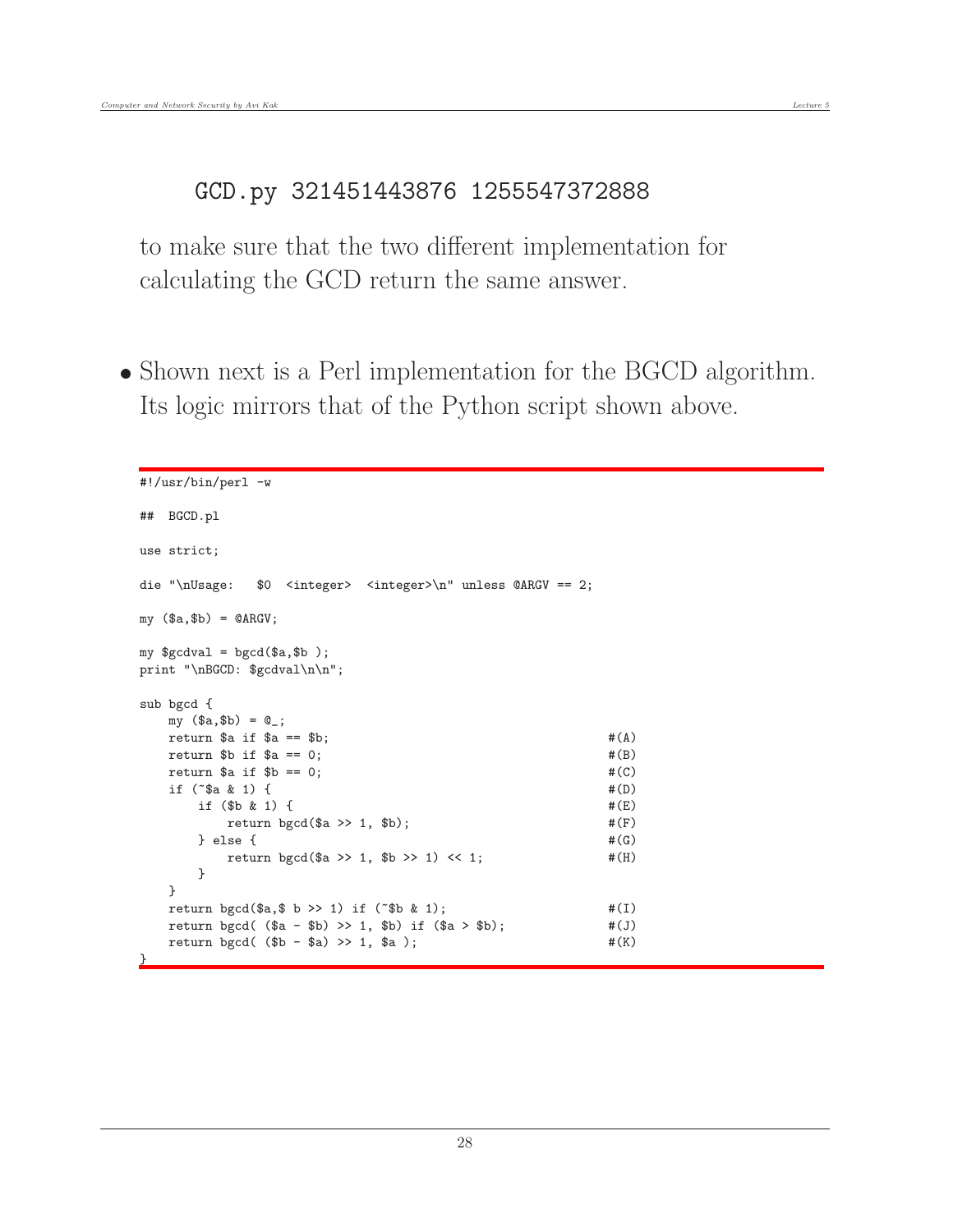# <span id="page-28-0"></span>5.5 PRIME FINITE FIELDS

- Earlier we showed that the set of remainders,  $Z_n$  is, in general, a commutative ring.
- The main reason for why, in general,  $Z_n$  is only a commutative ring and **not** a finite field is because not every element in  $Z_n$  is guaranteed to have a multiplicative inverse.
- In particular, as shown before, an element a of  $Z_n$  does **not** have a multiplicative inverse if  $a$  is not **relatively prime** to the modulus  $n$ .
- What if we choose the modulus  $n$  to be a **prime number**? (A prime number has only two divisors, one and itself.)
- For prime *n*, every non-zero element  $a \in Z_n$  will be **relatively prime** to *n*. That implies that there will exist a **multiplicative inverse** for every non-zero  $a \in Z_n$  for prime  $n$ .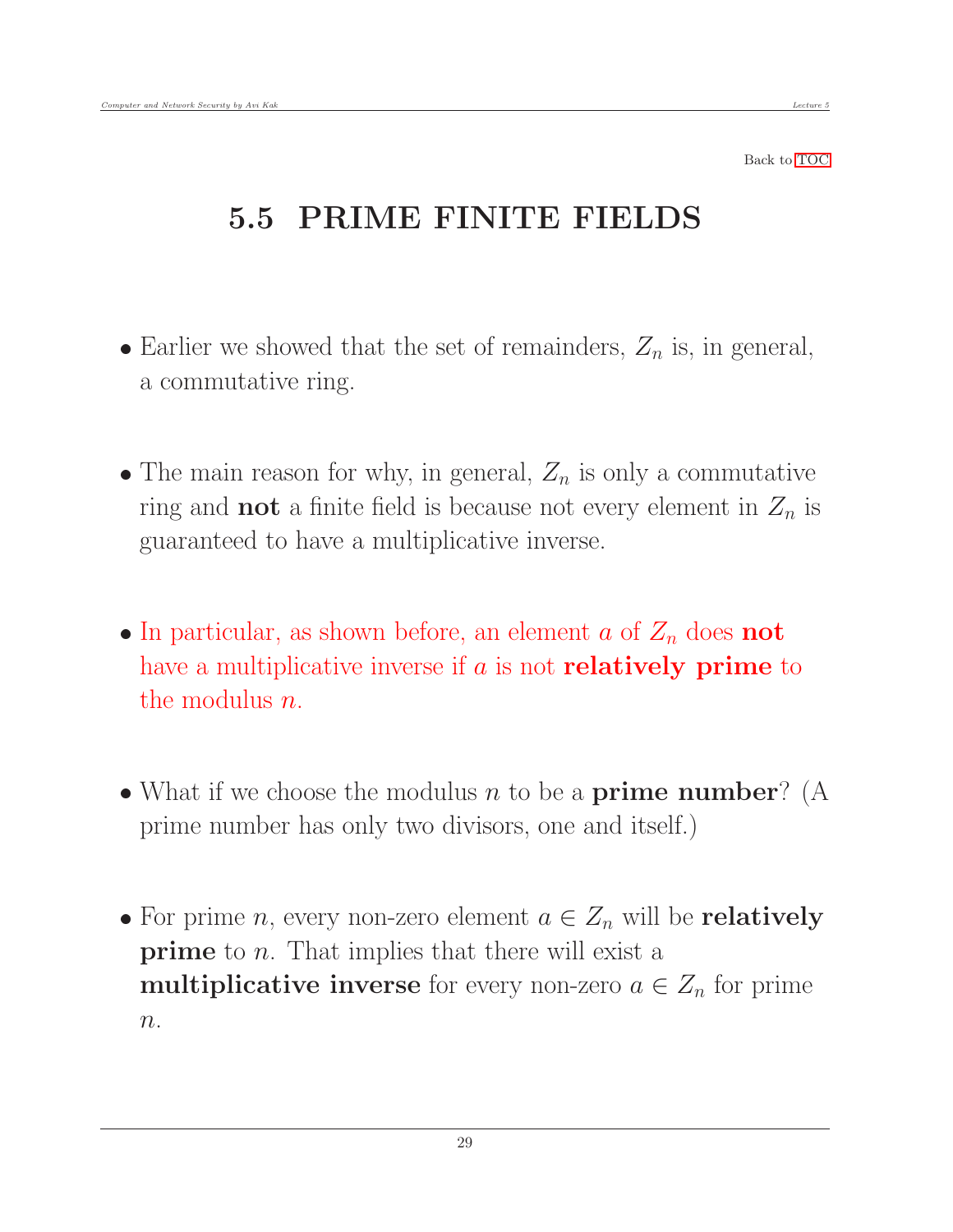- Therefore,  $Z_p$  is a **finite field** if we assume p denotes a **prime** number.  $Z_p$  is sometimes referred to as a prime finite field. Such a field is also denoted  $GF(p)$ , where  $GF$  stands for "Galois Field".
- Proving that, for prime p, every non-zero element of  $Z_p$  possess a unique MI (multiplicative inverse) is pretty straightforward. In a proof by contradiction, assume that a non-zero element  $a \in Z_p$  possesses two *different* MIs b and c. That would imply  $a \times b = 1 \pmod{p}$  and  $a \times c = 1 \pmod{p}$ . That would mean that  $a \times (b - c) \equiv 0 \pmod{p} \equiv p \pmod{p}$ . [Do you still remember the first of the two memaids on pages 7 and 8? But that is impossible since the prime number  $p$  cannot be so factorized. The integer p only possesses only trivial factors, 1 and itself.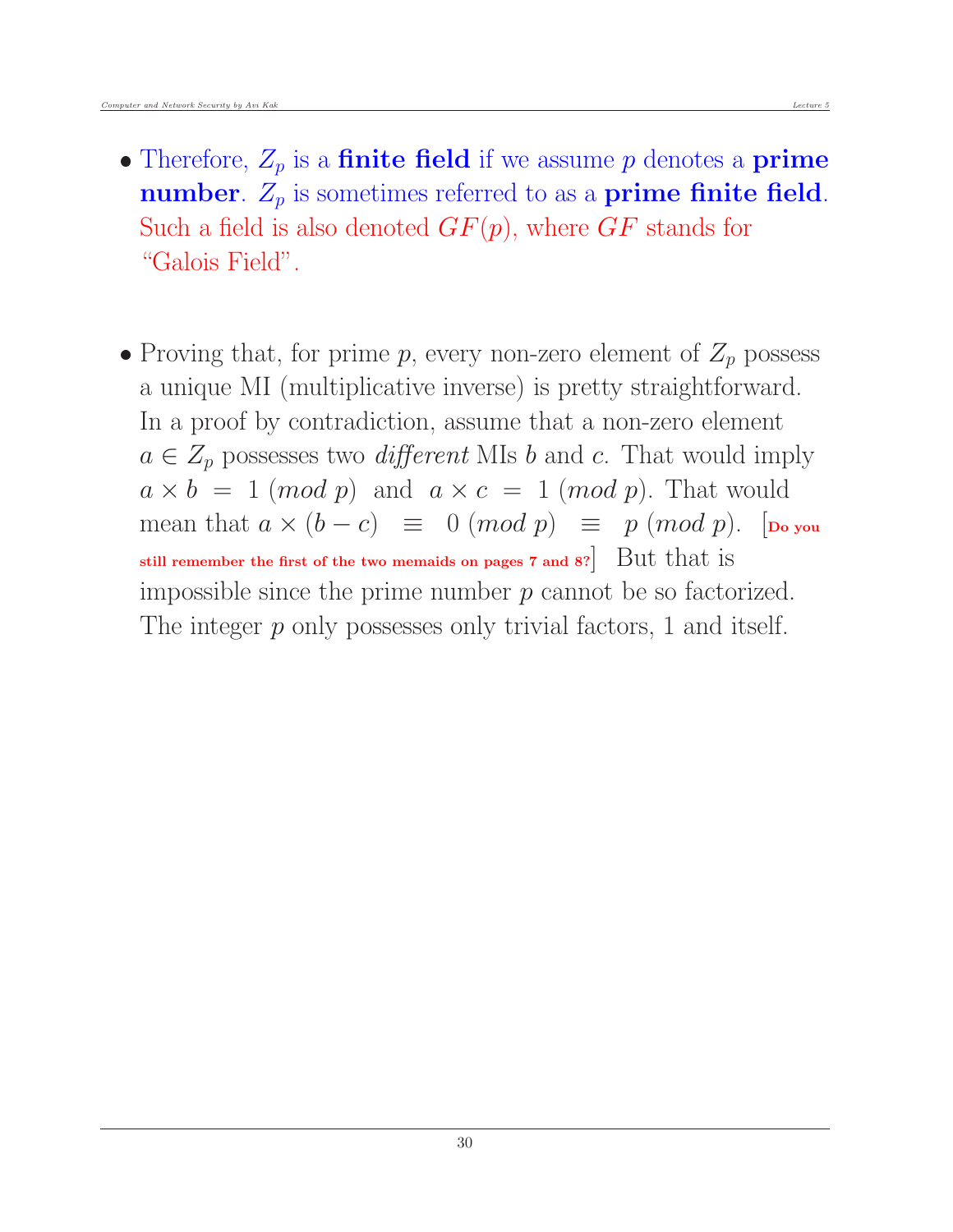## <span id="page-30-0"></span>5.5.1 What Happened to the Main Reason for Why  $Z_n$ Could Not be an Integral Domain?

- Earlier, when we were looking at how to characterize  $Z_n$ , we said that, although it possessed a *multiplicative identity* element, it could not be an **integral domain** because  $Z_n$ allowed for the equality  $a \times b = 0$  even for non-zero a and b. (Recall, 0 means the additive identity element.)
- If we have now decided that  $Z_p$  is a finite field for prime p because every element in  $Z_p$  has a unique multiplicative inverse, are we sure that we can now also guarantee that if  $a \times b = 0$ then either  $a$  or  $b$  must be 0?
- Yes, we have that guarantee because  $a \times b = 0$  for general  $Z_n$ occurs only when non-zero  $a$  and  $b$  are factors of the modulus  $n$ . When  $n$  is a prime, its only factors are 1 and  $n$ . So with the elements of  $Z_n$  being in the range 0 through  $n-1$ , the only time we will see  $a \times b = 0$  is when either a is 0 or b is 0.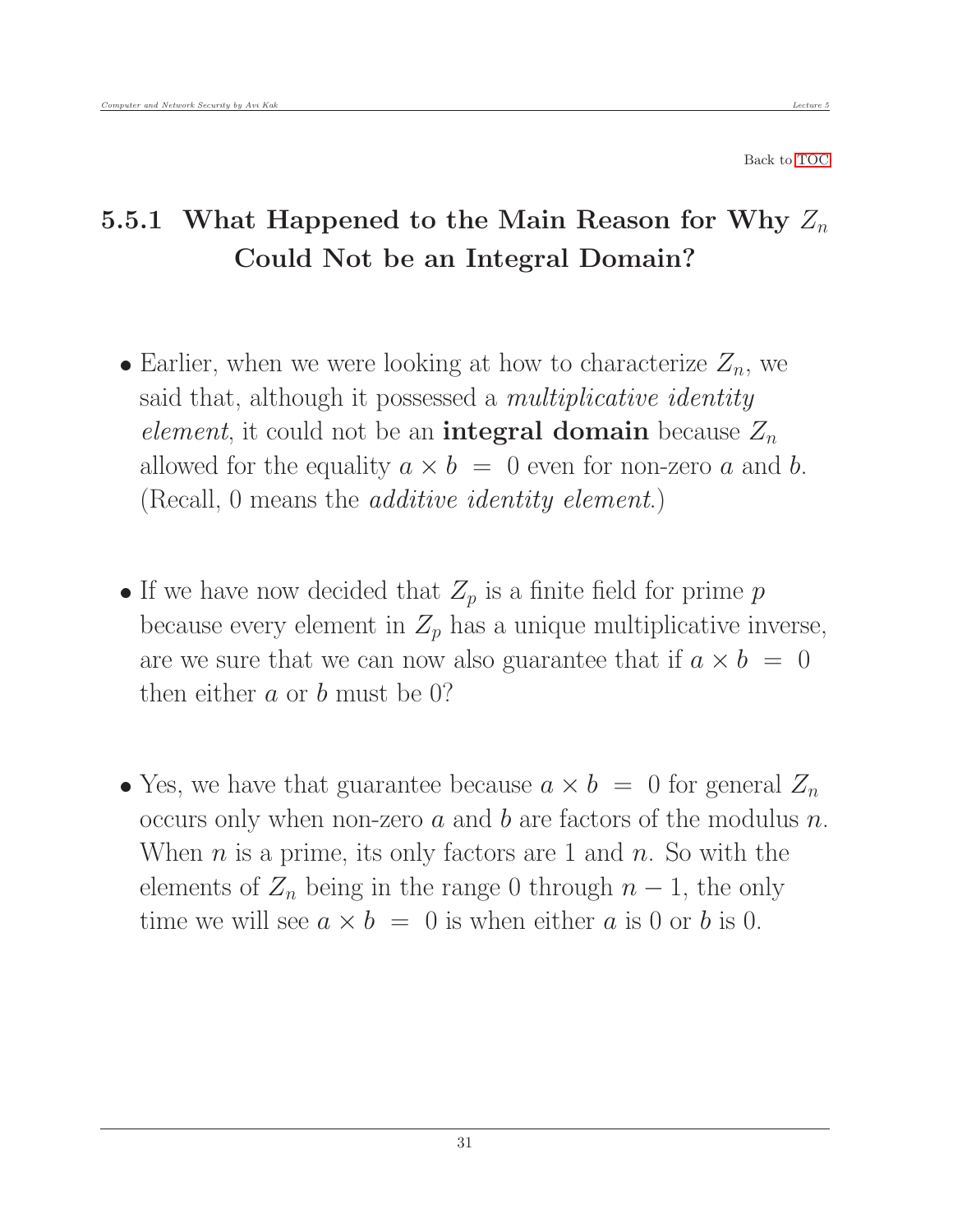# 5.6 FINDING MULTIPLICATIVE INVERSES FOR THE ELEMENTS OF  $Z_p$

• In general, to find the multiplicative inverse of  $a \in Z_n$ , we need to find an element  $b \in Z_n$  such that

<span id="page-31-0"></span>
$$
a \times b \equiv 1 \ (mod \ n)
$$

• Based on the discussion so far, we can say that the multiplicative inverses exist for all  $a \in Z_n$  for which we have

$$
gcd(a, n) = 1
$$

When *n* equals a prime  $p$ , this condition will always be satisfied by all non-zero elements of  $Z_p$ .

 With regard to finding the value of the multiplicative inverse of a given integer  $a$  in modulo  $n$  arithmetic, we can do so with the help of Bezout's Identity that is presented below. The next section presents a proof of this identity. Subsequently, in Section 5.6.2, we will show how to actually use the identity for finding multiplicative inverses.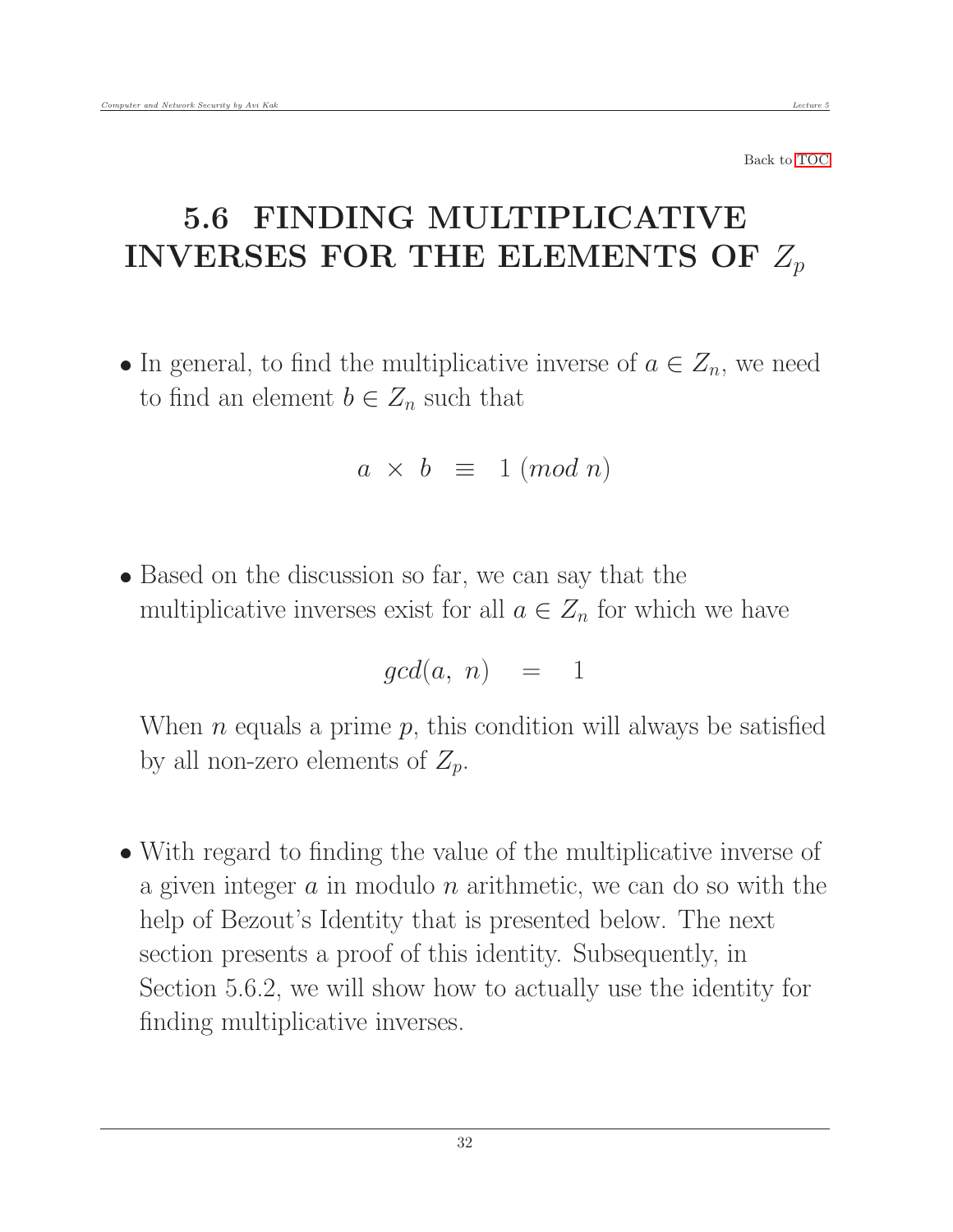$\bullet$  In general, it can be shown that when a and n are **any** pair of positive integers, the following must always hold for some integers  $x$  and  $y$  (that may be positive or negative or zero):

$$
gcd(a, n) = x \times a + y \times n \tag{1}
$$

This is known as the **Bezout's Identity**. For example, when  $a = 16$  and  $n = 6$ , we have  $gcd(16, 6) = 2$ . We can certainly write:  $2 = (-1) \times 16 + 3 \times 6 = 2 \times 16 + (-5) \times 6$ . This shows that  $x$  and  $y$  do not have to be unique in Bezout's identity for given  $a$  and  $n$ .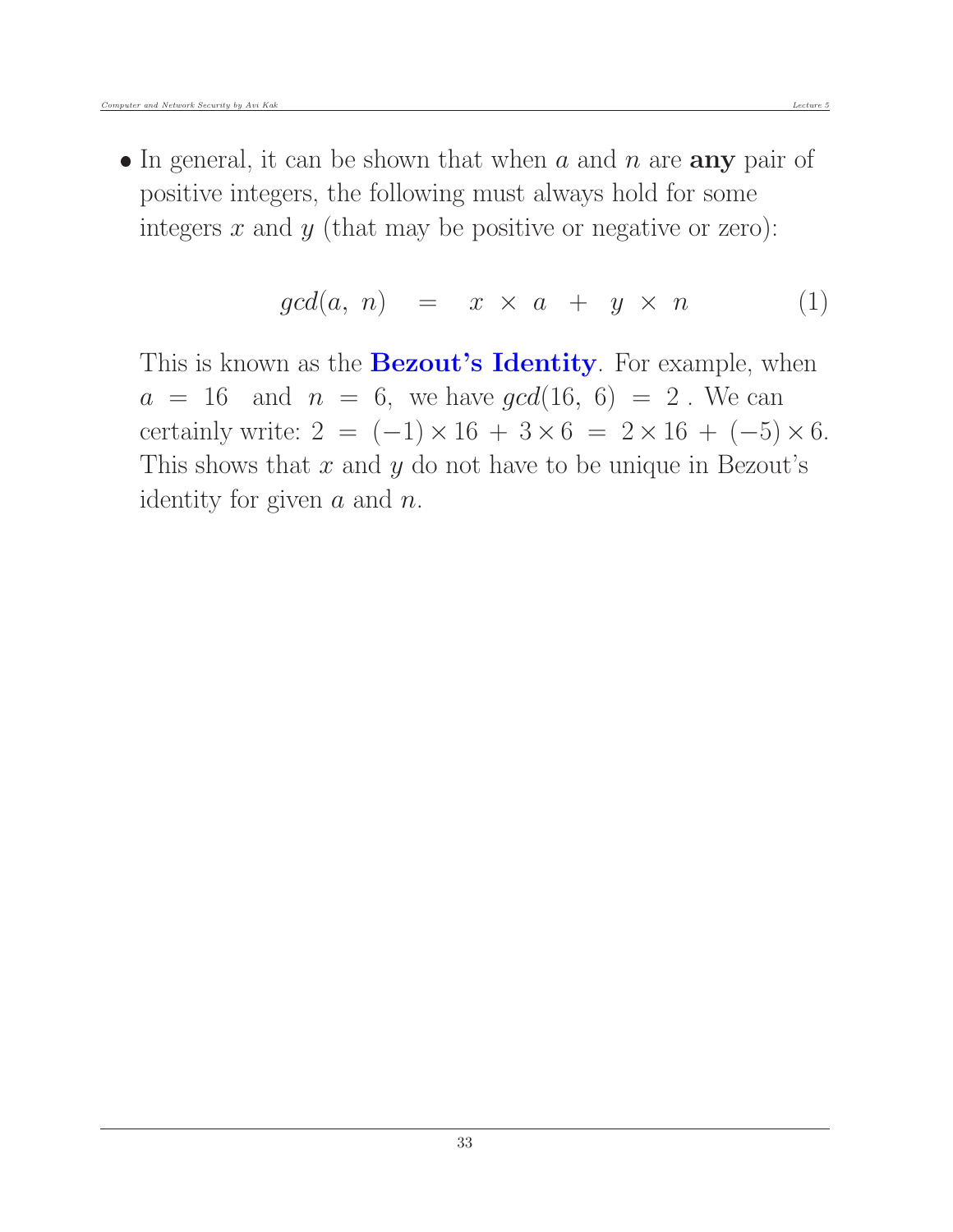#### <span id="page-33-0"></span>5.6.1 Proof of Bezout's Identity

We will now prove that for a given pair of positive integers  $a$  and  $b$ , we have

$$
gcd(a, b) = ax + by \t(2)
$$

for some positive or negative integers  $x$  and  $y$ .

 $\bullet$  First define a set S as follows

$$
S = \{ am + bn \mid am + bn > 0, m, n \in N \} \quad (3)
$$

where  $N$  is the set of all integers. That is,

$$
N = \{ \dots, -3, -2, -1, 0, 1, 2, 3, \dots \} \tag{4}
$$

 $\bullet$  Note that, by its definition,  $S$  can only contain *positive* integers. When  $a = 8$  and  $b = 6$ , we have

$$
S = \{2, 4, 6, 8... \}
$$
 (5)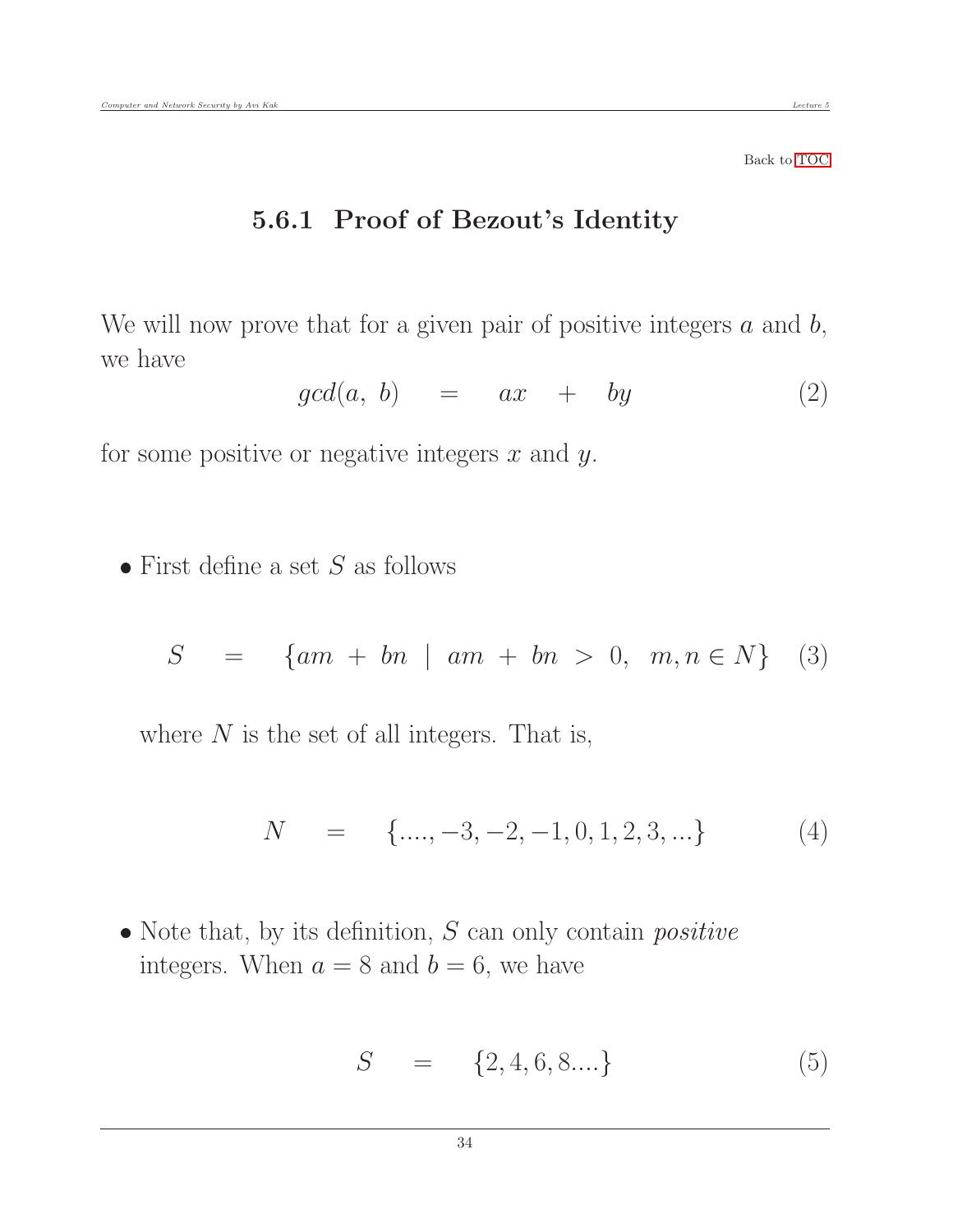It is interesting to note that several pairs of  $(m, n)$  will usually result in the same element of S. For example, with  $a = 8$  and  $b = 6$ , the element 2 of S is given rise to by the following pairs of  $(m, n) = (1, -1), (-2, 3), (4, -5), \dots$ 

- Now let d denote the *smallest* element of S.
- $\bullet$  Let's now express a in the following form

$$
a = qd + r, \quad 0 \le r < d \tag{6}
$$

Obviously then,

$$
r = a \mod d
$$
  
=  $a - qd$   
=  $a - q(am + bn)$   
=  $a(1 - qm) + b(-n)$ 

We have just expressed the residue r as a linear sum of  $a$  and  $b$ . But that is only possible if  $r$  equals 0. If  $r$  is not 0 but actually a non-zero integer *less than d* that it must be, that would violate the fact that  $d$  is the smallest positive linear sum of  $a$  and  $b$ .

• Since r is zero, it must be the case that  $a = qd$  for some integer q. Similarly, we can prove that  $b$  is sd for some integer s. This proves that  $d$  is a common divisor of  $a$  and  $b$ .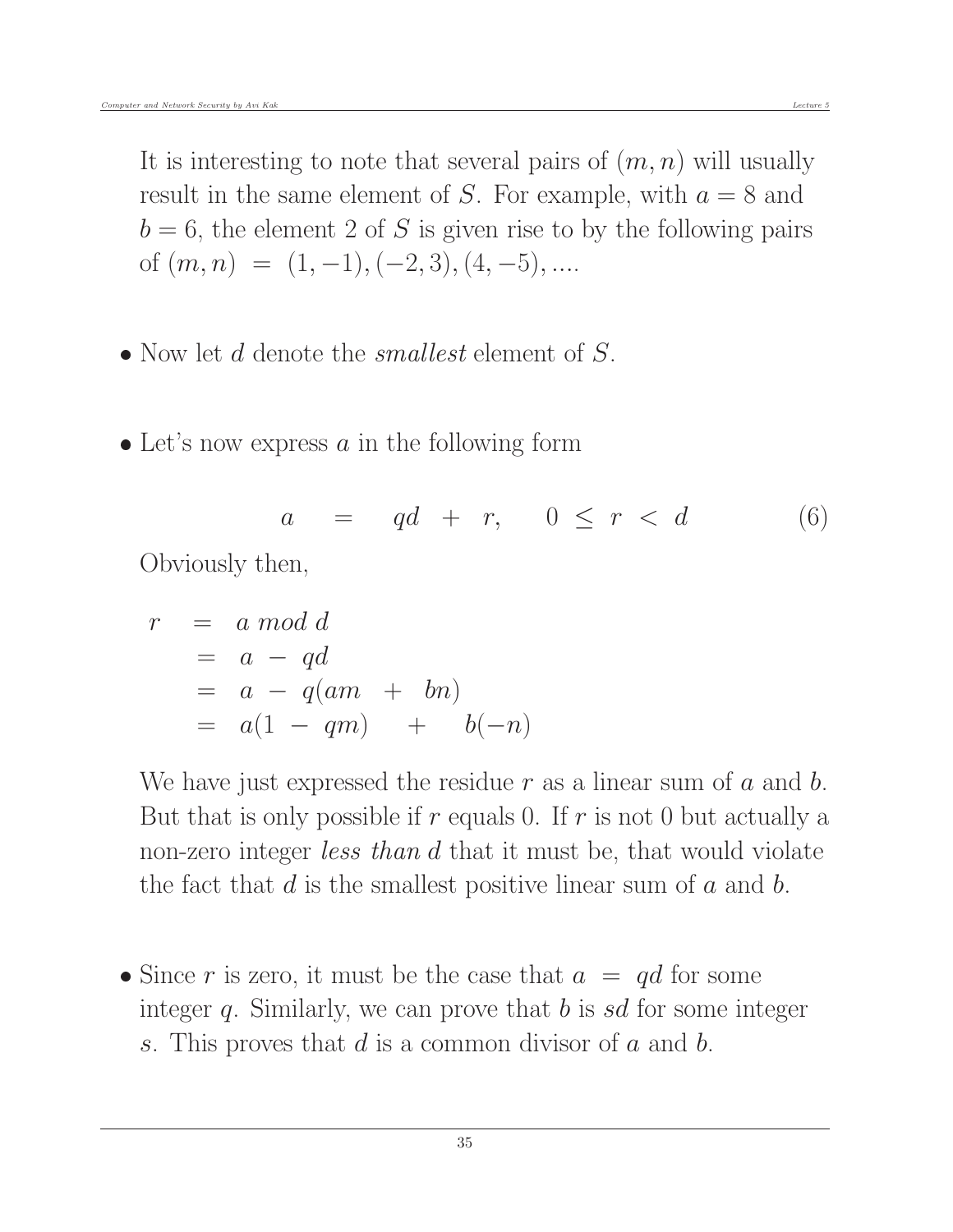- $\bullet$  But how do we know that d is the GCD of a and b?
- $\bullet$  Let's assume that some other integer c is also a divisor of a and b. Then it must be the case that  $c$  is a divisor of all linear combinations of the form  $ma + nb$ . Since d is of the form  $ma + nb$ , then c must be a divisor of d. This fact applies to any arbitrary common divisor  $c$  of  $a$  and  $b$ . That is, every common divisor c of a and b must also be a divisor of d.
- $\bullet$  Hence it must be the case that d is the GCD of a and b.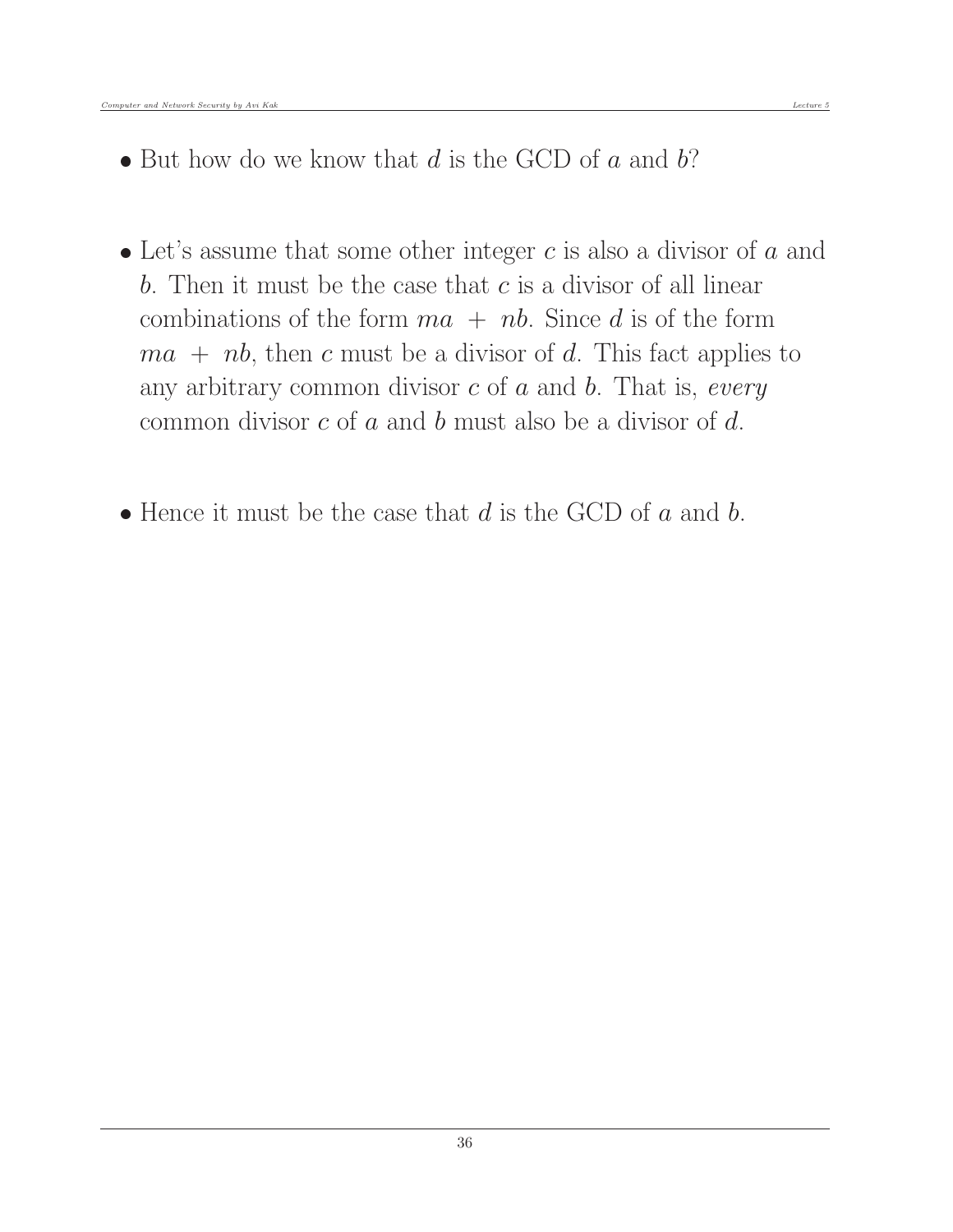## 5.6.2 Finding Multiplicative Inverses Using Bezout's Identity

• Given an  $\alpha$  that is relatively prime to  $n$ , we must obviously have  $gcd(a, n) = 1$ . Such a and n must satisfy the following constraint for some  $x$  and  $y$ :

<span id="page-36-0"></span>
$$
x \times a + y \times n = 1 \tag{7}
$$

Let's now consider this equation **modulo n**. Since  $y$  is an integer,  $y \times n \mod n$  equals 0. Thus, it must be the case that, considered **modulo n**, x equals  $a^{-1}$ , the multiplicative inverse of a modulo n.

- Eq. (7) shown above gives us a strategy for finding the multiplicative inverse of an element  $\alpha$  in modulo  $n$  arithmetic:
	- We use the same Euclid algorithm as before to find the  $qcd(a, n),$
	- but now at each step we write the expression in the form  $a \times x + n \times y$  for the remainder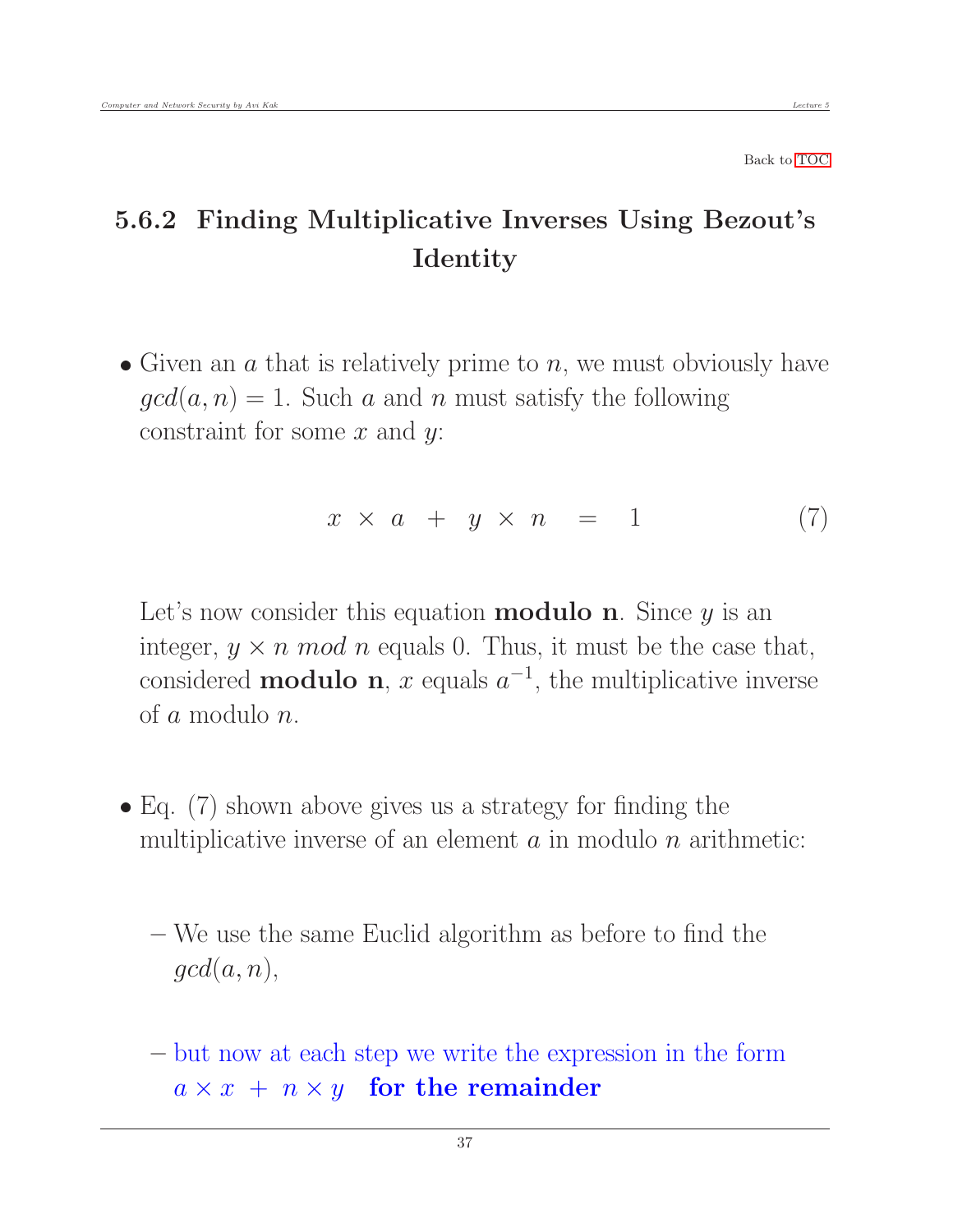- eventually, before we get to the remainder becoming 0, when the remainder becomes 1 (which will happen only when  $a$ and  $n$  are relatively prime),  $x$  will automatically be the multiplicative inverse we are looking for.
- The next four subsections will explain the above algorithm in greater detail.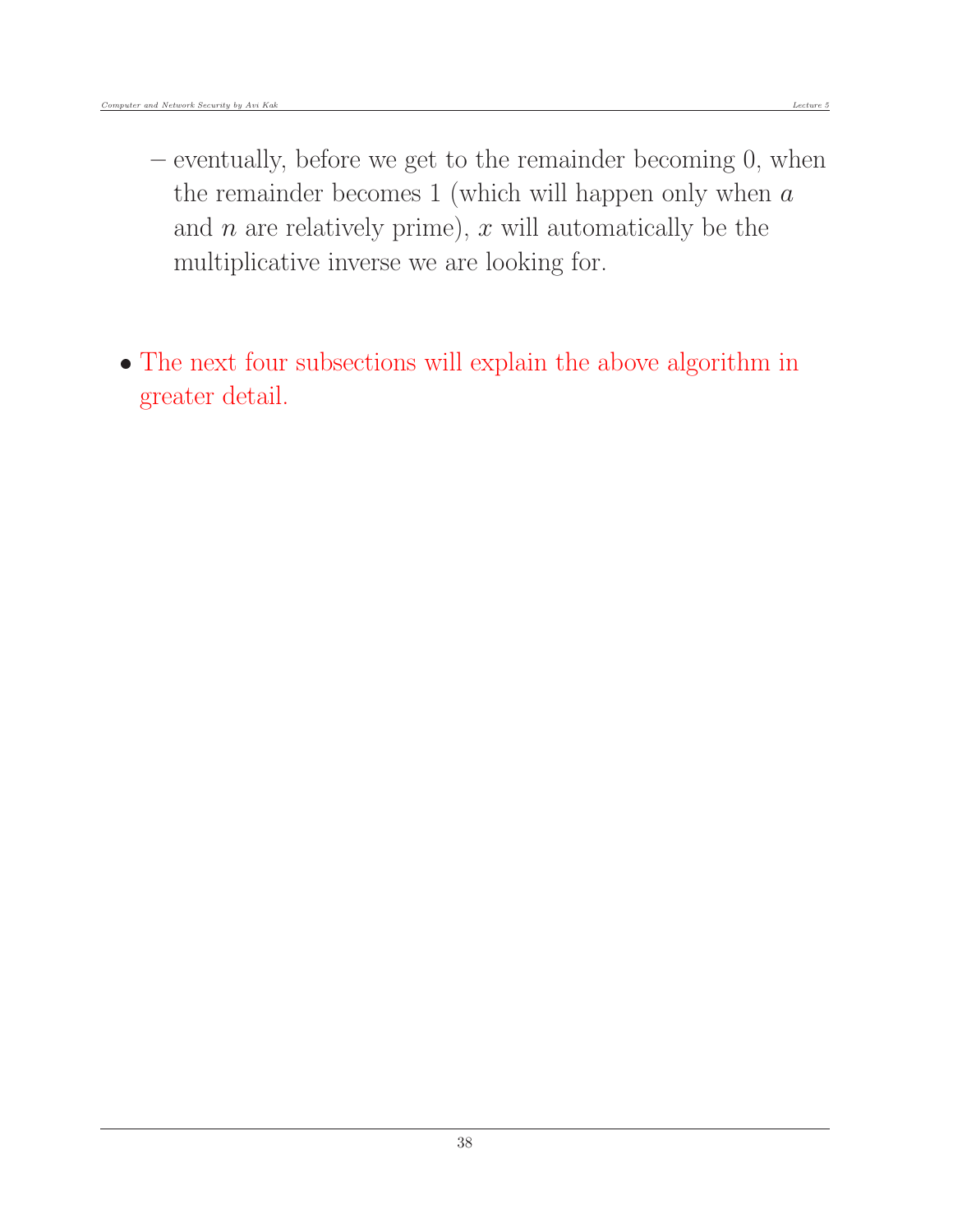## <span id="page-38-0"></span>5.6.3 Revisiting Euclid's Algorithm for the Calculation of GCD

 Earlier in Section 5.4.1 we showed the following steps for a straightforward application of Euclid's algorithm for finding  $gcd(b1, b2)$ :

 $gcd(b_1, b_2)$  $= gcd(b_2, b_1 \mod b_2) = gcd(b_2, b_3)$  $= \gcd(b_3, b_2 \mod b_3) = \gcd(b_3, b_4)$  $= \gcd(b_4, b_3 \mod b_4) = \gcd(b_4, b_5)$ .... .... .... .... until  $b_{m-1}$  mod  $b_m == 0$  then  $gcd(b1, b2) = b_m$ 

 Next, let's make explicit the arithmetic operations required for carrying out the recursion at each step. This is shown on the next page.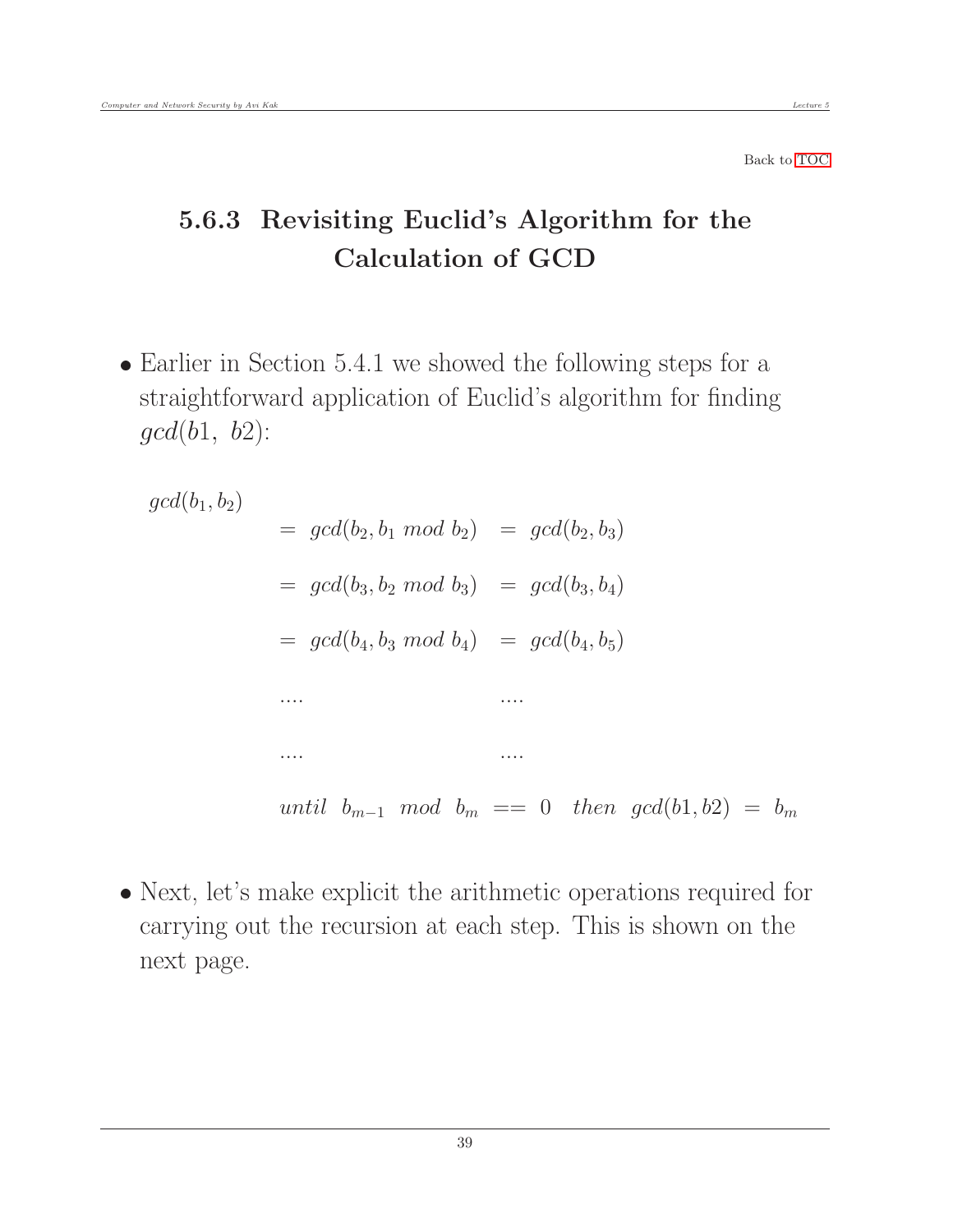• In the display shown below, what you see on the right of the vertical line makes explicit the arithmetic operations required for the computation of the remainders on the previous page:

$$
gcd(b_1, b_2)
$$
\n
$$
= gcd(b_2, b_1 \mod b_2) = gcd(b_2, b_3)
$$
\n
$$
= gcd(b_3, b_2 \mod b_3) = gcd(b_3, b_4)
$$
\n
$$
= gcd(b_4, b_3 \mod b_4) = gcd(b_4, b_5)
$$
\n
$$
= gcd(b_{m-1}, b_m)
$$
\n
$$
\begin{array}{ccc}\n & b_1 = b_1 - q_1 \times b_2 \\
 & b_2 = b_1 - q_2 \times b_3 \\
 & b_3 = b_2 - q_3 \times b_4\n\end{array}
$$
\n
$$
\begin{array}{ccc}\n & b_1 = b_2 - q_2 \times b_3 \\
 & b_2 = b_3 - q_3 \times b_4\n\end{array}
$$
\n
$$
\begin{array}{ccc}\n & b_1 = b_{m-2} - q_{m-2} \times b_{m-1} \\
 & b_m = b_{m-2} - q_{m-2} \times b_{m-1}\n\end{array}
$$

#### until  $b_m$  is either 0 or 1.

- If  $b_m = 0$  and  $b_{m-1}$  exceeds 1, then there does NOT exist a multiplicative inverse for  $b_1$  in arithmetic modulo  $b_2$ . For example,  $gcd(4, 2) = gcd(2, 0)$ , therefore 4 has no multiplicative inverse modulo 2.
- If  $b_m = 1$ , then there exists a multiplicative inverse for  $b_1$  in arithmetic modulo  $b_2$ . For examples,  $gcd(3, 7) = gcd(7, 3) = gcd(3, 1)$  therefore there exists a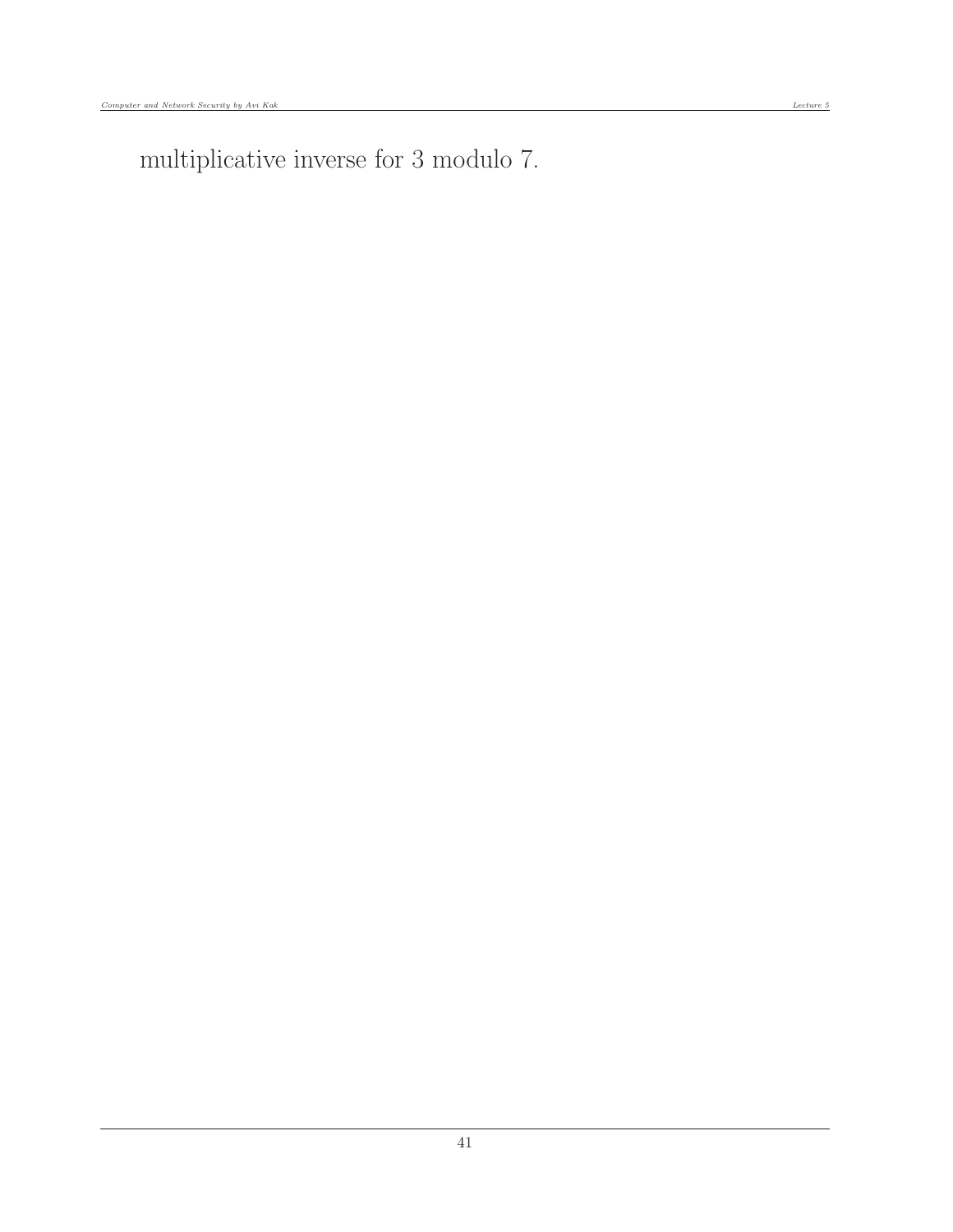## <span id="page-41-0"></span>5.6.4 What Conclusions Can We Draw From the Remainders?

- The final remainder is always 0. By remainder we mean the second argument in the recursive call to  $gcd()$  at each step.
- If the next to the last remainder is greater than 1, this remainder is the GCD of  $b1$  and  $b2$ . Additionally,  $b1$  and  $b2$  are NOT relatively prime. In this case, neither can have a multiplicative inverse modulo the other.
- If the next to the last remainder is 1, the two input integers,  $b1$ and b2, are relatively prime. In this case, b1 possesses a multiplicative inverse modulo b2.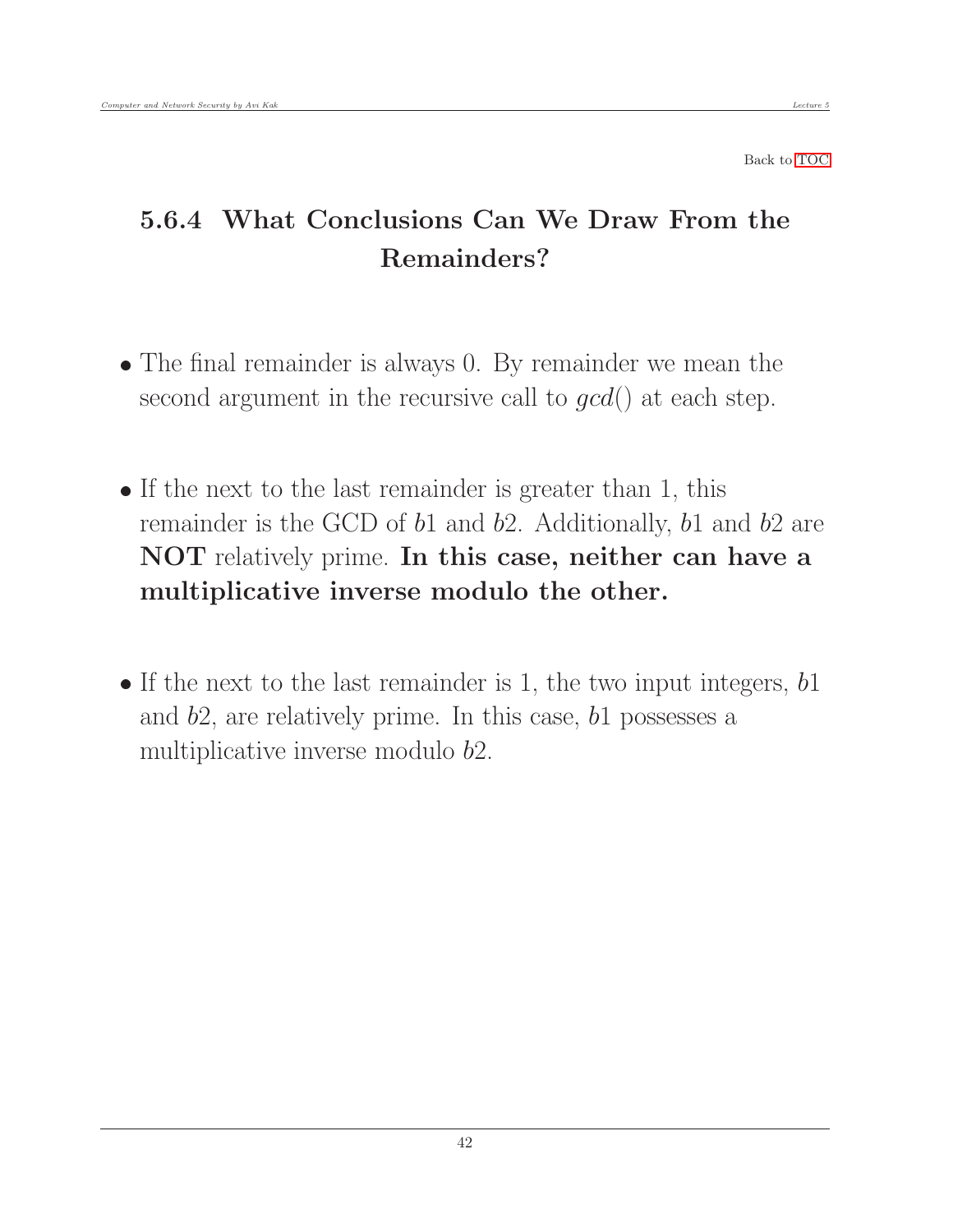## <span id="page-42-0"></span>5.6.5 Rewriting GCD Recursion in the Form of Derivations for the Remainders

- We will now focus solely on the remainders in the recusive steps shown on page 33.
- We will rewrite the calculation of the remainders shown to the right of the vertical line on page 33 in such a way that each remainder is a linear sum of the original integers b1 and b2.
- Note that before we get to the final remainder of 0, we are supposed to make sure that the remainder that comes just before the last is 1 (that is presumably the GCD of the two numbers if they are relatively prime):

```
gcd(b1, b2):
b3 = b1 - q1.b2b4 = b2 - q2.b3= b2 - q2.(b1 - q1.b2)
    = b2 - q2.b1 + q1.q2.b2
    = -q2.b1 + (1 + q1.q2).b2b5 = b3 - q3.b4
```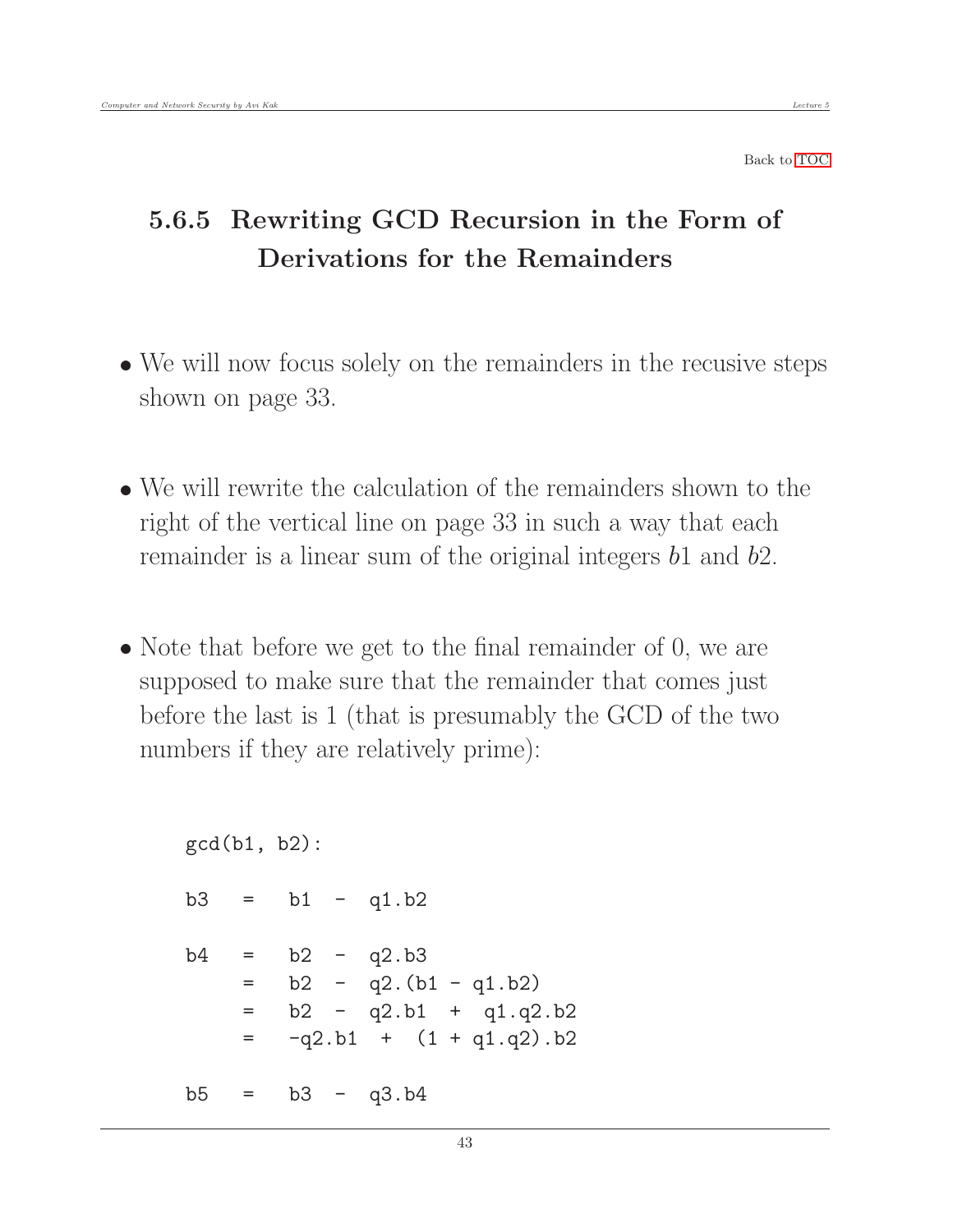. .

$$
= (b1 - q1.b2) - q3.(-q2.b1 + (1 + q1.q2).b2)
$$
  
\n
$$
= b1 + q2.q3.b1 - q1.b2 - q3.(1 + q1.q2).b2
$$
  
\n
$$
= (1 + q2.q3).b1 - (q1 - q1.q2 - q3).b2
$$

bm =  $(......)$ .b1  $\sim$   $+$   $\sim$   $\sim$   $(......)$ .b2

- Stop when  $b_m$  is 1 (that will happen when  $b_1$  and  $b_2$  are co-prime). Otherwise, stop when  $b_m$  is 0, in which case there is no multiplicative inverse for  $b_1$  modulo  $b_2$ .
- If you stopped because  $b_m$  is 1, then the multiplier of  $b_1$  in the expansion for  $b_m$  is the multiplicative inverse of  $b_1$  modulo  $b_2$ .
- When the above steps are implemented in the form of an algorithm, we have the Extended Euclid's Algorithm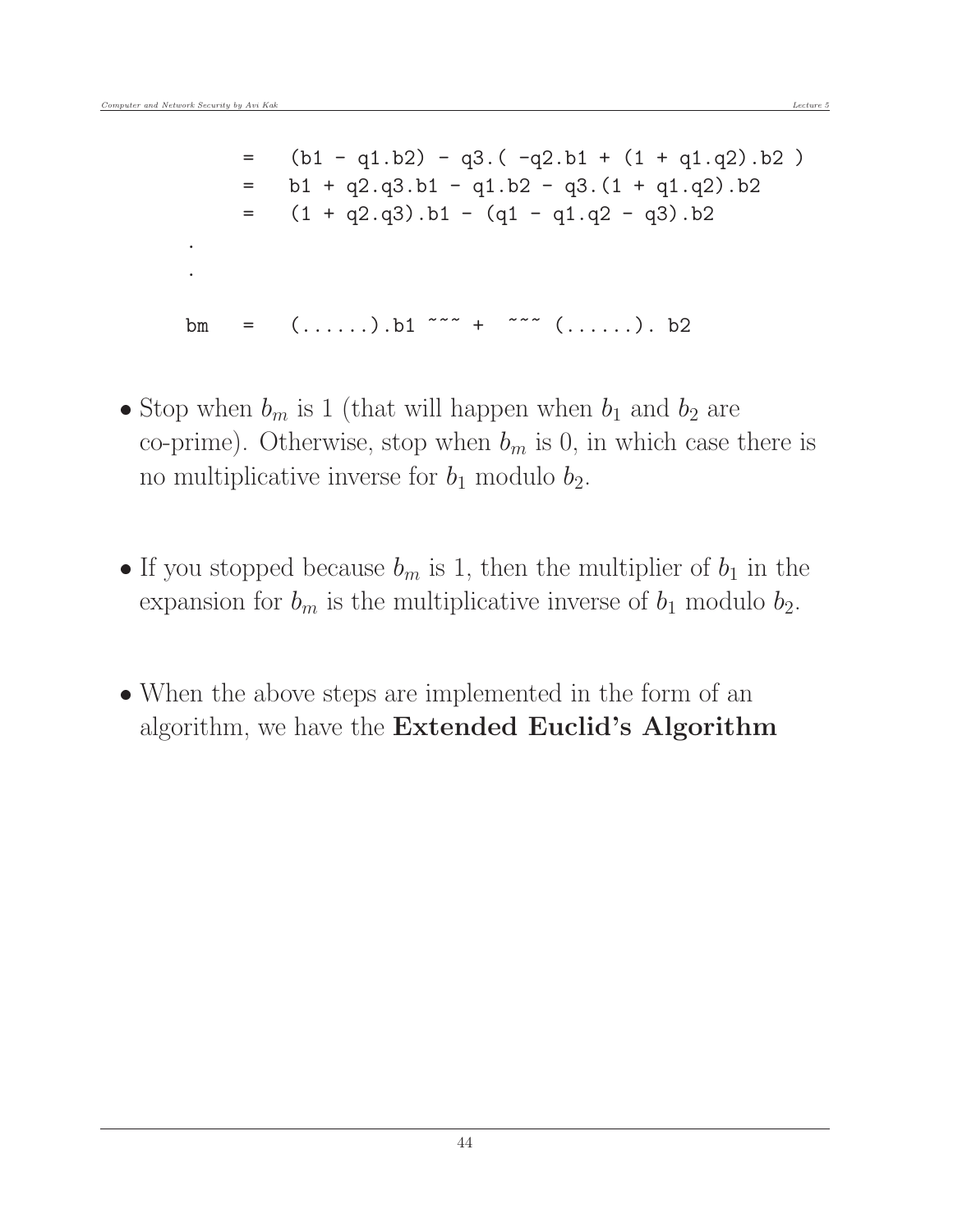### <span id="page-44-0"></span>5.6.6 Two Examples That Illustrate the Extended Euclid's Algorithm

Let's find the multiplicative inverse of 32 modulo 17:

```
gcd( 32, 17 )
   = gcd( 17, 15) | residue 15 = 1x32 - 1x17
   = gcd( 15, 2 ) | residue 2 = 1x17 - 1x15= 1x17 - 1x(1x32 - 1x17)= (-1)x32 + 2x17= gcd( 2, 1) | residue 1 = 1x15 - 7x2|\qquad \qquad = 1x(1x32 - 1x17)-7x( (-1)x32 + 2x17 )= 8x32 - 15x17
```
Therefore the multiplicative inverse of 32 modulo 17 is 8.

Let's now find the multiplicative inverse of 17 modulo 32:

```
gcd( 17, 32 )
   = gcd( 32, 17 ) | residue 17 = 1x17 + 0x32
   = gcd( 17, 15) | residue 15 = -1x17 + 1x32= gcd( 15, 2 ) | residue 2 = 1x17 - 1x15= 1x17 - 1x( 1x32 - 1x17 )= 2x17 - 1x32= gcd( 2, 1 ) | residue 1 = 15 - 7x2= (1x32 - 1x17)-7x(2x17 - 1x32)\vert = (-15)x17 + 8x32| = 17x17 + 8x32
```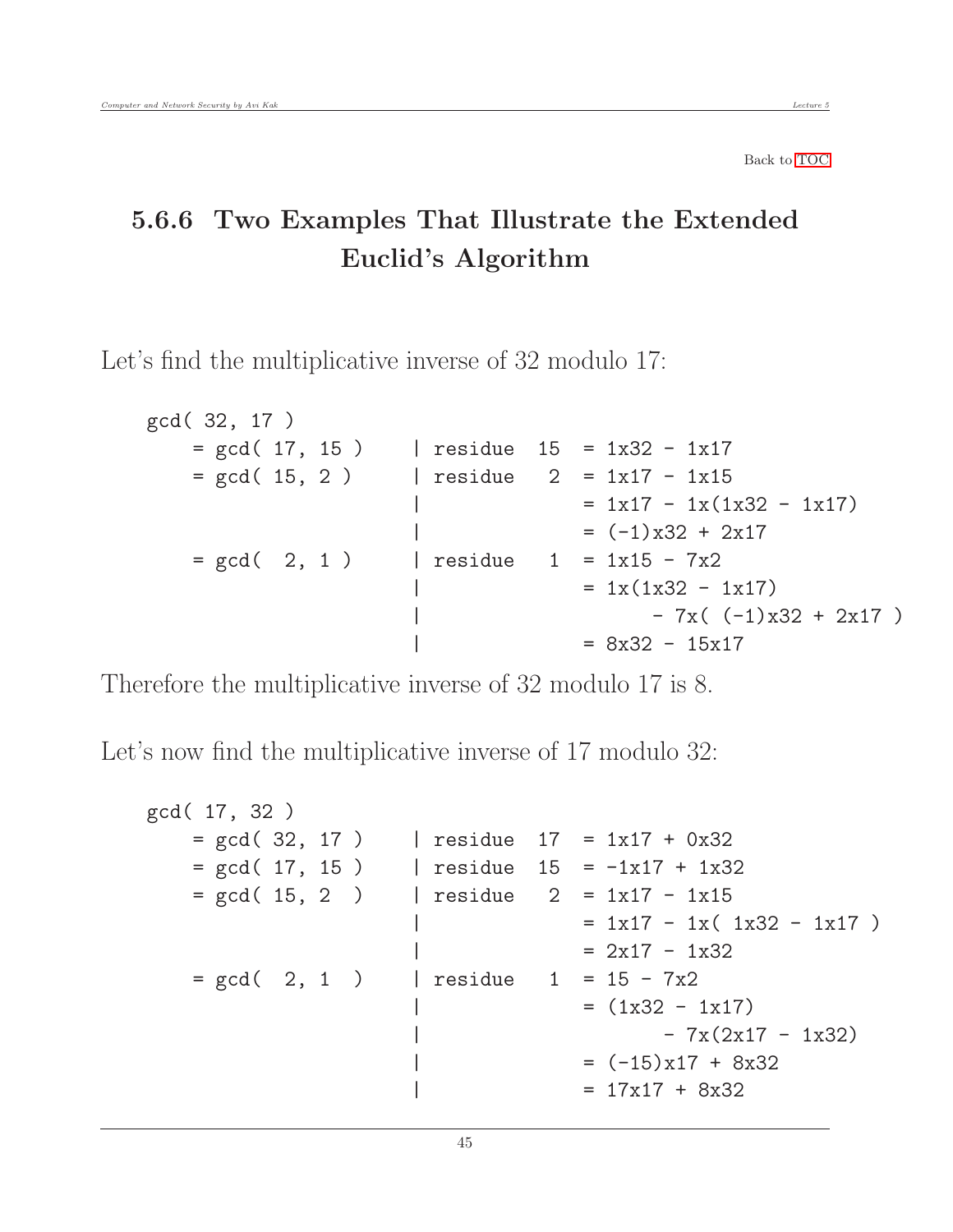Therefore the multiplicative inverse of 17 modulo 32 is 17.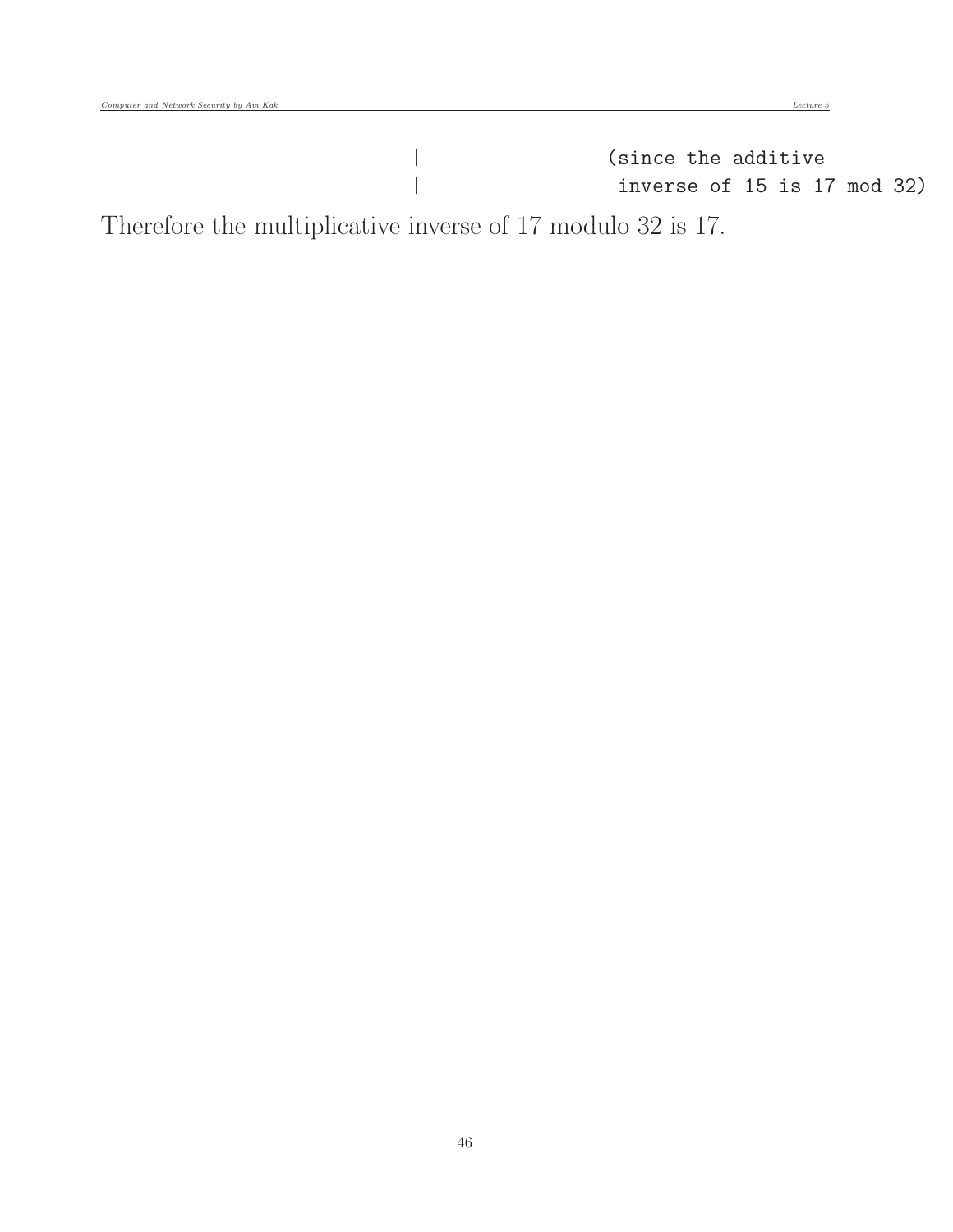# <span id="page-46-0"></span>5.7 THE EXTENDED EUCLID'S ALGORITHM IN PERL AND PYTHON

- So our quest for finding the multiplicative inverse (MI) of a number *num* modulo *mod* boils down to expressing the residues at each step of Euclid's recursion as a linear sum of num and mod, and, when the recursion terminates, taking for MI the coefficient of num in the final linear summation.
- As we step through the recursion called for by Euclid's algorithm, the originally supplied values for *num* and mod become modified as shown earlier. So let's use NUM to refer to the originally supplied value for *num* and  $MOD$  to refer to the originally supplied value for mod.
- Let x represent the coefficient of  $NUM$  and y the coefficient of MOD in our linear summation expressions for the residue at each step in the recursion. So our goal is to express the residue at each step in the form

$$
residue = x * NUM + y * MOD \qquad (8)
$$

And then, when the *residue* is 1, to take the value of x as the multiplicative inverse of  $NUM$  modulo  $MOD$ , assuming, of course, the MI exists.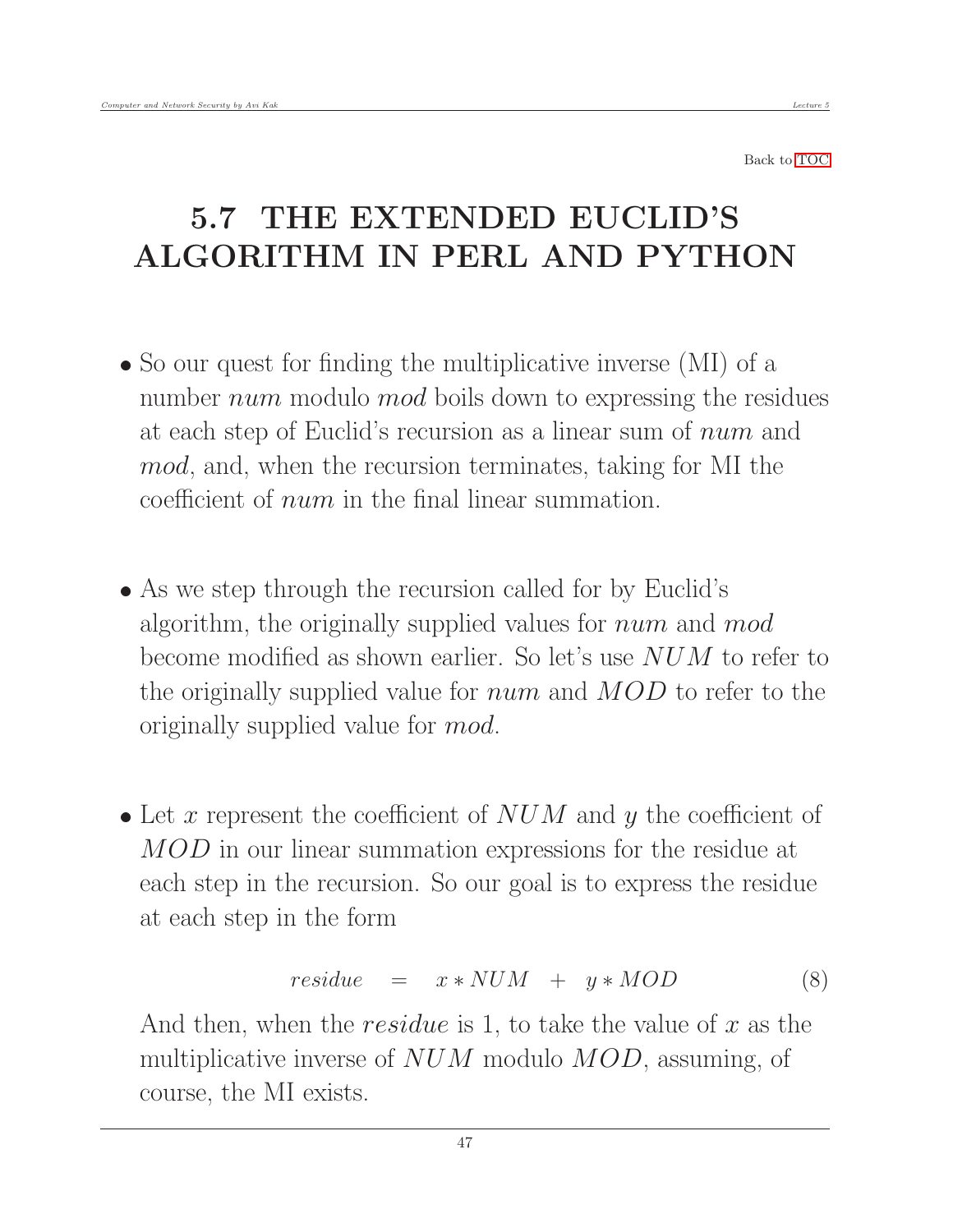What is interesting is that if you stare at the two examples shown in the previous section long enough (and, play with more examples like that), you will make the discovery that, as the Euclid's recursion proceeds, the new values of  $x$  and  $y$  can be computed directly from their current values and their previous values (which we will denote  $x_{old}$  and  $y_{old}$ ) by the formulas:

$$
x \leq x_{old} - q * x
$$
  

$$
y \leq x_{old} - q * y
$$

where q is the integer quotient obtained by dividing  $num$  by mod. To establish this fact, the following table illustrates again the second of the two examples shown in the previous section. This is the example for calculating  $gcd(17, 32)$  where we are interested in finding the MI of 17 modulo 32:

| Row              |                                | $  q = num / mod   num   mod   x$ |    |                | $\Box$                      | y                           |
|------------------|--------------------------------|-----------------------------------|----|----------------|-----------------------------|-----------------------------|
| A .<br><b>B.</b> | Initialization                 |                                   | 17 | 32             | $\mathbf{1}$<br>$\mathbf 0$ | $\mathbf 0$<br>$\mathbf{1}$ |
| С.               | gcd(17, 32)                    |                                   |    |                |                             |                             |
| D.               | $residue = 17$                 | $17//32 = 0$                      | 32 | 17             | $\mathbf{1}$                | $\Omega$                    |
| Ε.               | gcd(32, 17)                    |                                   |    |                |                             |                             |
| F.               | $residue = 15$<br>$\mathbf{L}$ | $32//17 = 1$                      | 17 | 15             | $-1$                        | $\mathbf{1}$                |
| G.               | gcd(17, 15)                    |                                   |    |                |                             |                             |
| Η.               | $residue = 2$<br>$\mathbf{I}$  | $17//15 = 1$                      | 15 | $\overline{2}$ | $\overline{2}$              | $-1$                        |
| Ι.               | gcd(15, 2)                     |                                   |    |                |                             |                             |
| J.               | $residue = 1$<br>L             | $15//2 = 7$                       | 2  | $\mathbf{1}$   | $-15$                       | 8                           |
|                  |                                |                                   |    |                |                             |                             |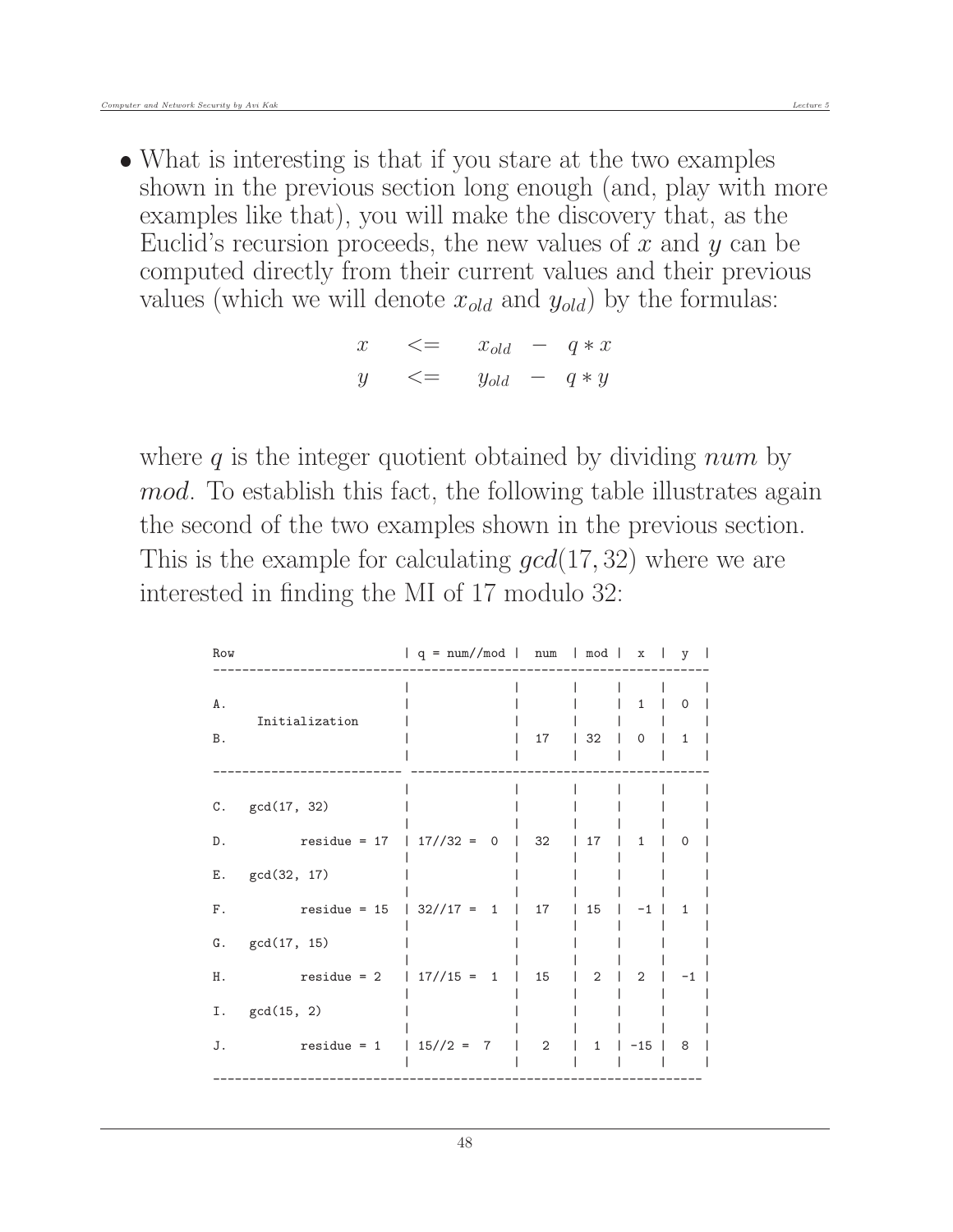- Note the following rules for constructing the above table:
	- Rows A and B of the table are for initialization. We set  $x_{old}$ and  $y_{old}$  to 1 and 0, respectively, and their current values to 0 and 1. At this point, num is 17 and mod 32.
	- Note that the first thing we do in each new row is to calculate the quotient obtained by dividing the current num by the current *mod*. Only after that we update the values of num and mod in that row according to Euclid's recursion. For example, when we calculate q in row F, the current  $num$ is 32 and the current mod 17. Since the integer quotient obtained when you divide 32 by 17 is 1, the value of  $q$  in this row is 1. Having obtained the residue, we now invoke Euclid's recursion, which causes *num* to become 17 and *mod* to become 15 in row F.
	- We update the values of x on the basis of its current value and its previous value and the current value of the quotient q. For example, when we calculate the value of  $x$  in row J, the current value for  $x$  at that point is the one shown in row H, which is 2, and the previous value for  $x$  is shown in row F, which is -1. Since the current value for the quotient  $q$  is 7, we obtain the new value of  $x$  in row J by  $-1 - 7 * 2 = -15$ . This is according to the update formula for the x coefficients:  $x = x_{old} - q \times x$ .
	- $-$  The same goes for the variable y. It is updated in the same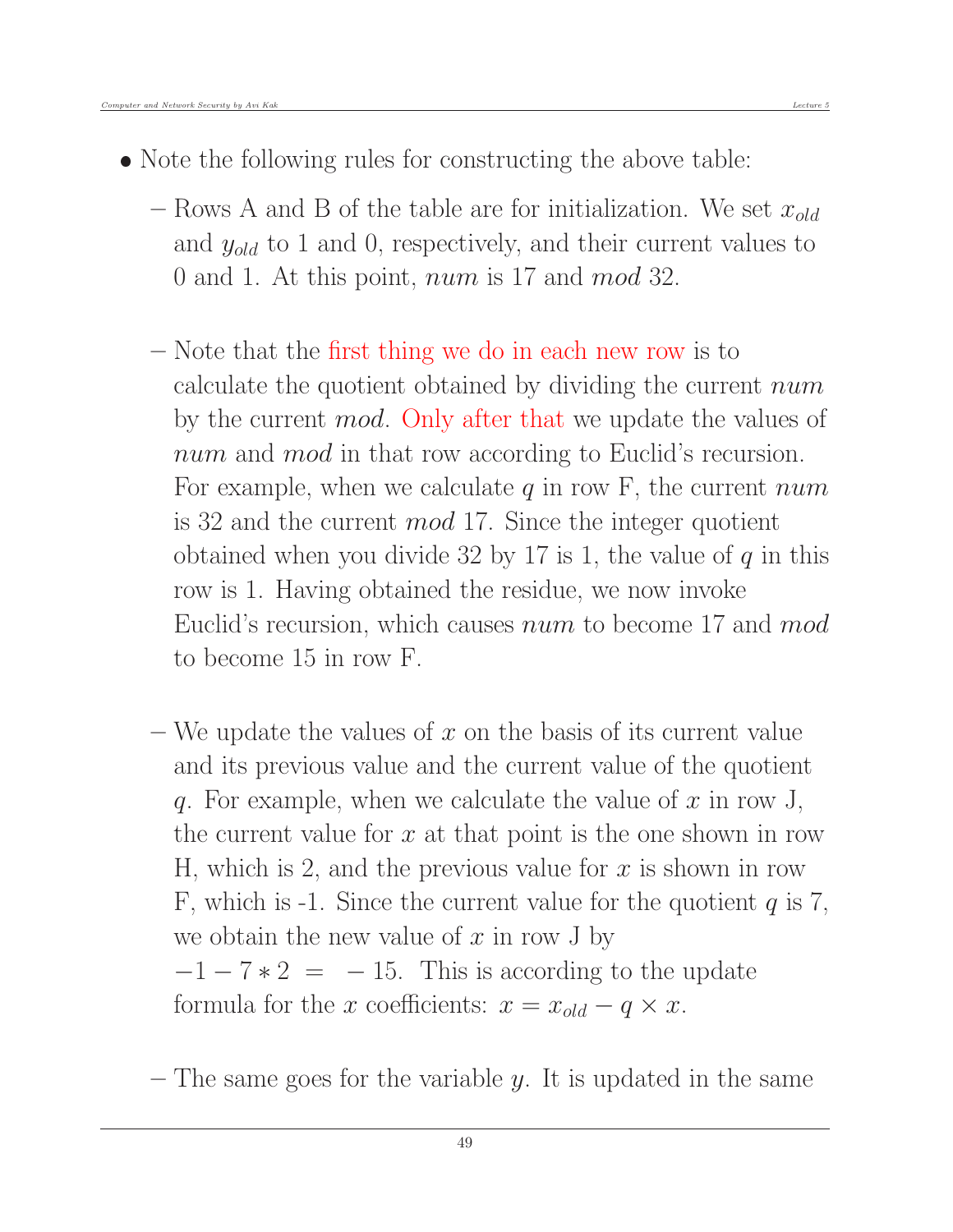manner through the formula  $y = y_{old} - q \times y$ .

• Shown below is a Python implementation of the table construction presented above. The script shown is called with two command-line integer arguments. The **first** argument is the number whose MI you want to calculate and the **second** argument the modulus. As you'd expect, the MI exists only when  $qcd(first, second) = 1$ . When the MI does not exist, it prints out a "NO MI" message, followed by printing out the value of the gcd.

```
#!/usr/bin/env python
## FindMI.py
import sys
if len(sys.argv) != 3:
    sys.stderr.write("Usage: %s <integer> <modulus>\n" % sys.argv[0])
    sys.exit(1)
NUM, MOD = int(sys.argv[1]), int(sys.argv[2])
def MI(num, mod):
    '''
   This function uses ordinary integer arithmetic implementation of the
   Extended Euclid's Algorithm to find the MI of the first-arg integer
   vis-a-vis the second-arg integer.
    '''
   NUM = num; MOD = modx, x_old = 0L, 1L
    y, y_old = 1L, 0L
    while mod:
        q = num // modnum, mod = mod, num % modx, x\_old = x\_old - q * x, xy, y-old = y-old - q * y, y
    if num != 1:
       print("\nNO MI. However, the GCD of %d and %d is %u\n" % (NUM, MOD, num))
    else:
       MI = (x_old + MOD) % MODprint("\nMI of %d modulo %d is: %d\n" % (NUM, MOD, MI))
```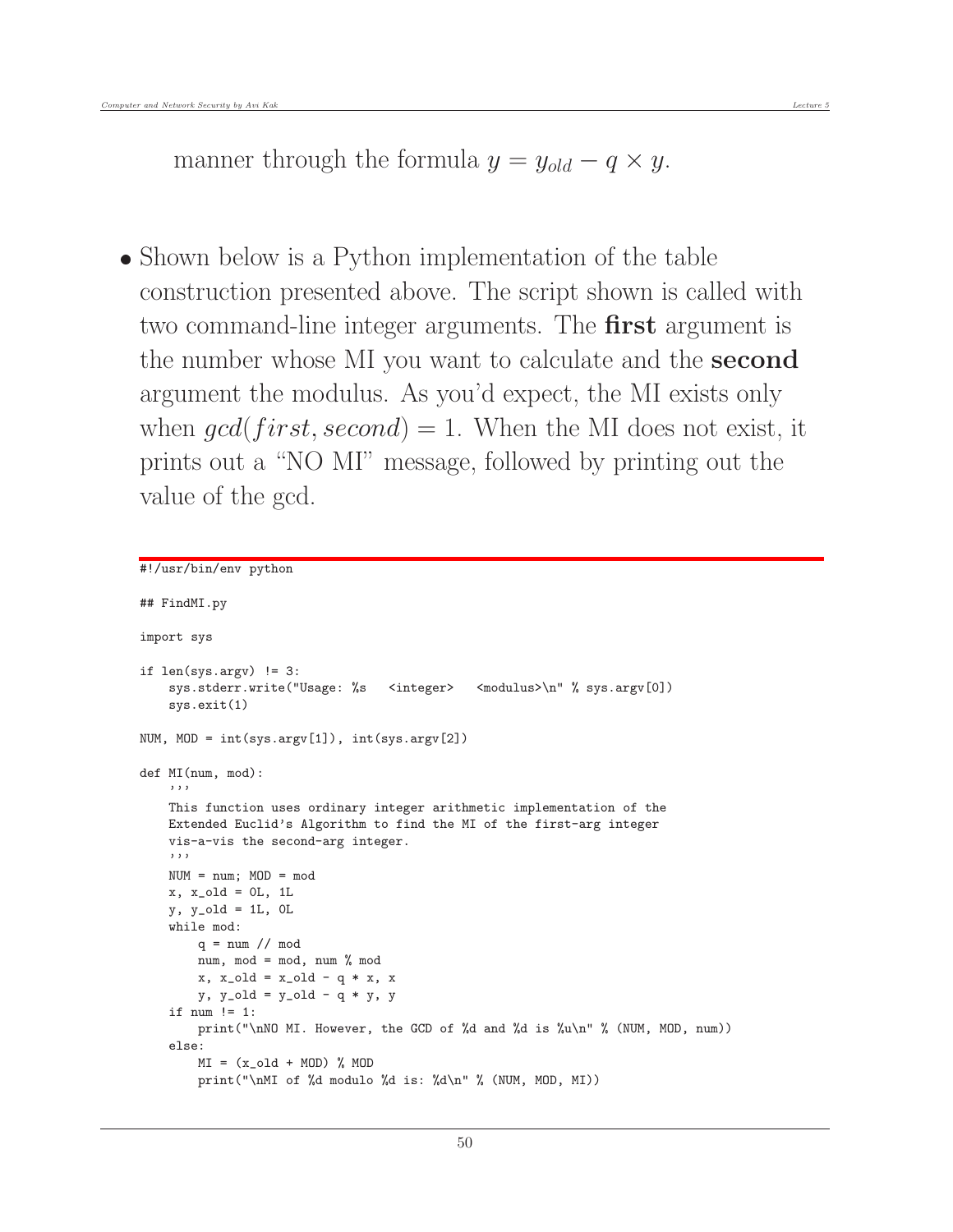MI(NUM, MOD)

When you invoke the above script by

FindMI.py 892347579824379987 89234759842347599

it comes with the answer

MI of 892347579824379987 modulo 89234759842347599 is: 12596412217821807

On the other hand, if you were to call

FindMI.py 16 32

you will get the answer "NO MI. However, the GCD of 16 and 32 is 16."

• Shown on the next page is a Perl implementation of the same logic that was shown in the Python script above: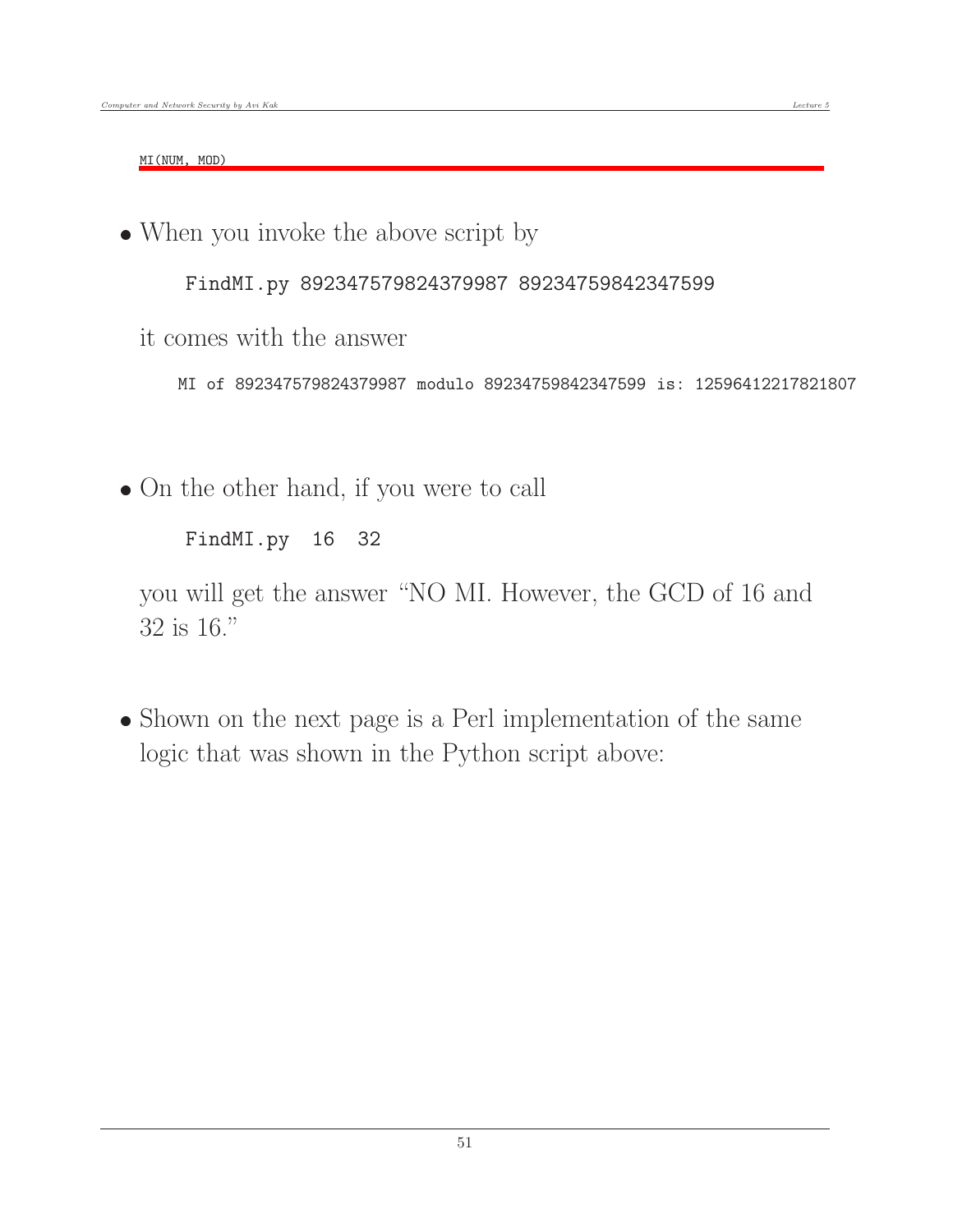#!/usr/bin/env perl

```
## FindMI.pl
## Avi Kak
use strict;
use warnings;
die "\nUsage: $0 <integer> <integer>\n\n" unless @ARGV == 2;
die "At least one of your numbers is too large! Use FindMIWithBigInt.pl instead\n"
    if ($ARGV[0] > 0x7f_fff_fff_f) or ($ARGV[1] > 0x7f_fff_fff_f);my (WVM,WOD) = QARGV;
MI($NUM, $MOD);
## This function uses ordinary integer arithmetic implementation of the
## Extended Euclid's Algorithm to find the MI of the first-arg integer
## vis-a-vis the second-arg integer.
sub MI {
    my (\text{ $num, \text{ $mod$}) = \text{@}};
    my ($x, $x_old) = (0, 1);my (\$y, $y_0ld) = (1, 0);while ($mod) {
        my q = int(\text{enum } / \text{mod});(\text{ $num, \text{ $mod$}) = (\text{ $mod, $num % and };
        ($x, $x_old) = ($x_old - $q * $x, $x);(\$y, \$y_old) = (\$y_old - \$q * \$y, \$y);}
    if (\$num != 1) {
        print "\nNO MI. However, the GCD of $NUM and $MOD is $num\n\n"
    } else {
        my $MI = ($x_old + $MOD) % $MOD;
        print "\nMI of $NUM modulo $MOD is: $MI\n\n";
    }
}
```
 As was the case with our Perl implementation for the GCD algorithm, without the help of the  $M$ ath::BigInt library, the script shown above will give correct results only when the numbers involved do not require more than 4 bytes for their representation. Shown below is a Perl implementation that uses Math::BigInt: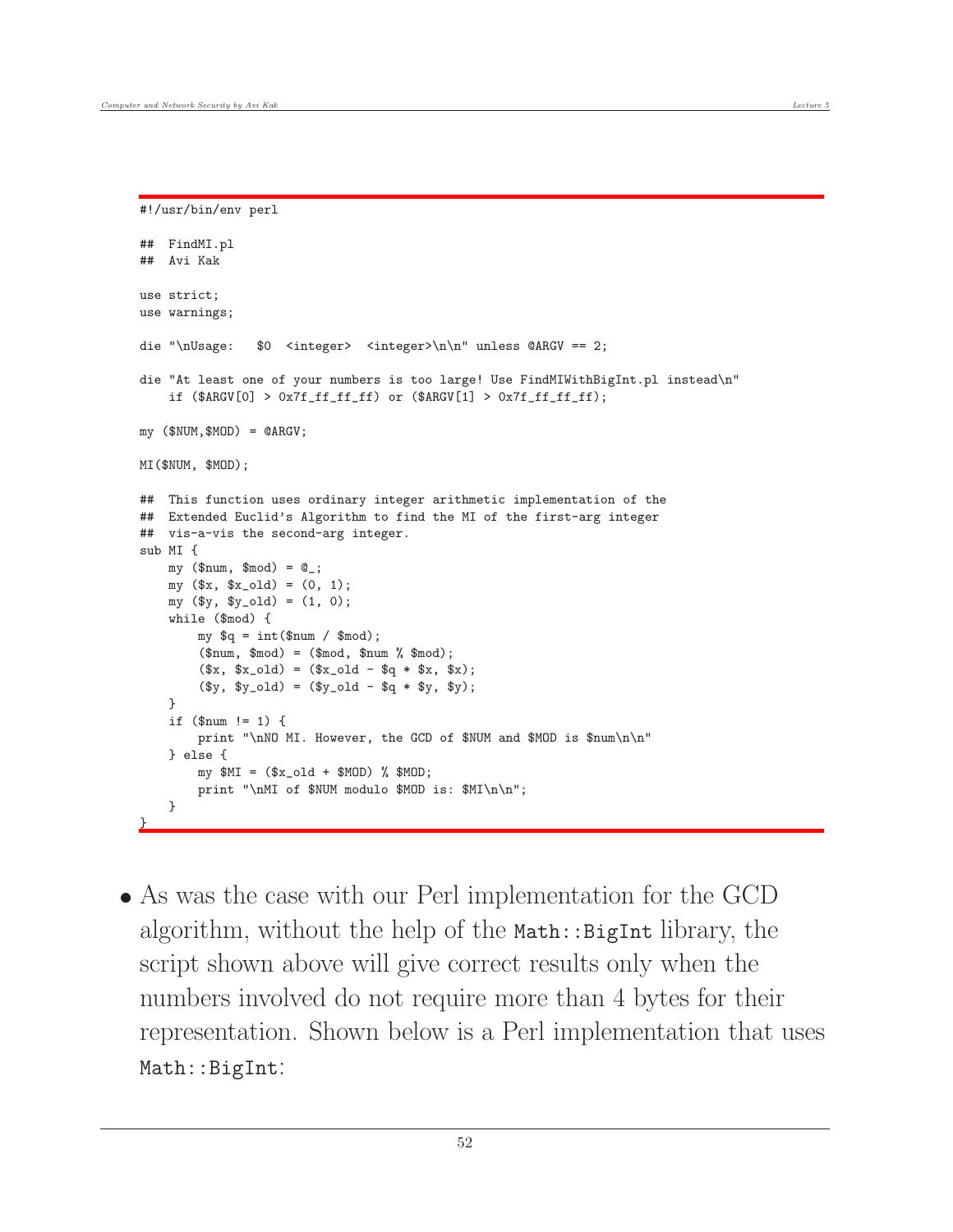```
#!/usr/bin/env perl
```

```
## FindMIWithBigInt.pl
## Avi Kak
use strict;
use warnings;
use Math::BigInt;
die "\nUsage: $0 <integer> <integer>\n\n" unless @ARGV == 2;
my (WMUM,WOD) = QARGV;
$NUM = Math::BigInt->new("$NUM");
$MOD = Math::BigInt->new("$MOD");
MI($NUM, $MOD);
## This function uses ordinary integer arithmetic implementation of the
## Extended Euclid's Algorithm to find the MI of the first-arg integer
## vis-a-vis the second-arg integer.
sub MI {
    my (\text{ $num, \text{ $mod$}) = \text{@}};
    my ($x, $x_old) = (Math::BigInt->bzero(), Math::BigInt->bone());
    my ($y, $y_old) = (Math::BigInt->bone(), Math::BigInt->bzero());
    while ($mod->is_pos()) {
        my q = \text{num} - \text{copy}() - \text{bdiv}(\text{mod});
        (\text{ $mum, $mod$}) = (\text{ $mod, $num->copy()->bmod(\text{ $mod$})};($x, $x_old) = ($x_old->bsub( $q->bmul($x) ), $x);(\$y, \$y_old) = (\$y_old->bsub( \$q->bmul(\$y)), \$y);}
    if ( ! $num->is_one() ) {
        print "\nNO MI. However, the GCD of $NUM and $MOD is $num\n\n"
    } else {
        my $MI = $x_old->badd( $MOD )->bmod( $MOD );
        print "\nMI of $NUM modulo $MOD is: $MI\n\n";
    }
}
```
• When you invoke the above script by

FindMIWithBigInt.pl 892347579824379987 89234759842347599

it comes back with the answer

MI of 892347579824379987 modulo 89234759842347599 is: 12596412217821807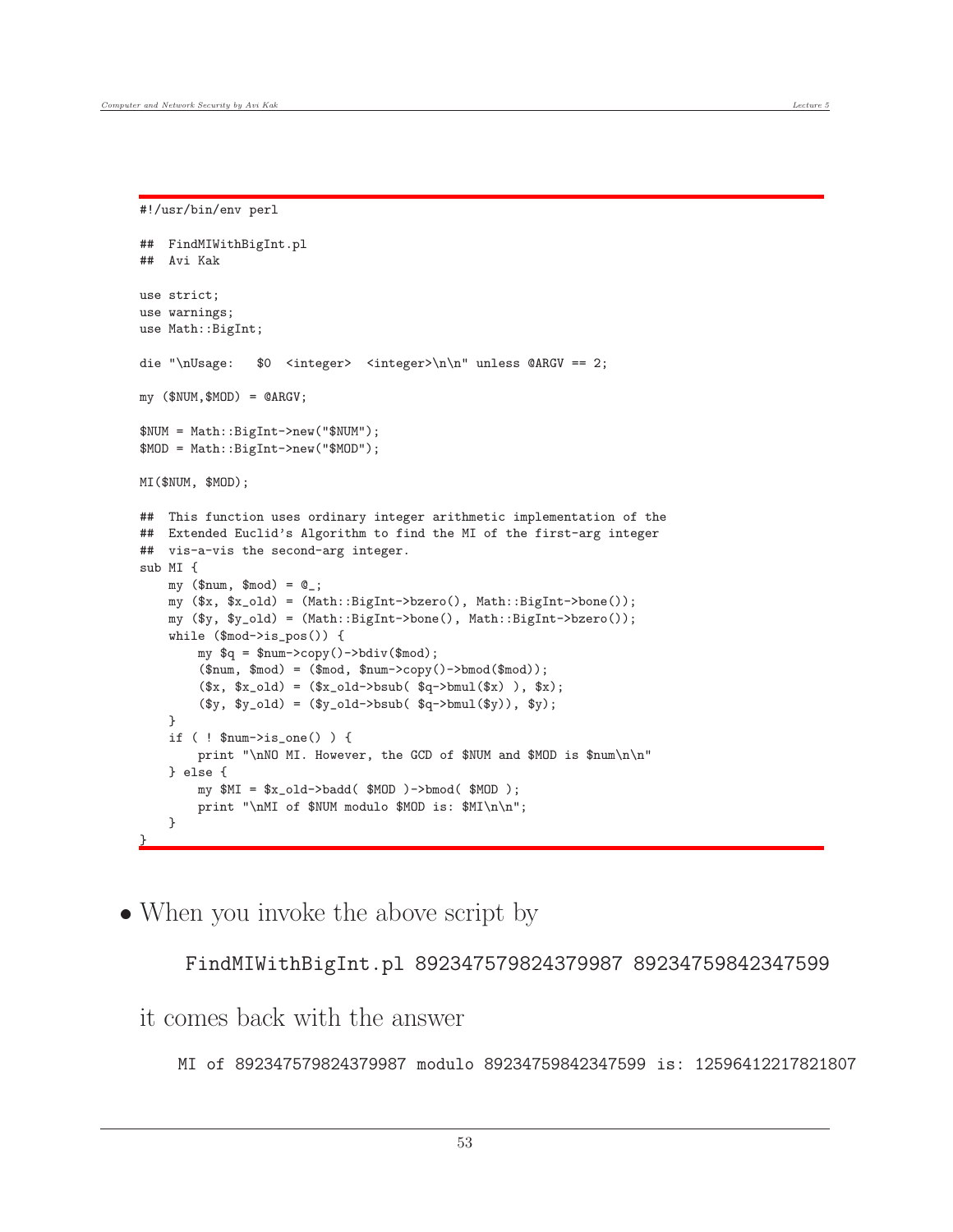### 5.8 HOMEWORK PROBLEMS

1. What do we get from the following mod operations:

<span id="page-53-0"></span> $2 \mod 7 = ?$  $8 \mod 7 = ?$  $-1 \mod 8 = ?$  $-19 \mod 17 = ?$ 

Don't forget that, when the modulus is  $n$ , the result of a mod operation must be an integer between 0 and  $n-1$ , both ends inclusive, regardless of what quotient you have to use for the division. [When the dividend, such as the number -19 above, is negative, you'll have no choice but to use a negative quotient in order for the remainder to be between 0 and  $n - 1$ , both ends inclusive.

2. What is the difference between the notation

a mod n

and the notation

$$
a \equiv b \pmod{n}
$$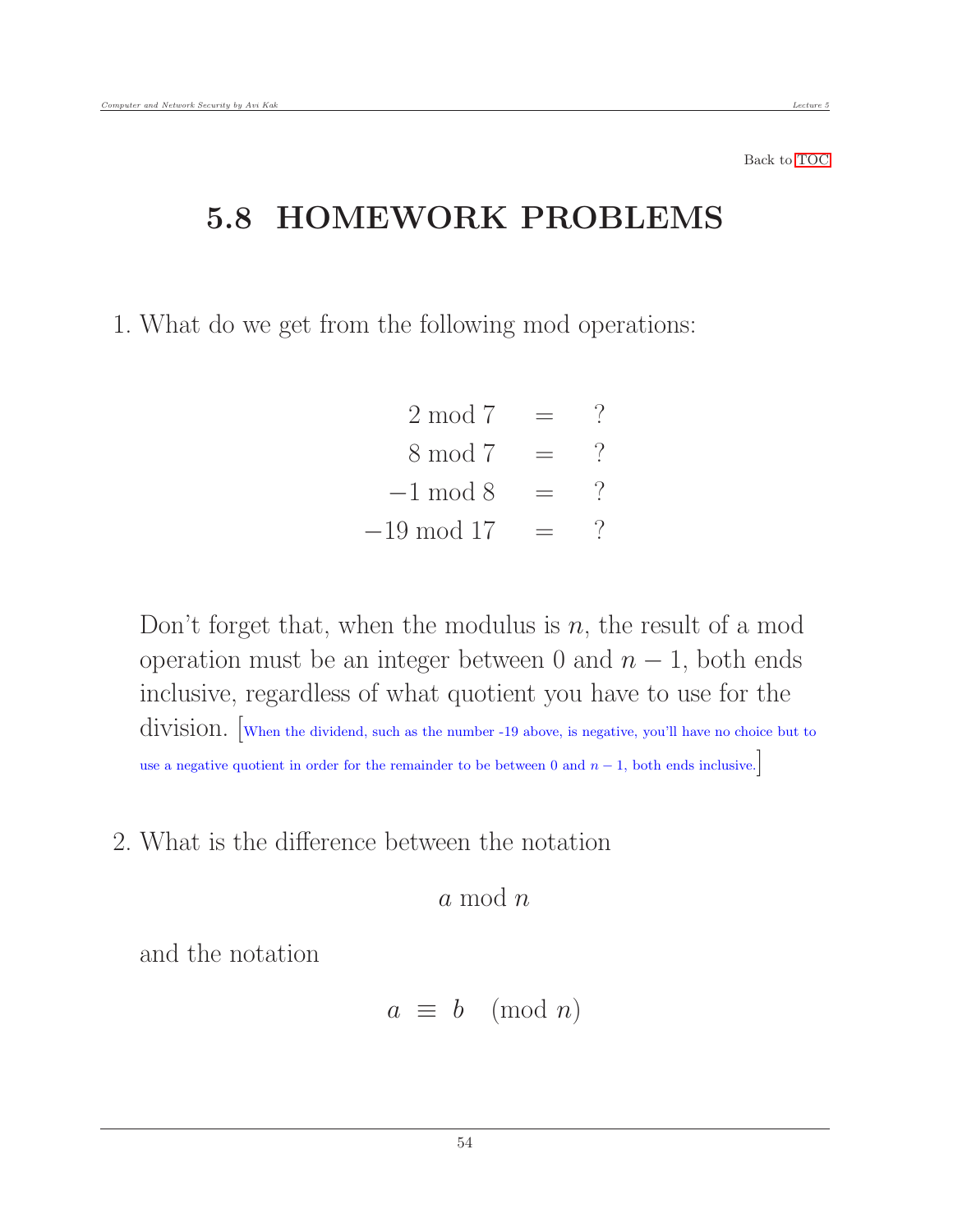- 3. What is the notation for expressing that  $a$  is a divisor of  $b$ , that is when  $b = m \times a$  for some integer m?
- 4. Consider the following equality:

 $(p + q) \mod n = [(p \mod n) + (q \mod n)] \mod n$ 

Choose numbers for  $p, q$ , and  $n$  that show that the following version of the above is NOT correct:

$$
(p + q) mod n = (p mod n) + (q mod n)
$$

- 5. The notation  $Z_n$  stands for the set of residues. What does that mean?
- 6. How would you explain that  $Z_n$  is a commutative ring?
- 7. If I say that a number b in  $Z_n$  is the additive inverse of a number a in the same set, what does that say about  $(a + b) \mod n$ ?
- 8. If I say that a number b in  $Z_n$  is the multiplicative inverse of a number a in the same set, what does that say about  $(a \times b) \mod n$ ?
- 9. Is it possible for a number in  $Z_n$  to be its own additive inverse? Give an example.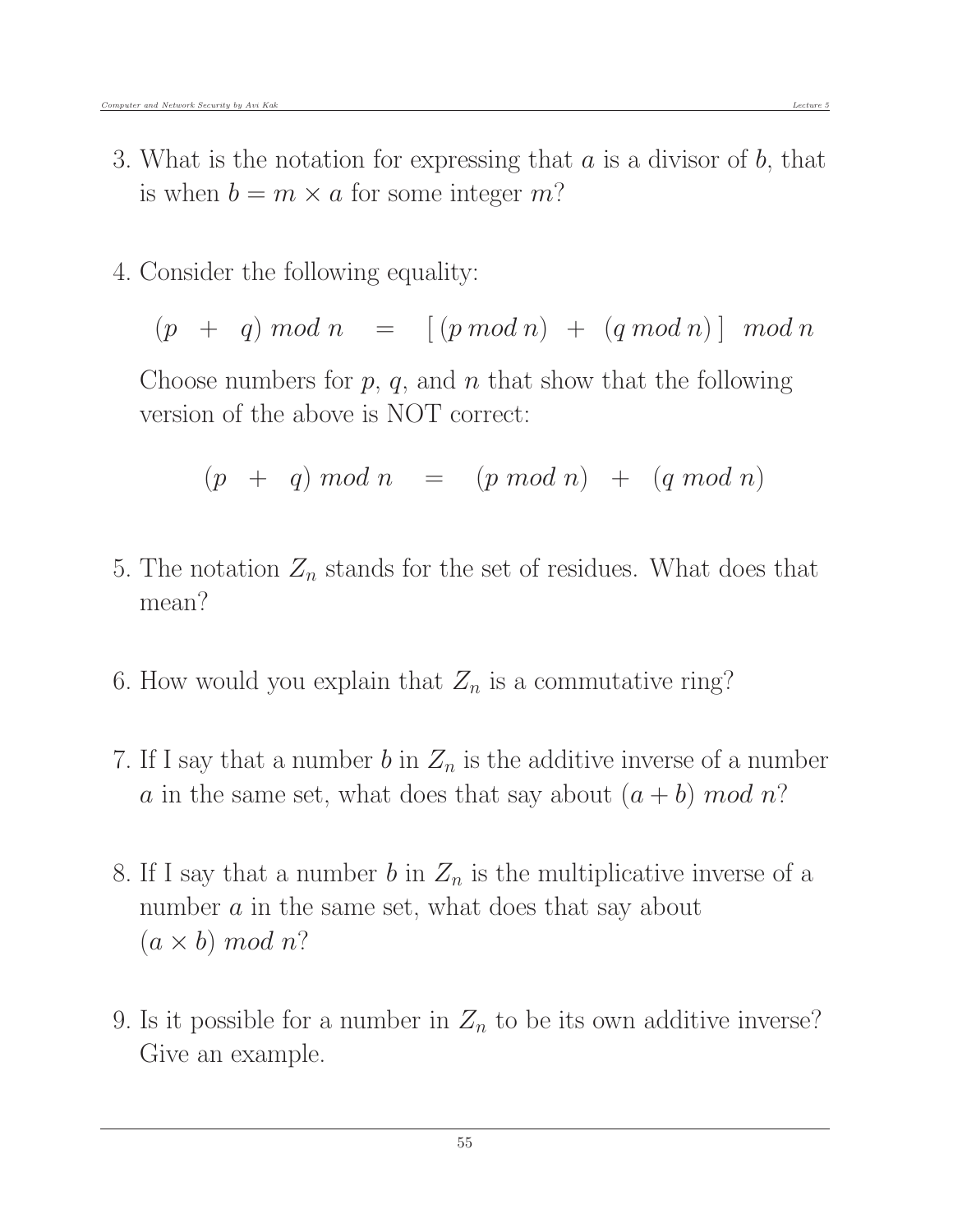- 10. Is it possible for a number in  $Z_n$  to be its own multiplicative inverse? Give an example.
- 11. Why is  $Z_n$  not an integral domain?
- 12. Why is  $Z_n$  not a finite field?
- 13. What are the asymmmetries between the modulo  $n$  addition and modulo *n* multiplication over  $Z_n$ ?
- 14. Is it true that there exists an additive inverse for every number in  $Z_n$  regardless of the value of n?
- 15. Is it true that there exists a multiplicative inverse for every number in  $Z_n$  regardless of the value of  $n$ ?
- 16. For any given  $n$ , what special property is satisfied by those numbers in  $Z_n$  that possess multiplicative inverses?
- 17. What is Euclid's algorithm for finding the GCD of two numbers?
- 18. How do you prove the correctness of Euclid's algorithm?
- 19. What is Bezout's identity for the GCD of two numbers?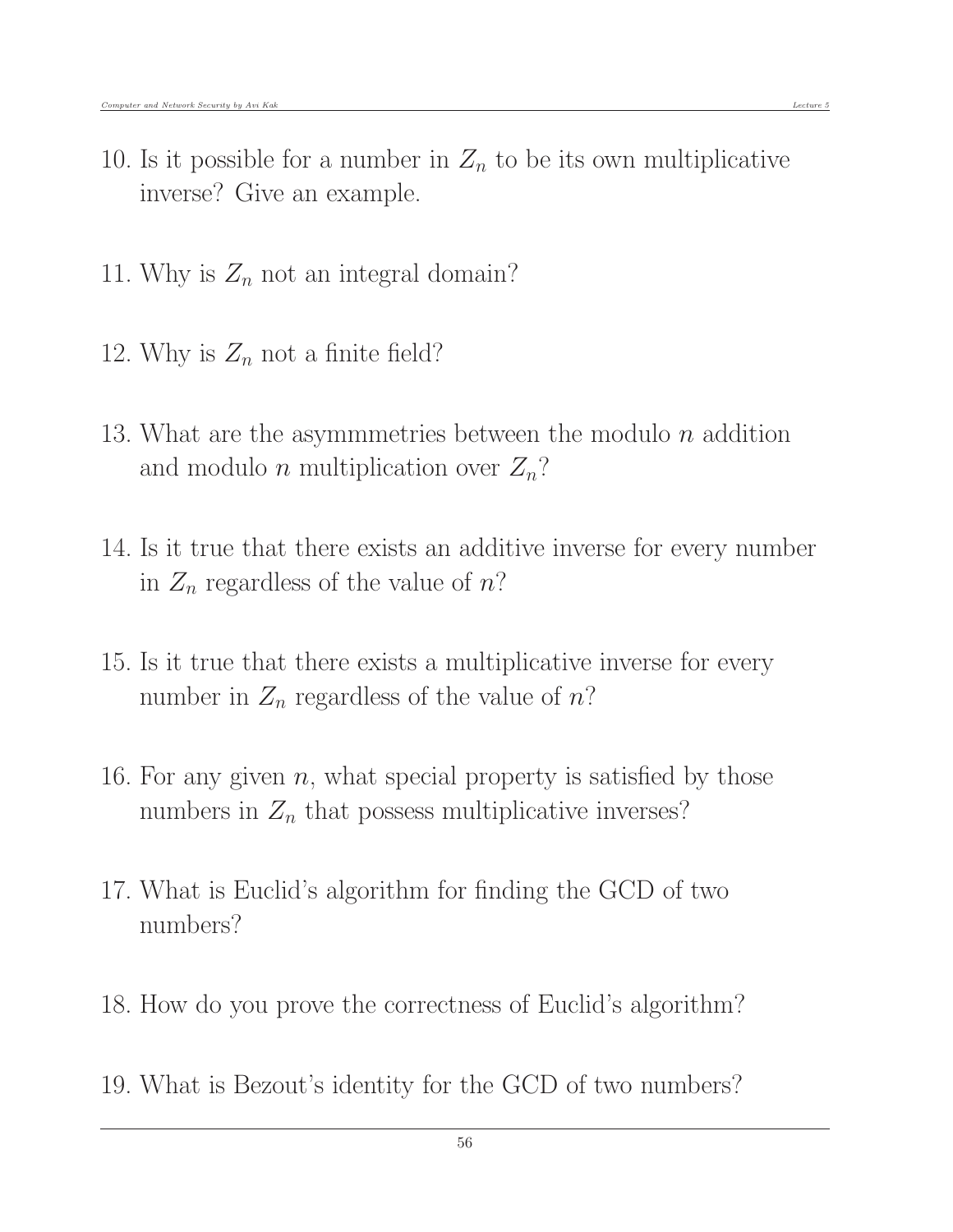- 20. How do we use Bezout's identity to find the multiplicative inverse of an integer in  $Z_p$ ?
- 21. Find the multiplicative inverse of each nonzero element in  $Z_{11}$ .
- 22. Programming Assignment: Rewrite and extend the Python implementation of the binary GCD algorithm presented in Section 5.4.4 so that it incorporates the Bezout's Identity to yield multiplicative inverses. In other words, create a binary version of the multiplicative-inverse script of Section 5.7 that finds the answers by implementing the multiplications and division as bit shift operations.

### 23. Programming Assignment:

All of the Python scripts shown in this lecture will work for arbitrary sized integers — simply because Python has the ability to create appropriate internal representations for arbitrary sized integers. On the other hand, when the size of an integer in Perl exceeds what can be stored as an unsigned int in 4 bytes, it creates an 8-byte floating point representation for the number. What that means is that while you can expect Python to keep on returning correct answers as the numbers get bigger, at some point the answers returned by Perl will start to be wrong. Your first task in this programming assignment is to see this effect for yourself by calling the Python and the Perl scripts with larger and larger integers.

And your second task is to use Perl's Math:: BigInt library to